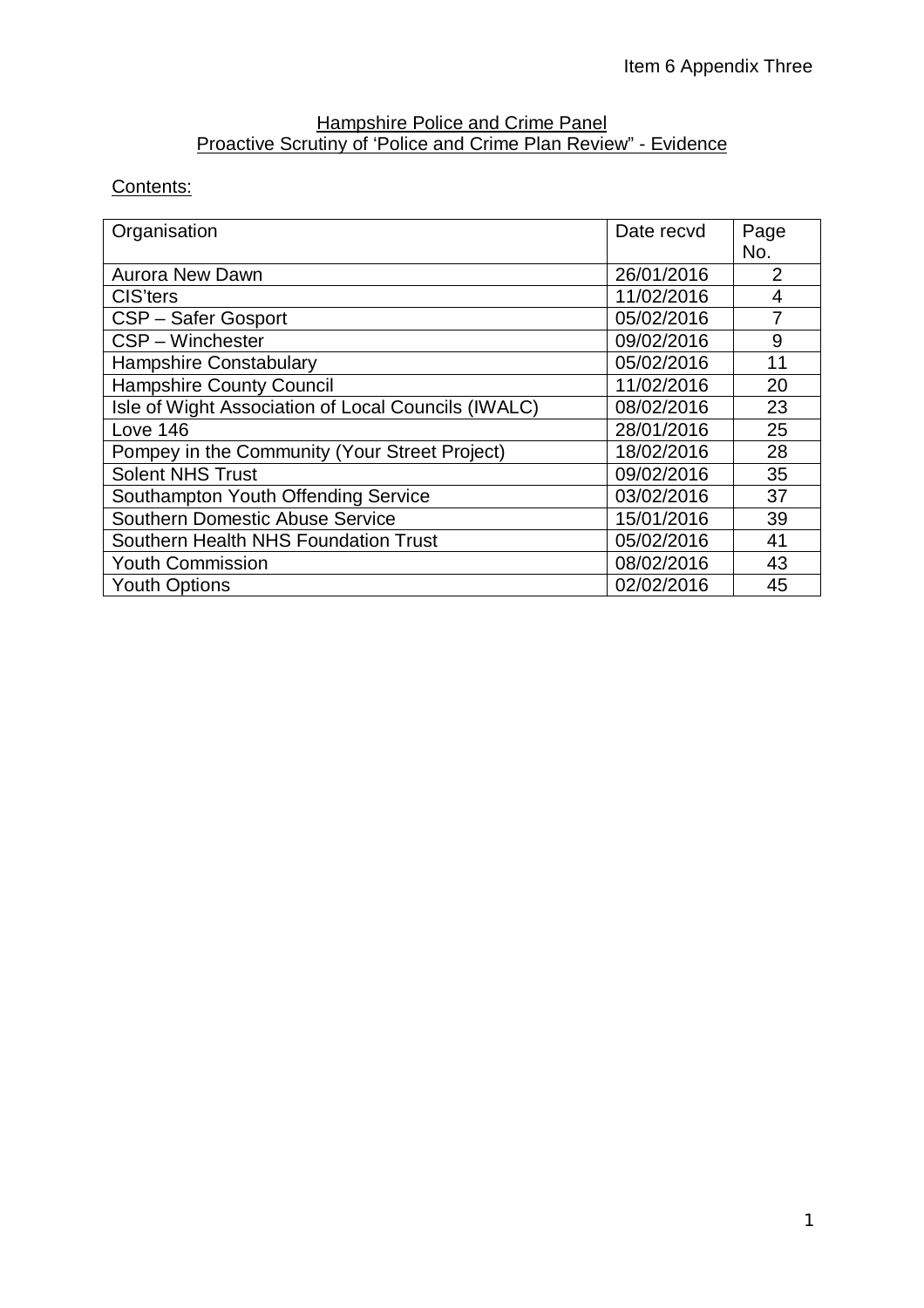## **Aurora New Dawn**

*1) How well do you feel the PCC has worked in partnership with you or your organisation to support delivery of his strategic objectives? Are you able to provide examples of the PCC's approach to encouraging multi-agency working?*

We feel the work of Simon Hayes and his team has fostered new developments of partnerships and working relationships between the violence against women sector and wider local authority's across the counties. The IDASH and the new DAPP are both great examples of how the work of the PCC has enabled full partnerships to form and provide services to victims and perpetrators across the county. In addition to this the Stalking Clinic funded by the PCC has been recognised nationally as a beacon of best practice. This pulls together a partnership from Hampshire constabulary, Aurora, Solent Health and National Probation services.

2) *How effective do you feel the PCC has been in driving the necessary changes and improvements to succeed in delivery of his objectives*?

We feel the PCC has driven very necessary changes and improvements in his term of office and succeeded in delivering the objectives set out. In particular around victims of domestic abuse.

*3) How has the PCC engaged with members of the community to communicate, and encourage them to support delivery of, his key objectives? How has the PCC ensured that his priorities have remained visible to the public throughout his term in office?*

The PCC and his team is good at communicating! They create and foster an open door policy around new ideas and always consult with service providers and members of the public. The social media presence is very welcome and residents appear to be very engaged with the delivery of what the PCC has said he will commit to.

*4) How has the PCC's commissioning strategy supported delivery of these objectives?*

The commissioning strategy is clear and understandable. The time line of funding is easy to access and has direct correlation to the strategy of objectives. As a third sector provider it is easy to understand and very easy to get involved even if funding isn't always available the PCC makes it a priority to ensure expert voices are heard.

*5) What do you think should be the priorities for action to take forward these objectives beyond 2015? Are there any additional areas which you feel the PCC should apply focus to going forward?*

We think the PCC should continue with the priorities already set out and go further to ensure that all local authorities join together where possible to pull budgets.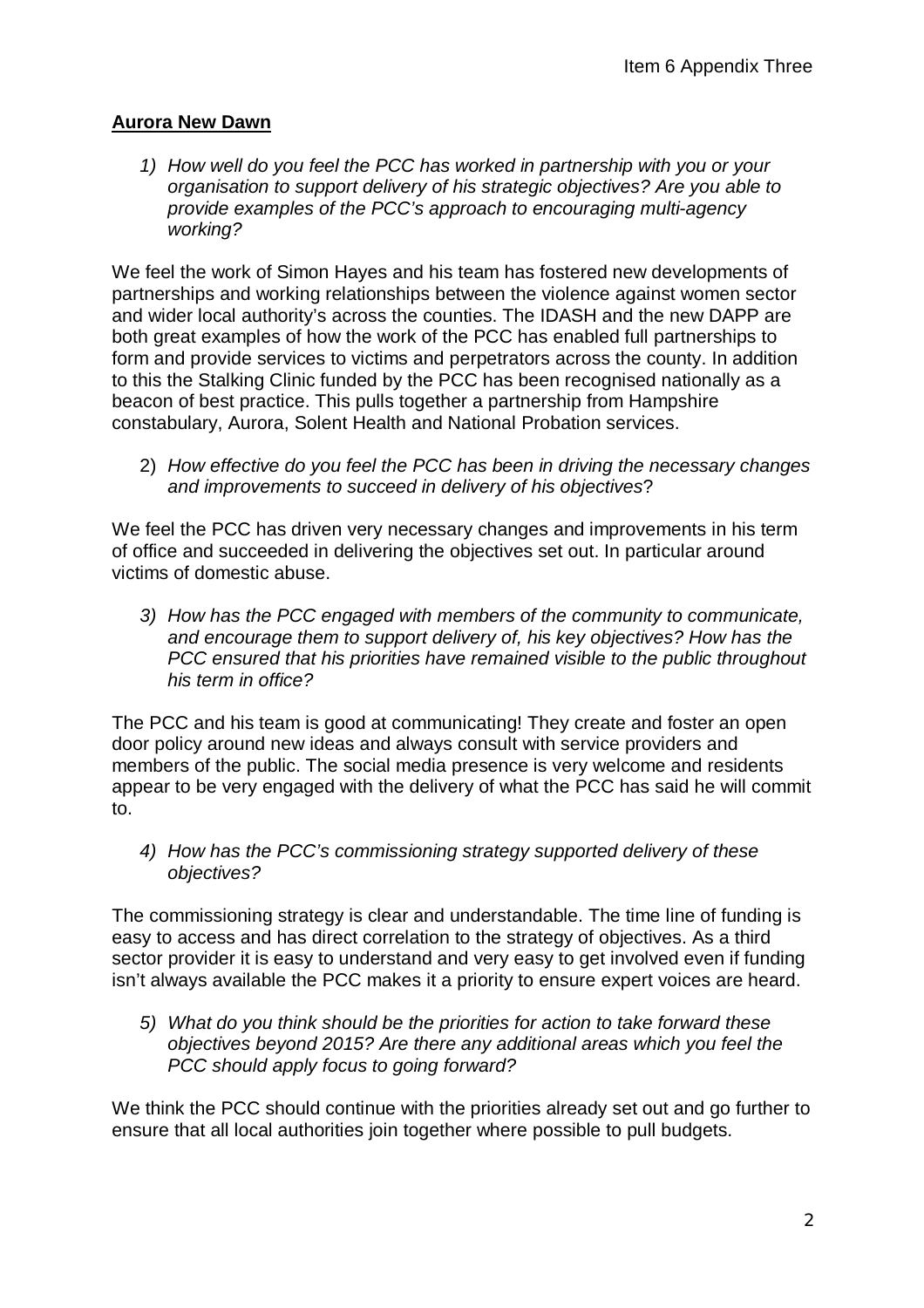*6) Is there anything further that you can provide to the Panel that will assist us with our proactive scrutiny of this topic?*

The PCC and his office have made great strides in a time of austerity and uncertainty around decreasing budgets and resources. They have been a beacon of transparency in a climate where all too often the lack of resources provides a catalyst of mistrust. Working with the PCC and his team has meant that there are better partnerships built and stronger communities as a result.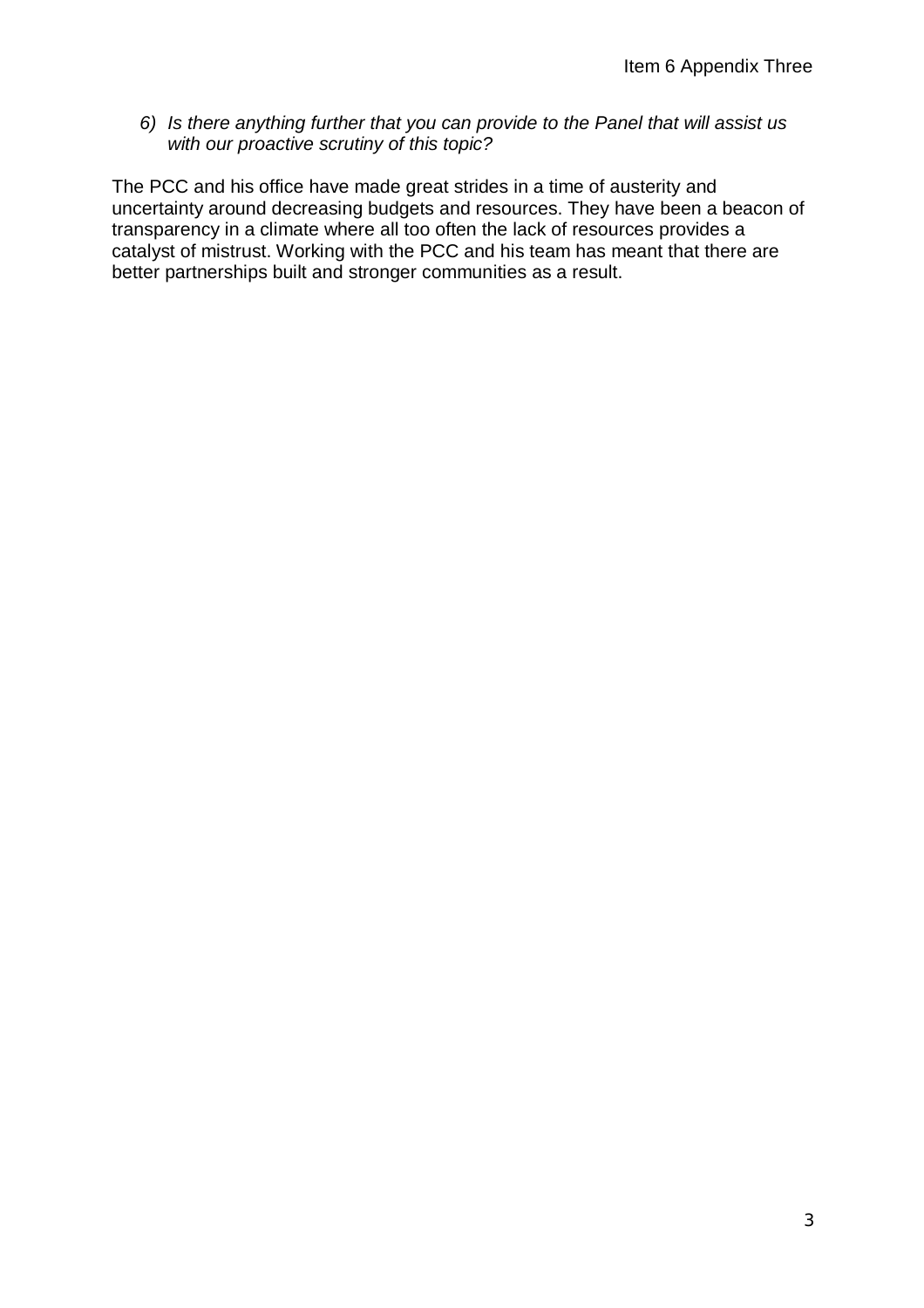## **CIS'ters**

What progress has been made by the PCC against his four strategic priorities during his term in office?

- *1. Improving frontline policing*
- *2. Supporting victims and witnesses:* We can state that the Commissioner has evidenced, both in writing, actions and verbally, his awareness of the unmet needs of victims of sexual crimes (during childhood and/or adulthood). In October 2014 it was clear to us that Simon Hayes was not, at that time, fully appreciative of the issues faced by such victims, or the prevalence and complexity of the impact of such crimes. HOWEVER, he readily responded to the request for meetings with representatives from CISters, and has demonstrated, since, that he now has an increased knowledge of the subject and how to improve responses to victims.
- *3. Reducing crime and anti-social behaviour*
- *4. Reducing re-offending*
- *1) How well do you feel the PCC has worked in partnership with you or your organisation to support delivery of his strategic objectives? Are you able to provide examples of the PCC's approach to encouraging multi-agency working?*

We can state that the Commissioner has evidenced, both in writing, actions and verbally, his awareness of the unmet needs of victims of sexual crimes (during childhood and/or adulthood). In October 2014 it was clear to us that Simon Hayes was not, at that time, fully appreciative of the issues faced by such victims, or the prevalence and complexity of the impact of such crimes. HOWEVER, he readily responded to the request for meetings with representatives from CISters, and has demonstrated, since, that he now has an increased knowledge of the subject and how to improve responses to victims.

*2) How effective do you feel the PCC has been in driving the necessary changes and improvements to succeed in delivery of his objectives?* 

The Commissioner has devoted resources to the development of a pan Hampshire strategy for responding to sexual crimes and highlighting within it how best to meet the unmet needs of victims (all ages).

3) *How has the PCC engaged with members of the community to communicate, and encourage them to support delivery of, his key objectives? How has the PCC ensured that his priorities have remained visible to the public throughout his term in office?*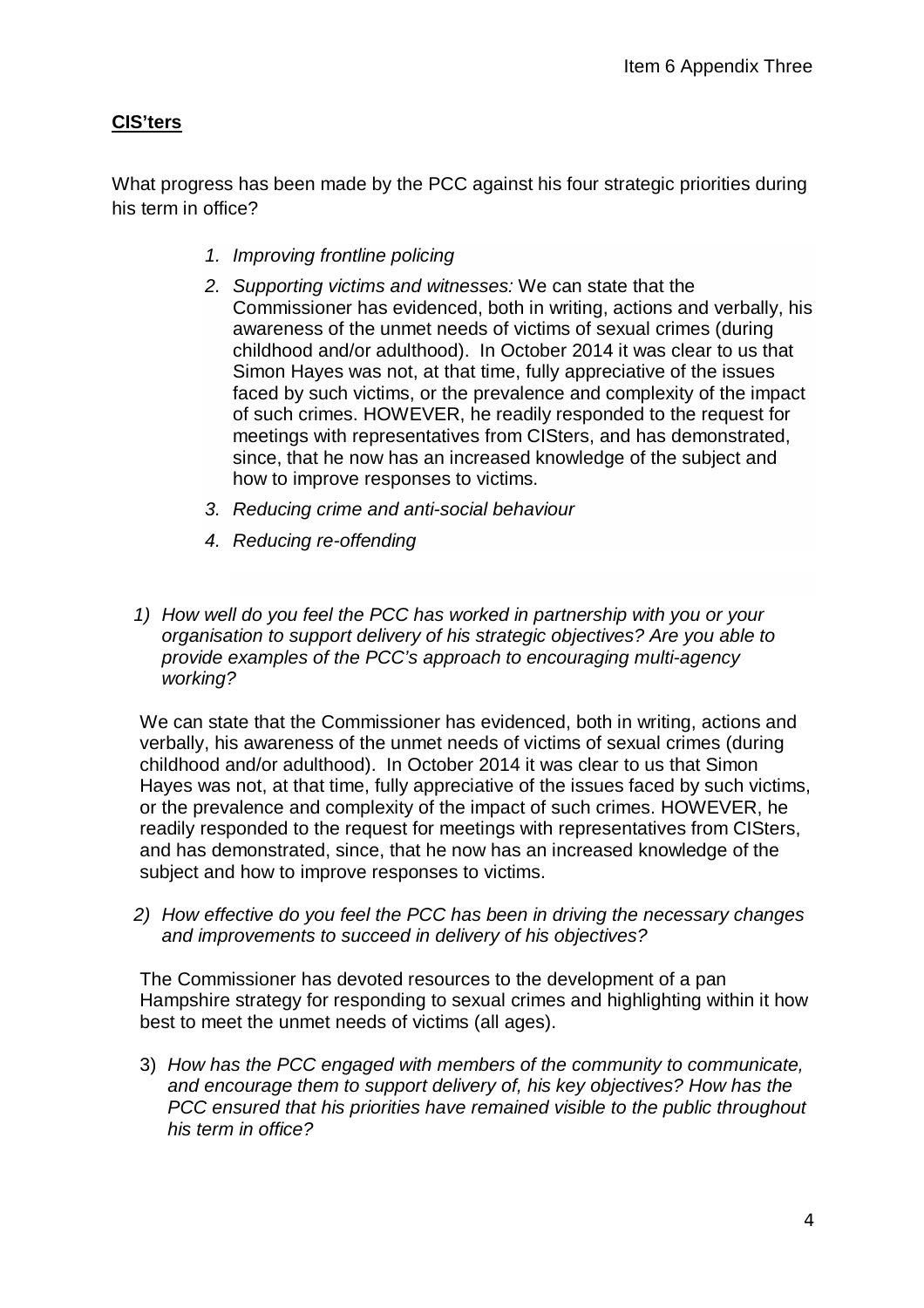AT key intervals the Commissioner and his officials have sought engagement from CISters (and other key agencies) to seek their views on the development of the Sexual Crime Strategy; and it has been clear from the final document that our views have been taken on board. The Commissioner has ensured that he has continued to voice his support for victims of sexual crimes – the most recent being (visible to us) his opening of the CSE Conference (co-commissioned with LSCB) at St Marys Stadium on  $4<sup>th</sup>$  February – where he was clear an unambiguous in that CSE is a component of Child Sexual Abuse and that the issue needs to be considered holistically, rather than as CSE only. This presentation, alone, indicates his breadth of understanding on this sensitive and emotive subject and how it affects not only the victim, but also others (friends, partners, non abusing parents/carers and workers within regulated authorities*).*

4) How has the PCC's commissioning strategy supported delivery of these objectives?

From within scarce resources the Commisioner and his team have sought to deliver against a large agenda, not just that related to sexual crimes. It has meant, at times, that we have had our disappointments relating to funding but at all times we have sought to be respectful of the challenges faced by the PCC in Hampshire and IoW. That being said, we do continue to seek appropriate levels of funding (& are often unsuccessful) to meet the needs of our beneficiaries, the majority of whom have previously been failed (as children and then again as adults) by statutory services.

5) What do you think should be the priorities for action to take forward these objectives beyond 2015?

Having experienced, previously, what happens when there are key changes within organisations we have a huge fear that following the forthcoming elections for Commissioner we may go backwards. Given that the plight of victims of childhood sexual abuse has been ignored by statutory sector – both currently and historically (the Childrens Commissioner in 2015 highlighted that 7 out of 8 children are STILL invisible to regulated authorities) – there is a real danger that this will happen if the new Commissioner does not share the same vision as existing Commissioner. If that happens, once again children and adult survivors will be silenced. So – we are asking that HCC and the other local government authorities and health – ALSO embrace the work of the PCC – and embrace fully within their priorities to ensure that CSA (and not just CSE) is a priority for the future.

Are there any additional areas which you feel the PCC should apply focus to going forward?

Continue to develop the 'voice of' adult survivors – to help regulated authorities better understand how they can improve to help more child victims to disclose (ie reach out to the 7 out of 8 children that remain invisible today). We cannot change our past, but we can help regulated authorities to better understand what silenced us, and how to overcome that.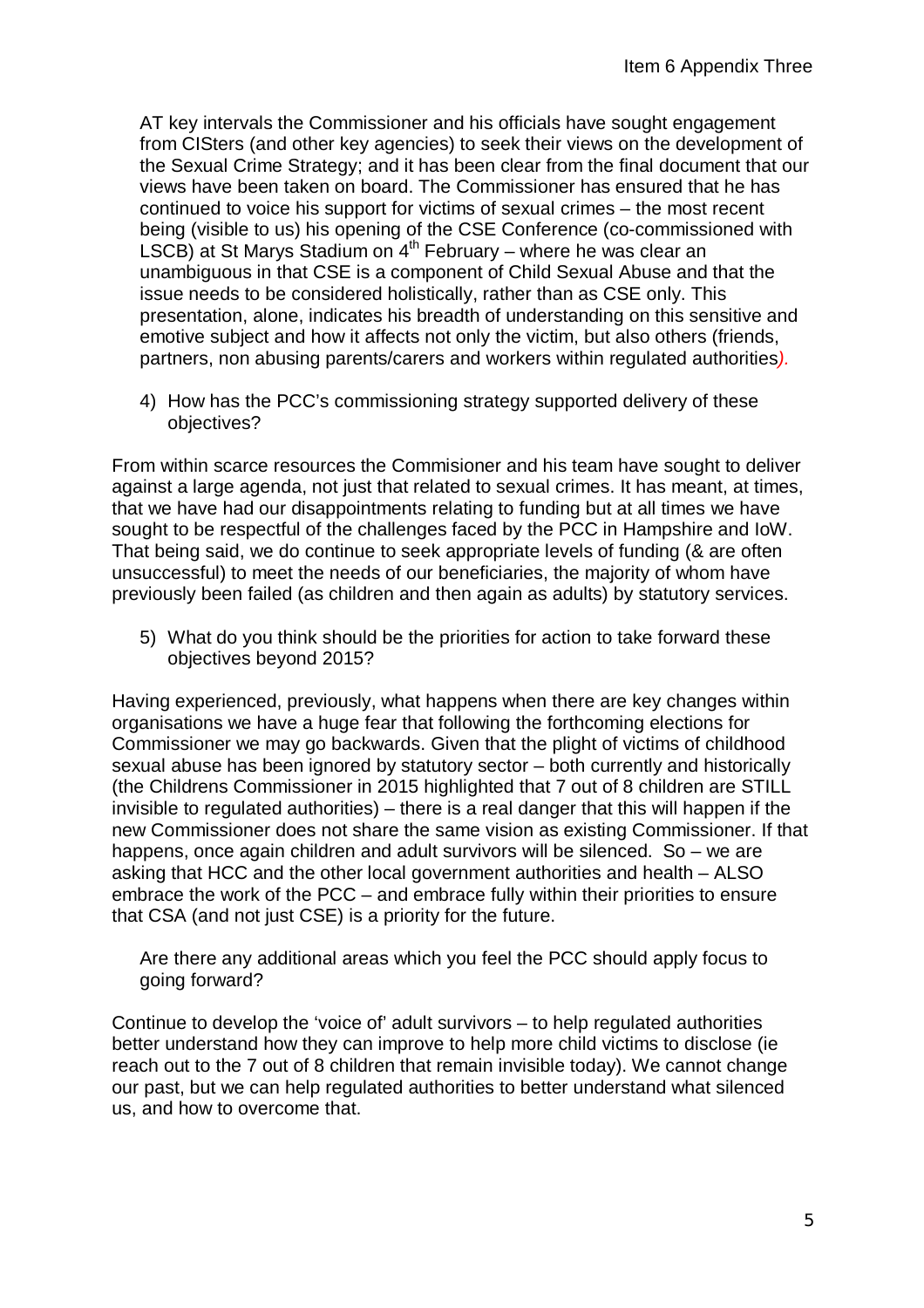6) Is there anything further that you can provide to the Panel that will assist us with our proactive scrutiny of this topic?

Only to ask that the panel appreciate the steps that the Commissioner has taken to learn about a complex issue; to ask questions and to understand that you cannot stop CSE without understanding that it is a component of CSA – and that by focusing on CSA you will help more children rather than sacrificing them.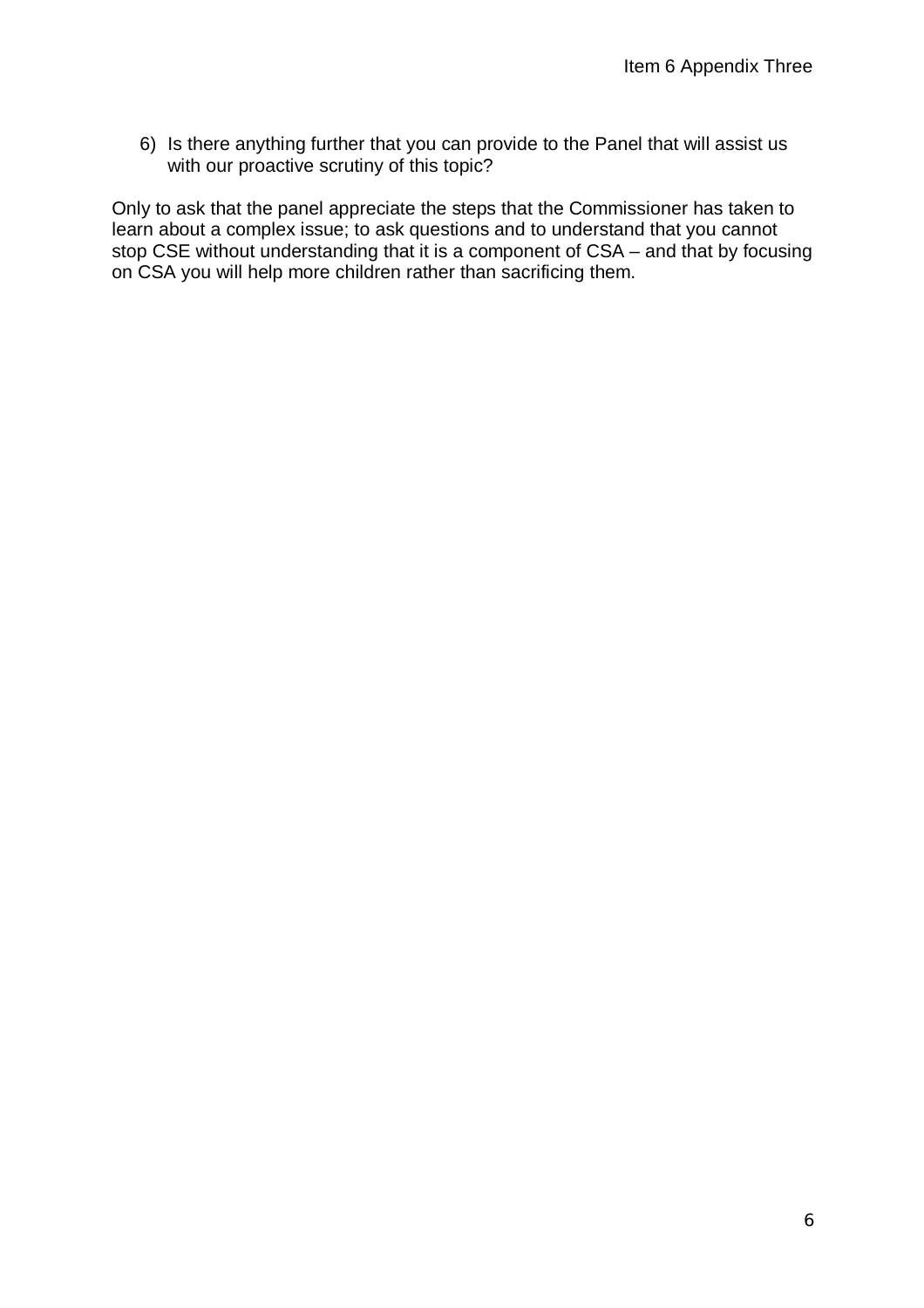## **CSP – Safer Gosport**

1) How well do you feel the PCC has worked in partnership with you or your organisation to support delivery of his strategic objectives? Are you able to provide examples of the PCC's approach to encouraging multi-agency working?

There is a good level of partnership working offered by the PCC and his team – they regularly attend local community events within Gosport including the Safer Gosport Community Day and Gosport Summer Passport. Hampshire Youth Commission have supported the Motiv8 music project attending sessions and also involving young people and Motiv8 workers in the #Lethalhighs campaign videos. Support of initiatives including Hampshire Police cadets and the Driving Futures project are also examples of a collaborative approach to local projects, with the latter providing an excellent example of partnership working between the Royal Navy, Hampshire Constabulary and a local education setting.

More broadly, grant funding offered by the PCC encourages collaborative applications and the recent partnership with Artswork further enhances this approach.

*2) How effective do you feel the PCC has been in driving the necessary changes and improvements to succeed in delivery of his objectives?*

The PCC has implemented more strategic partnerships at a county wide level, which delivers a more co-ordinated approach to meeting key objectives including Restorative Justice Investment Plan and Modern Slavery Partnership as well as aligning strategically with the CSA & C&DRP.

Support of new initiatives such as Hampshire Community Court, Hampshire Police Cadets and the Cop Car/Driving Futures project have improved or changed the approach taken to addressing some of the objectives such as supporting victims and witnesses, whilst raising the profile of issues such as Restorative Justice.

The ASB conference held in 2015 was also a good example of the PCC identifying new approaches being used and how partnership working could deliver more broadly in this area.

*3) How has the PCC engaged with members of the community to communicate, and encourage them to support delivery of, his key objectives? How has the PCC ensured that his priorities have remained visible to the public throughout his term in office?*

Attendance at local events in Gosport including Safer Gosport Community Day, Gosport Summer Passport and hosting COMPASS meetings have ensured a broad range of the community are aware and can support his objectives. Personal attendance and talking directly to local residents and organisations has aided the understanding of the PCC's objectives. This is supplemented by a good presence on social media, with key campaigns highlighting some of the key messages e.g. the Lethal High's campaign.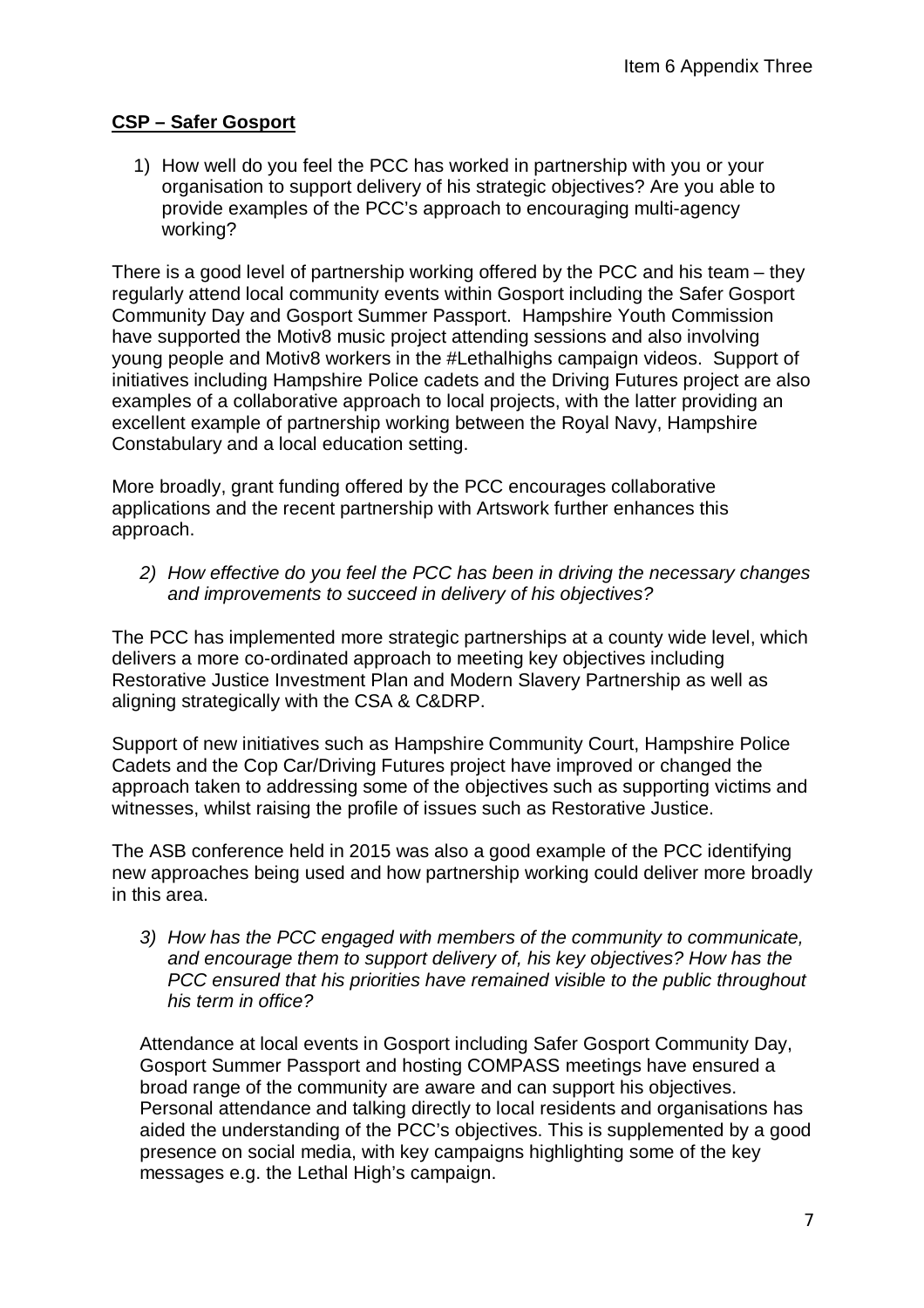Support and involvement in other engagement methods including the Youth Commission, Hampshire Community Court and more locally the Motiv8 music project have established communication and involvement of targeted groups aiding visibility of key objectives such as reducing re-offending.

*4) How has the PCC's commissioning strategy supported delivery of these objectives?*

Theme based funding streams have ensured that projects relating directly to the objectives can apply for necessary funds. The availability of online applications have improved accessibility for a range of organisations and a range of projects have been funded in Gosport that deliver on a range of the PCC objectives including Taxi Marshalls, Cycle Safe and Gosport Summer Passport. However, notice for applying to these funding opportunities from the PCC's is often short, which creates difficulty for our CSP when trying to plan over a longer term more strategically. The frequency of the monitoring and evaluation, particularly when in receipt of funds for more than one project is onerous for the relatively small amount of funding received.

*5) What do you think should be the priorities for action to take forward these objectives beyond 2015? Are there any additional areas which you feel the PCC should apply focus to going forward?*

Priorities moving forward could reference safeguarding vulnerable people given the national drive on issues such as Prevent, CSE and MDS.

*6) Is there anything further that you can provide to the Panel that will assist us with our proactive scrutiny of this topic?*

Nothing further to add.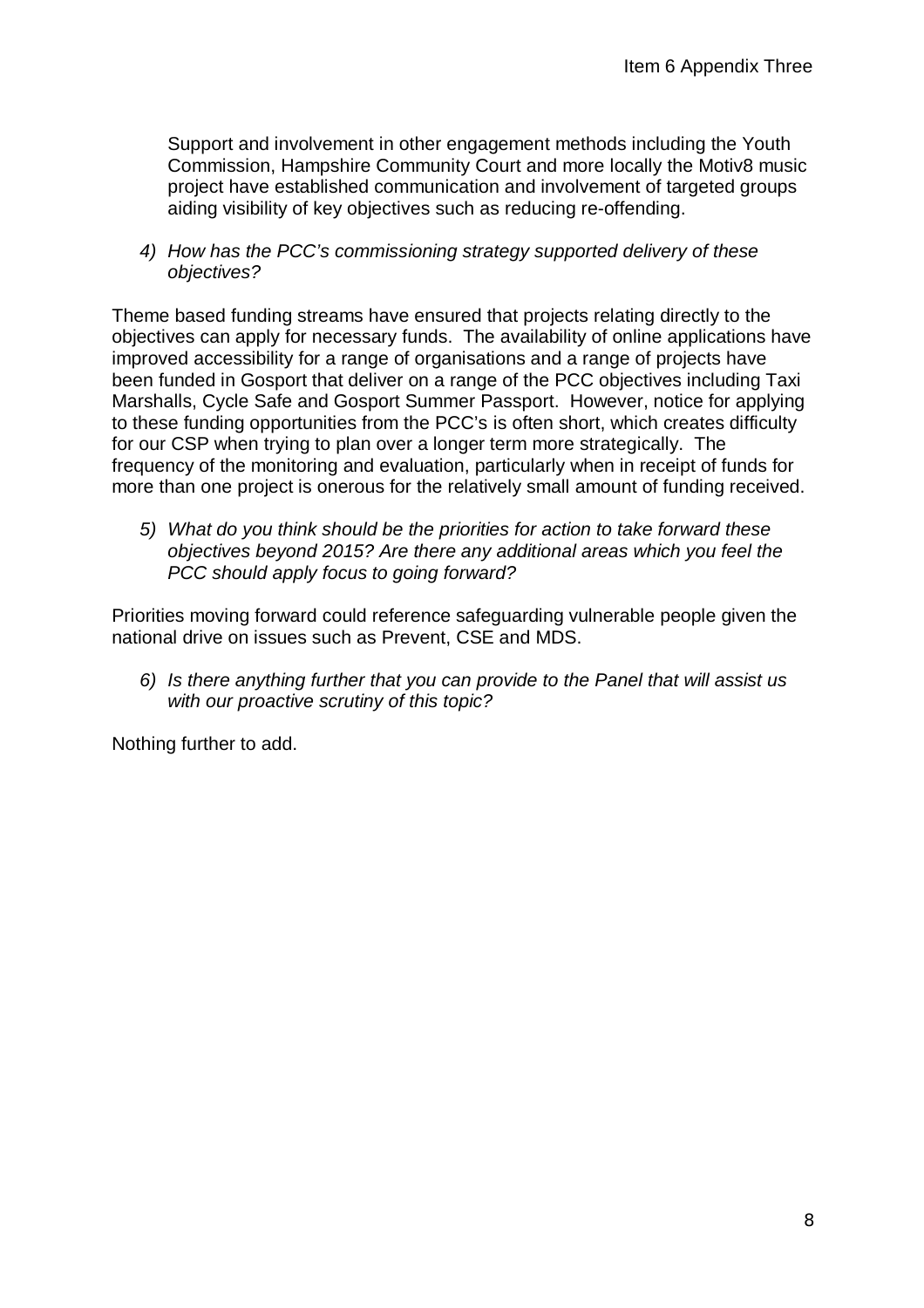## **CSP – Winchester**

*1) How well do you feel the PCC has worked in partnership with you or your organisation to support delivery of his strategic objectives? Are you able to provide examples of the PCC's approach to encouraging multi-agency working?*

The PCC has an 'open door' policy that encourages a proactive approach to joint working arrangements. The introduction of the Community Safety and Crime Reduction Alliances has proven to be an effective way of consulting partners. They provide partners with greater opportunity to input in the commissioning process and also demonstrate transparency in the overall decision making.

The OPCC uses a variety of methods to work with partners which has included:

- o Direct consultation with CSPs
- o Being present at individual partnership events
- o Involving CSP managers in the Commissioning process
- o Face to face meetings
- o Developing and leading on campaigns
- o Seeking responses to thematic proactive scrutiny
- *2) How effective do you feel the PCC has been in driving the necessary changes and improvements to succeed in delivery of his objectives?*

The PCC has achieved a number of successful outcomes during the last year and that has largely been due to the fact that he appreciates the importance of crossagency working.

Examples of partnership activity are listed below:

- o Partnership forums e.g. Community Safety Alliance, Modern Slavery, Op Fortress,
- o Strategies that deliver against specific themes e.g. Sexual Crime Strategy, Restorative Justice
- o Commissioning of services across Hampshire and the IoW e.g. Domestic Violence, Victims & Witnesses, Young people, reducing offending and rural issues.
- *3) How has the PCC engaged with members of the community to communicate, and encourage them to support delivery of, his key objectives? How has the PCC ensured that his priorities have remained visible to the public throughout his term in office?*

Throughout his term of office the PCC has been a visible presence to both the public and partners. Using public consultations, conferences and social media, the PCC encourages community participation and engagement. A number of events instigated by the OPCC have incorporated the launch of strategy and campaign.

Examples listed below: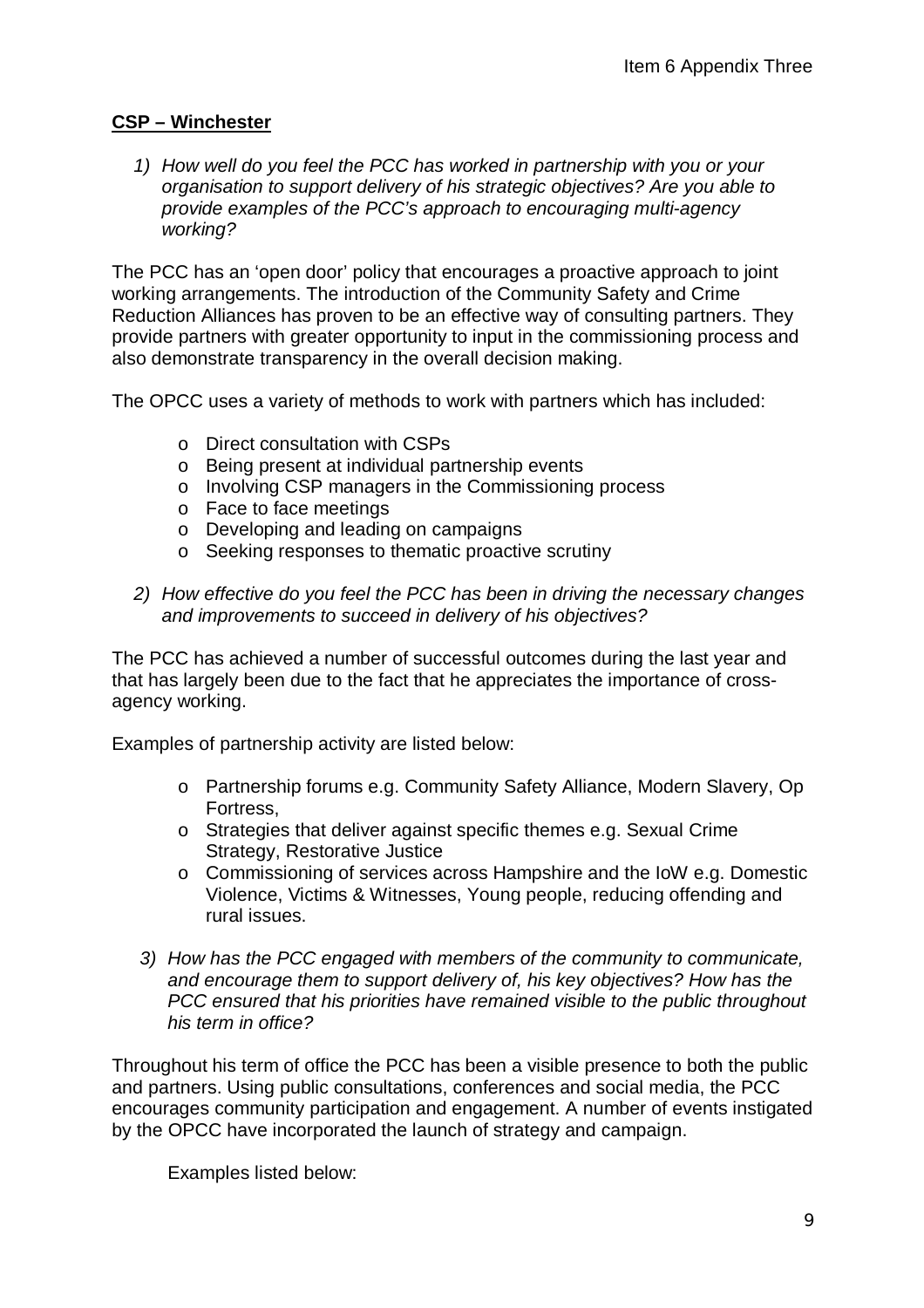- o Community Remedy
- o Lethal Highs Campaign (Psychoactive Substances)
- o Be Part of the Solution
- o Stop Modern Slavery
- o Rural Crime
- o Community SpeedWatch
- o Neighbourhood Watch
- o Rhetoric or Reality with Baroness Newlove
- *4) How has the PCC's commissioning strategy supported delivery of these objectives?*

It has enabled the following services to continue to evolve:

- o IDVA Service
- o IOM houses
- o Youth Commissioning e.g. diversionary schemes
- o Community Remedy
- o Out of Court disposals
- *5) What do you think should be the priorities for action to take forward these objectives beyond 2015? Are there any additional areas which you feel the PCC should apply focus to going forward?*
	- o Further support for Independent Sexual Abuse Services (ISVAs)
	- o Further development of SafetyNet/Analytical support for CSPs e.g. Strategic Assessments
- *6) Is there anything further that you can provide to the Panel that will assist us with our proactive scrutiny of this topic?*

N/A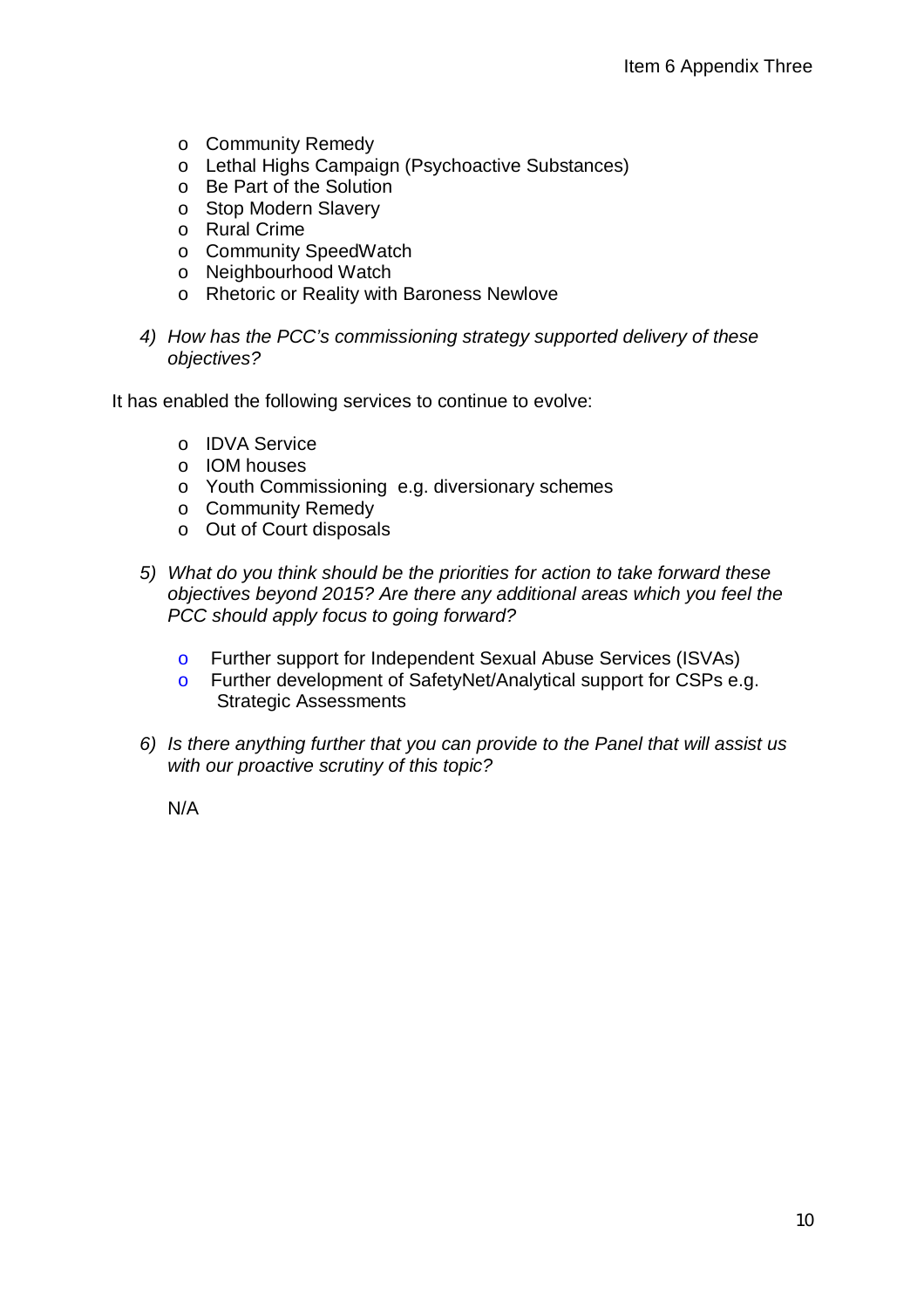# **Hampshire Constabulary**

 What progress has been made by the PCC against his four strategic priorities during his term in office?

# *1) Improving frontline policing*

Between April 2010 and April 2014 Hampshire Constabulary was required to reduce its revenue operating budget by £55 million as part of the Government comprehensive spending review (CSR) process. This resulted in a reduction of 950 posts spread across back office support functions within the organisation.

Between April 2014 and April 2016, as part of the ongoing CSR, the organisation was required to further reduce its operating budget by £25 million with the focus now being on frontline policing. This resulted in a reduction of an additional 535 posts spread across response, investigation and neighbourhood policing teams.

## **Activity**

Against this backdrop of significantly reduced funding the organisation has focused on the following activities, as part of an operational change programme, to improve frontline policing:

- 1. Realignment of district policing boundaries to ensure that they are coterminus with Local Authorities in order to facilitate improved partnership working
- 2. Placing a senior police leader of at least the rank of Chief Inspector within each district to drive a problem solving approach with partners
- 3. Implementing a pan-Hampshire borderless response policing model to ensure that reduced numbers of officers that can continue to respond to incidents in a timely manner
- 4. Establishing a telephone based Resolution Centre to effectively manage non-emergency demand and reduce the requirement to deploy police resources
- 5. Delivering police services from improved shared estate (response and neighbourhood Teams)
- 6. Locating digital forensic teams within the University of Portsmouth campus as part of an innovative partnership to improve Cyber-Crime investigation capability
- 7. Issuing body worn video to a majority of frontline officers which has resulted in:
	- Increased positive criminal justice outcomes
	- Reductions in complaints against officers
	- Improved public satisfaction
- 8. Initiating a programme of work to equip frontline officers with mobile information technology to enable them to become more productive and visible within the communities that they serve
- 9. Expanding "Operation Fortress" to deliver a proactive investigation capability across the Hampshire and the Isle of Wight in order to more effectively disrupt Serious and Organised Criminality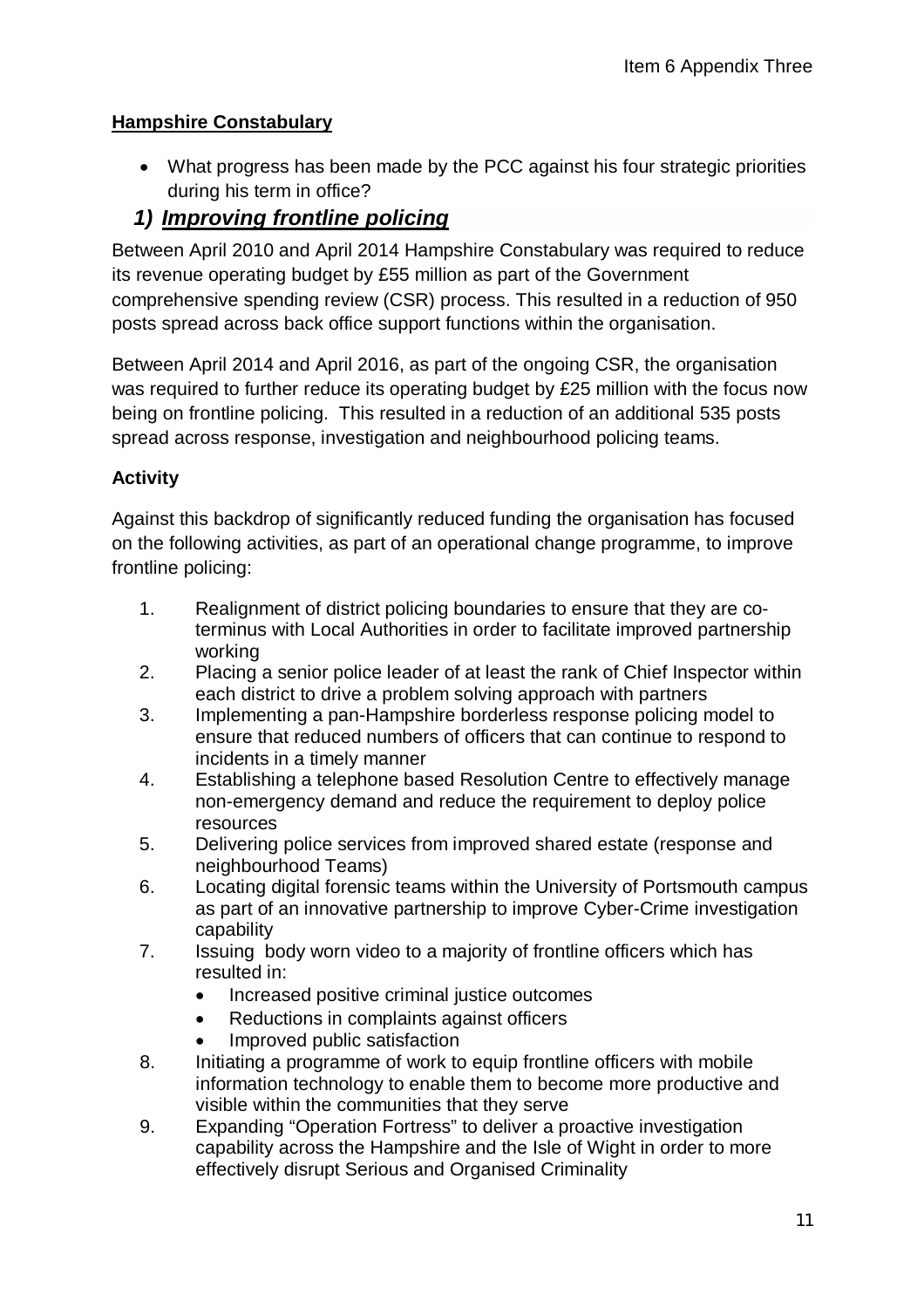- 10. Ring-fencing resources and reorganising the public protection capability to further improve the focus on identifying and protecting those who are most vulnerable in our communities
- *11.* Improving the provision of the intelligence product provided to frontline officers in order that they can be more effectively tasked and focussed against policing priorities.

# *2) Supporting victims and witnesses*

The work of the LCJB Victim and Witness subgroup:

Deputy PCC took over as chair of the group in early 2014, a multi-agency group focusing on issues and initiatives affecting victims and witnesses of crime.

A key piece of work governed through this group and highlighted to the board was the Victim Journey Event:

The Local Criminal Justice Board (LCJB) Victim and Witness Sub Group and the Office of the Police and Crime Commissioner (OPCC) jointly hosted a two day event in November 2013 mapping the contact and information victims receive as they go through the criminal justice system. Day one focused on the journey for a victim of an assault, whilst day two looked at specialist areas, including domestic violence provision and sexual offences. Practitioners from all agencies within the criminal justice system (CJS) and voluntary sectors were invited to take part and share information about service provision and current victim practices, to identify any gaps, challenge current procedures and look for ways to improve the experience for victims and witnesses.

46 recommendations came out of the event, and have been progressed. Some key recommendations delivered to date:

- **Victim Care Services** Funding for victim care services was devolved to the Police and Crime Commissioner from 1<sup>st</sup> April 2015. An invitation to tender was published and the evaluation panel met in November 2015 to assess bids received. The contract has been awarded to Victim Support who now have an implementation period of January to March to prepare for the go-live date of  $1<sup>st</sup>$  April for the new Victim Care Service. The new Victim Care Service will bring all victim care within Hampshire and the Isle of Wight, the existing regional unit at Shoreham will not be used ensuring support will be provided locally at all stages of the process providing a local service for local victims. The new contract includes support for victims of ASB, assessed as high risk.

- **The Court Process and Facilities at Court** A multi-agency Trial Issues Scrutiny group has been created which met for the first time in December 2014. The objectives for this group are to identify issues leading up to and including the court process. 16 clear actions were identified including consideration of extending the time between the preliminary hearing and plea and case management hearing, reviewing processes around the late change of venue, clarifying the procedure for sharing the trial readiness forms, identifying the procedure for out of time special measure applications and de-warning witnesses process.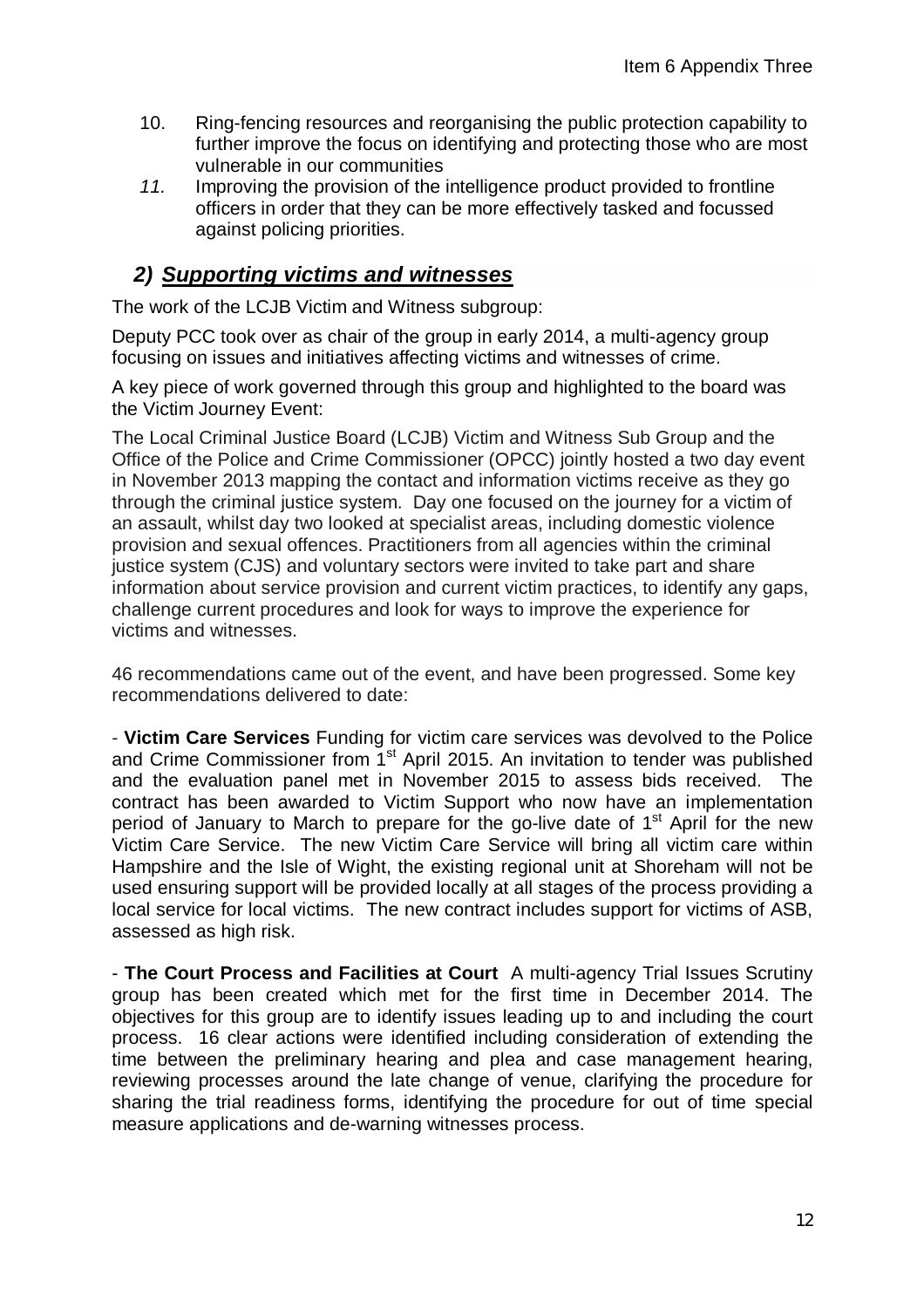- **OIC Focus on the Court Process** A number of training events have taken place at Winchester Crown Court, with Judge Cutler taking part. In March 2015 39 officers from the Child Abuse Investigation Team (CAIT) attended Winchester Court for a familiarisation training event. The purpose of the two hour event was to open up the court building to CAIT police officers who deal with young witnesses on a daily basis, to increase their understanding of the court process and facilities so they would be able to better manage victims expectations from the outset which was a very clear concern raised at the 'Mapping the Victim Journey' event. There was a short mock trial with a victim being interviewed via the video link to demonstrate the equipment. The Court Listing Officer acted the role of the victim. Judge Cutler then took questions from attendees which prompted interesting discussions around interviews, special measures, victim personal statements and young witnesses. Officers were able to familiarise themselves with the layout of the court and the special measures equipment.

- **Improving Outcomes Task and Finish Group** Exploring innovative ideas to address the large number of domestic abuse arrests that result in no further action, including whether there is scope to improve outcomes by using the emerging evidence from Project CARA.

- **Mentoring, Advice, Guidance and Information (MAGI) Pilot** launched in Southampton and funded for one year by the Office for Police and Crime Commissioner. Volunteers attend custody in Southampton and meet with individuals in order to complete a needs assessment to identify those with mental health/vulnerability issues. The volunteer works with the individual offering support and signposting them to appropriate services to help with health and social issues.

- **Victim Voice** BME Surveys, Ethnos have completed the surveys and these have been returned to Hampshire Constabulary for analysis. Sexual Offences Consultation has been agreed as the first Victim Voice priority area for 2015-16. The focus will be recent sexual offences within the last 18-24 months, Hampshire residents, reported and non-reported. An invitation has been extended to three organisations specialising in this area of consultation and presentations will be received on 15<sup>th</sup> June. Young Victim Consultation has been agreed as the second Victim Voice priority area for 2015-16.

- **Victim Voice – Consultation with Victims of Crime** A proposal has been prepared for creating victim consultation panels and focus groups which the OPCC may use as the mechanism for consulting with victims of crime on a wide range of issues. A meeting has been set down for Monday  $29<sup>th</sup>$  February 2016 for the OPCC to discuss and agree a victim consultation framework to ensure consistency across the organisation.

**- Integrated Domestic Abuse Service for Hampshire (IDASH)**) came into effect on 1<sup>st</sup> April 2015. IDASH is offered in three geographic lots with two providers, Southern Domestic Abuse Service and YOU Trust. IDASH integrates 6 elements of support for victims and survivors of domestic abuse

- 1. Community based floating support and outreach services
- 2. Independent Domestic Violence Advisers (IDVA) support
- 3. Dedicated support services for children and families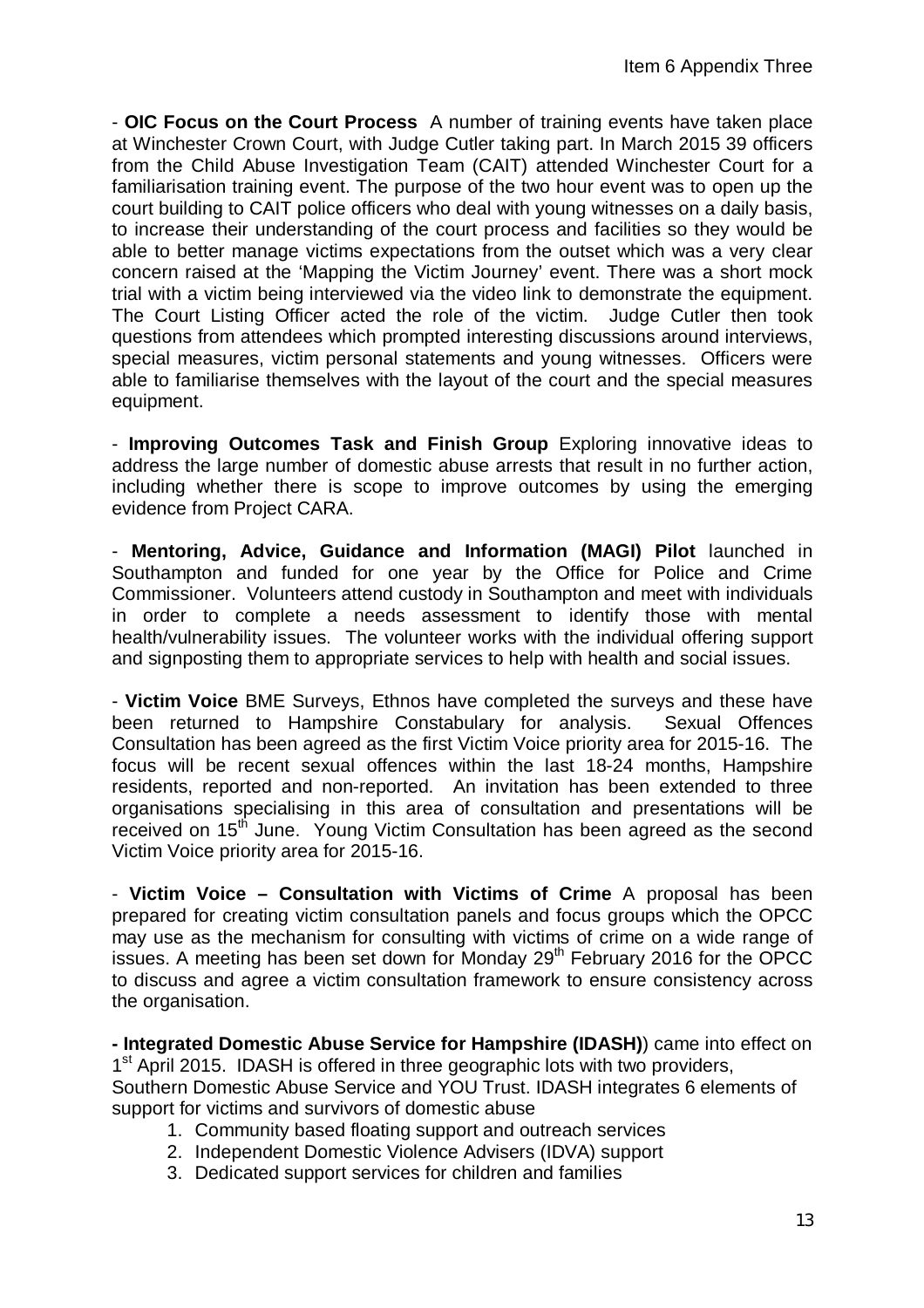- 4. Crisis accommodation based services (refuge)
- 5. Move on and resettlement services
- 6. Personal support networks and group work

**- Court 'Walkthrough' Films** OPCC funding is being provided to create 'walkthrough' films of Portsmouth, Southampton, Winchester and Salisbury Crown Courts. Salisbury is included although in Wiltshire as Hampshire cases are often heard in this location. Subject to the costs, it may be possible to include some or all of the Magistrate Court locations. Links to these films will be made available for all Criminal Justice partners to have on their website and will be used by police officers, witness care officers, court staff, Victim Support and Witness Service to help provide information to victims and witnesses who may be attending court. They can be used early in the process to help familiarise victims and witnesses with the court and what to expect. If a witness does not want to attend for a pre-trial visit they will be encouraged to view the films. In addition, there are times when a trial is moved to another court at very short notice and the victim or witness will not have time for a pre-trial visit – the film will help to provide visual information of the court and layout they will be attending.

**- Utilise Commissioning for Restorative Justice** On 18th November 2015 the OPCC hosted an event in celebration of Restorative Justice Awareness Week and as part of the event the new Level 2 providers were announced. Restorative Solutions have been awarded Southampton, Portsmouth, South East and South West Hampshire. Safer North Hampshire has been awarded Mid and North Hampshire. A bespoke solution is being developed for the Isle of Wight, this should be up and running by June 2016. In the interim, Restorative Solutions have agreed to provide cover. The OPCC Restorative Justice County Co-ordinator will be in post on the 9th of February and the role will be to develop and implement the three year comprehensive Restorative Justice Strategy, which will include setting up joint commissioning approaches, improving policy and practices and developing specialist provision.

**- Victim Personal Statement protocol** The numbers of Victim personal statements (VPS)has been monitored and shown to be too low. This was raised via the LCJB and issues from CPS and Witness Care were considered. A process has been devised by the police to improve the numbers of VPS's taken the force for Guilty and Not guilty pleas.

**- Unnecessary Attendance at Court**- this is a new piece of work that is being progressed looking at the type of court cases that fail and what processes can be completed to improve these figures. There is a strong will across the partnership to improve this to limit the stress on the victims and witnesses. This is expected to be a long piece of work, as the courts, police, CPS and Witness care do not have any control over the defence.

**- Project CARA** – this is a project to reduce offending in domestic abuse cases. This has been supported by CPS and other partners to reduce prosecutions and improve outcomes for Victims.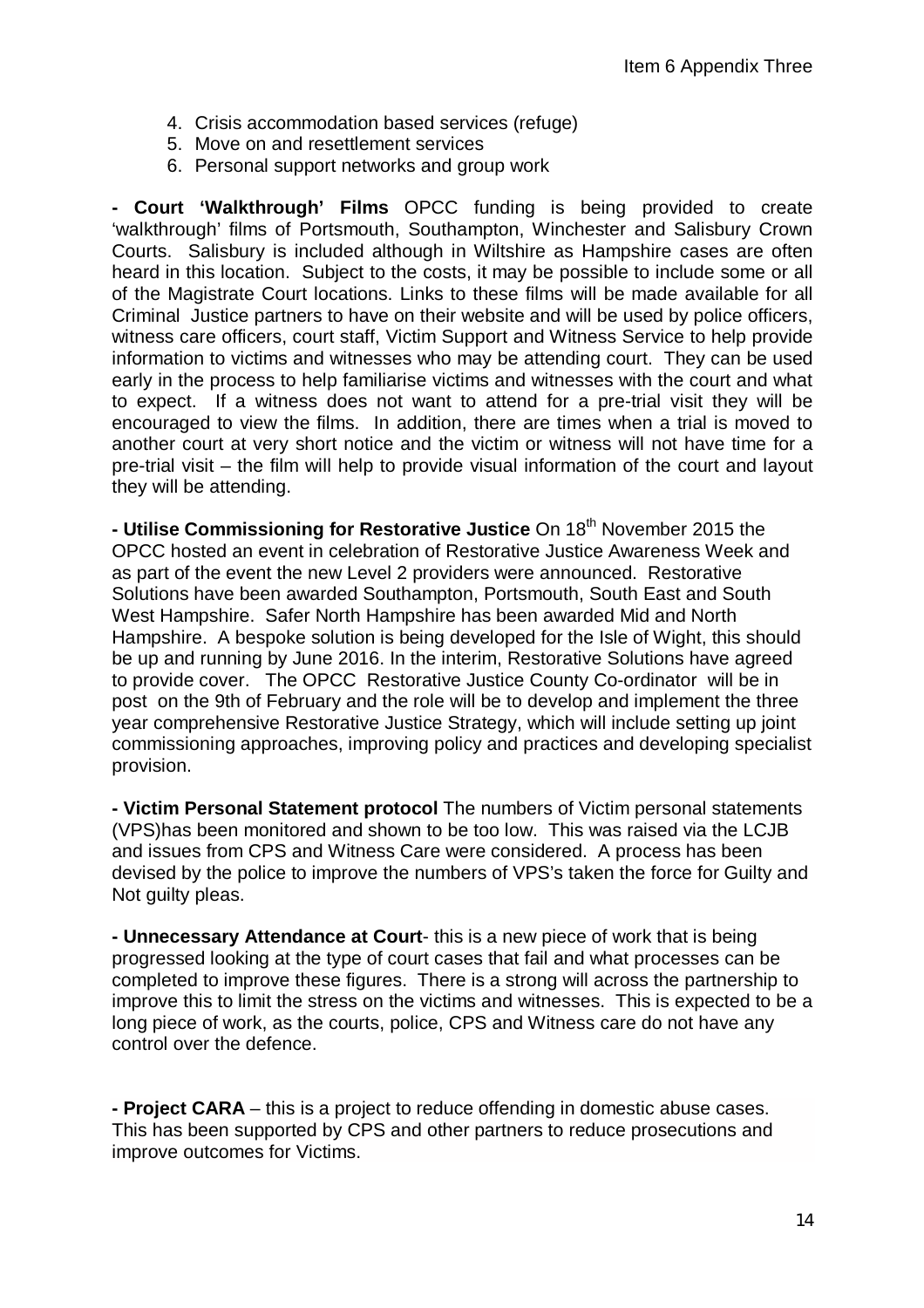# *3) Reducing crime and anti-social behaviour*

District Commanders appointed and retained in structural changes to link with partners: This has been seen as a positive for the strand as it has offered continuity to the partners and a level of commitment. Accepting this may change as we move into HC 2020, we have, however maintained this commitment

- Head Shop closures/other closure orders: We have been successful in closing a number of Head Shops following the support from the PCC in external events and media campaigns
- Maintained PCSO numbers
- Neighbourhood Excellence Training for all NPT officers: All NPT have been and will be through this programme which covers a range of skills required of a NPT Officr in 2016. This does incluce Rural crime
- ASB performance & CDI too much previously recorded as ASB now as PO or violence, ASB is down but there are complex factors around this, little more detail below.
	- BCS results 41/1000, 31/1000, 27/1000 (number of incidents per 1000 pop 12/13 onwards), 55% nuisance, 30% personal, 16% environmental
- Vulnerability trackers to identify and manage repeat victims,
- Youth Commission This now developing well and is addressing issues such as stop and search with success.



 ASB levels have decreased year on year since 2012/13 over the same time period of April to January.

The percentage change compared to the previous year is shown in the table below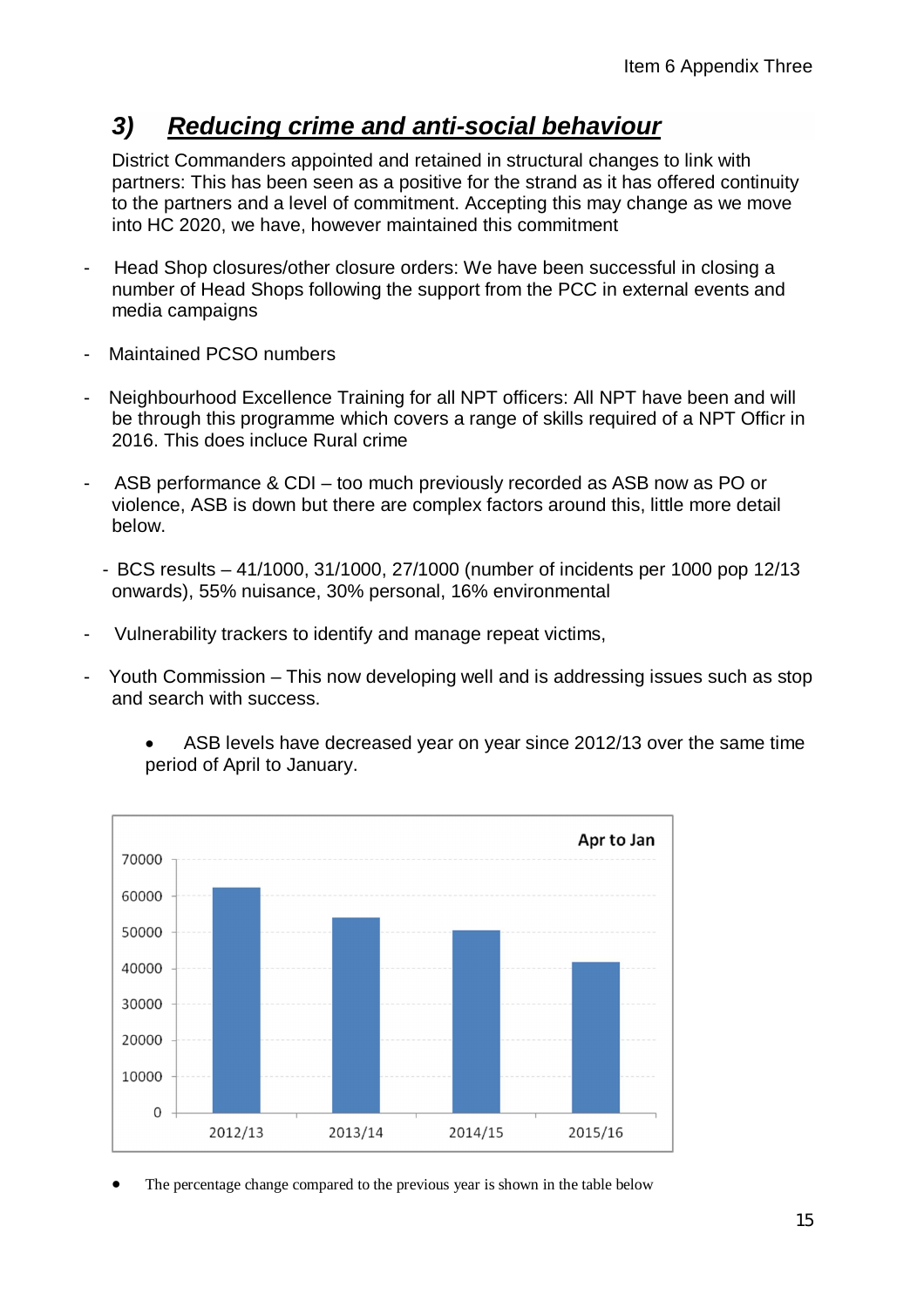The percentage change compared to the previous year is shown in the table below

| Apr-Jan | ASB count | % change |
|---------|-----------|----------|
| 2012/13 | 62303     |          |
| 2013/14 | 54000     | $-13%$   |
| 2014/15 | 50663     | -6%      |
| 2015/16 | 41845     | $-17%$   |

Profile by year and month



The chart shows a downward trend

- The latest ASB audit (published Oct 2015) shows 85% compliance
- Decrease in ASB volumes has occurred whilst there has been an increase in crime levels - through improved crime recording (CDI).
- No specific research has been carried out to investigate if there is an association between the reduction in ASB and increase in recorded crime.
- However a recent audit on Public Order offences showed that some ASB could potentially be recorded under this category – there was an element of over-recording of public order offences. The overall audit showed 79% compliance.
- In addition, an offence under the Malicious Communications Act (Sending letter etc with intent to cause distress or anxiety, Home Office Classification 8/72 - within the violence without injury category) became a notifiable crime in April 2015. Incidents of this type prior to April 2015 used to be classified under ASB (nuisance communications). These account for 3040 recorded crimes this year (1 Apr 2015 to 31 Jan 2016).
- A combination of the above factors could possibly explain some of the decrease experienced in ASB volumes.
- Some of the reduction in ASB will also be through frontline policing as well as changes in recording practices.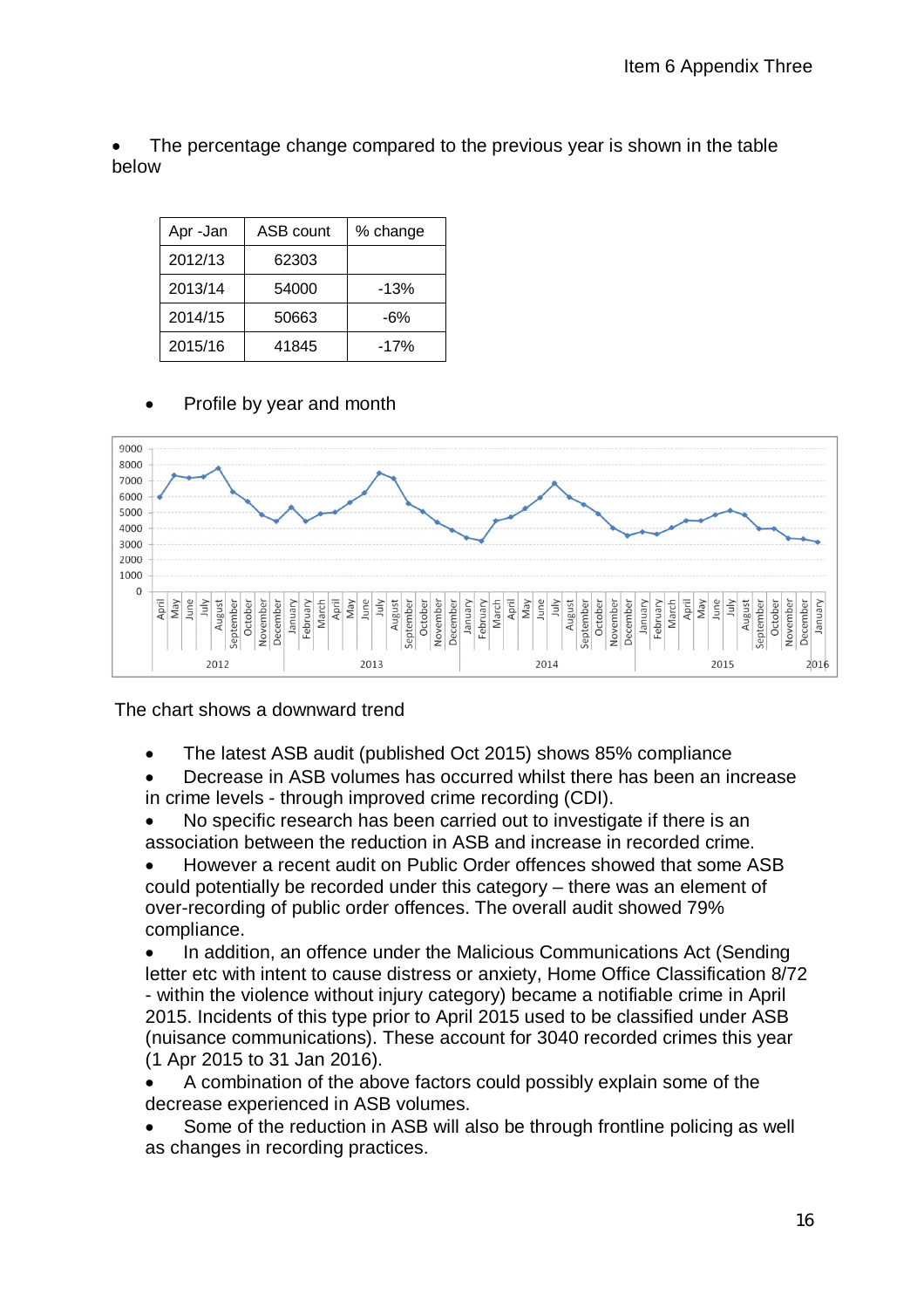#### **Serious and Organised Crime Local Profile**

The PCC was a significant stakeholder in relation to the development of the SOC Local Profile covering Hampshire and the Isle of Wight. The Police and Crime Plan helped set the context for the profile as a whole and helped to bring about the buy-in of other agencies, including local authorities. This work was aimed at bringing local partners together in order to map and reduce the impact of organised crime across the force area.

#### **New Psychoactive Substances**

The PCC and Youth Commission led a public awareness campaign on NPS. This formed part of our NPS '4Ps' plan and was supported by police, health and substance misuse partners, local authorities, elected councillors and third sector organisations across the Force area. It got some excellent coverage in the press and an early evaluation of the campaign showed a good reach across our communities.This work was aimed at bringing local partners together in order to educate the risk groups regarding the adverse impact of NPS across the force area.



NPS Partner Toolkit October 2015.pdf

#### **Cyber Crime – Digital Investigation and Intelligence**

The PCC hosted a Cyber Crime Security Conferencefor business representatives on 15 September 2015. This was arranged to inform the business community how they can help protect themselves from being a victim of cybercrime. It is key that business know what they need to do to minimise the risk of them becoming a victim and the speakers provided key messages for businesses. The context was an under reporting of cyber dependant and cyber enabled crimes by businesses. The event was supported by major industry with in-force and industry speakers. The audience was made up of local businesses following circulations with the FSB, Hampshire Chamber of Commerce and local authorities.

The PCC has also recently allocated £1.6M to improve the force Digital Intelligence and Investigation response. This includes work to embed a coordinated approach in relation to Open Source Intelligence (OSINT), Cybercrime response (4Ps), Digital Forensics, Communications Intelligence, Internet Child Abuse Investigation, Fraud and Economic Crime and Social Media Engagement. A significant part of this work is designed to prevent vulnerable people from being victims of cybercrime in the first place.It is widely recognised and evidenced nationally that around 80 percent of common cyber-attacks are preventable by users and network administrators taking basic steps.

# *4. Reducing re-offending*

#### **Out of Court Disposals**

Hampshire Constabulary has agreed 21 commitments with the Police and Crime Commissioner in order to deliver against his priorities. One of these commitments is: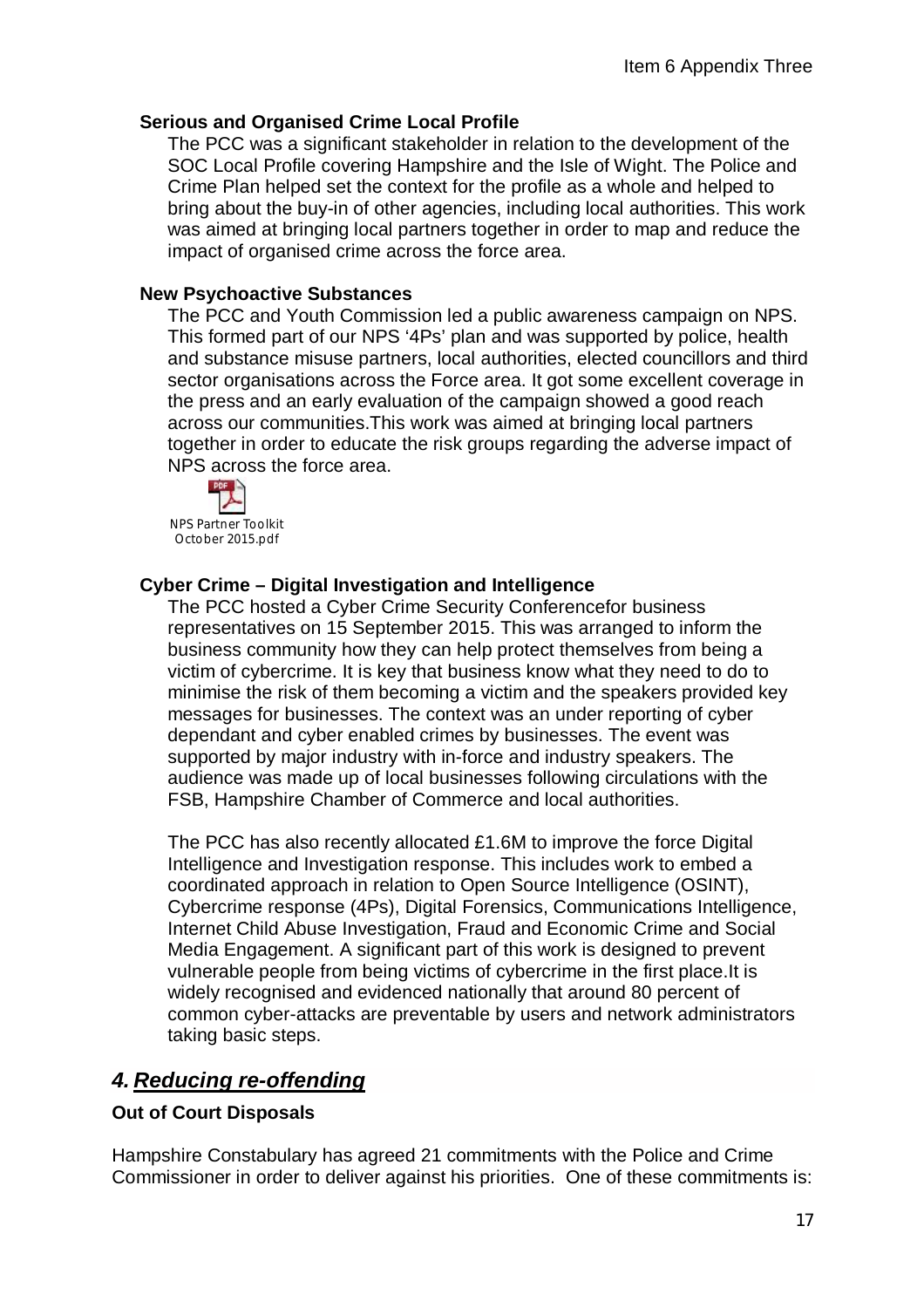*"To provide a consistently high quality of service to all communities within Hampshire and the IOW"*

This specifically covers the issue of out of court disposals and how this area of work is being used to prevent re-offending. The Constabulary's work in this area has been heavily supported by Simon Hayes and his office. Examples of this work include:

A renewed force strategy focussing on victim satisfaction and addressing the causes of offending. This has been and continues to be delivered in practical training to officers, referred to as "Exercising your discretion" and has been well received in force with evaluation reporting that officer's confidence in the area moved from 25.5% to 96%. Simon Hayes personally attended to show his support for the work and ensure that the training addressed the issues within our communities.

The force now has a multi-agency scrutiny panel in place that looks at the use of out of court disposals. This is Police chaired but has representatives from the independent advisory group, CPS, Magistrates, the office of the Police and Crime Commissioner, youth offending teams and other interested parties as themes develop. The aim is to look at whether correct decisions were made and whether the action sought to address the route of offending. Results and learning points are passed across all organisations and available for distribution. Each meeting looks at the offending since the previous panel of the cases reviewed.

The Constabulary has provided reassurance to the Commissioner around HMIC reports that highlighted a weakness with Constabulary recording mechanisms for community resolutions. The new processes in place means that all Community Resolutions are now available to be considered in requests for enhanced disclosure and barring requests, this assists in ensuring people are not allowed to work in inappropriate environments where they may offend against the vulnerable.

The Police and Crime Commissioner and Chief Constable agreed the Community Remedy options in November 2014 for Hampshire and IOW. Since then the Constabulary has sought to maximise the use of conditional cautions as opposed to simple cautions, with the proportion of these increasing. Examples this year are:

Southampton July 2015 26%, November 2015 48% New Forest July 2015 29%, November 2015 53% Basingstoke July 2015 19%, November 2015 39% IOW July 2015 6%, November 2015 33% Portsmouth July 2015 27%, November 2015 45%

This is ongoing work and will continue through 2016.

The Commissioner was instrumental in providing the victim awareness course (provided by victim support) as a diversion tool and this is utilised by officers a number of time a week across the force via out of court disposals. <http://www.hampshire-pcc.gov.uk/News-and-Events/News->Archive/2014/Commissioner-wants-offenders-to-rethink-their-behaviour.aspx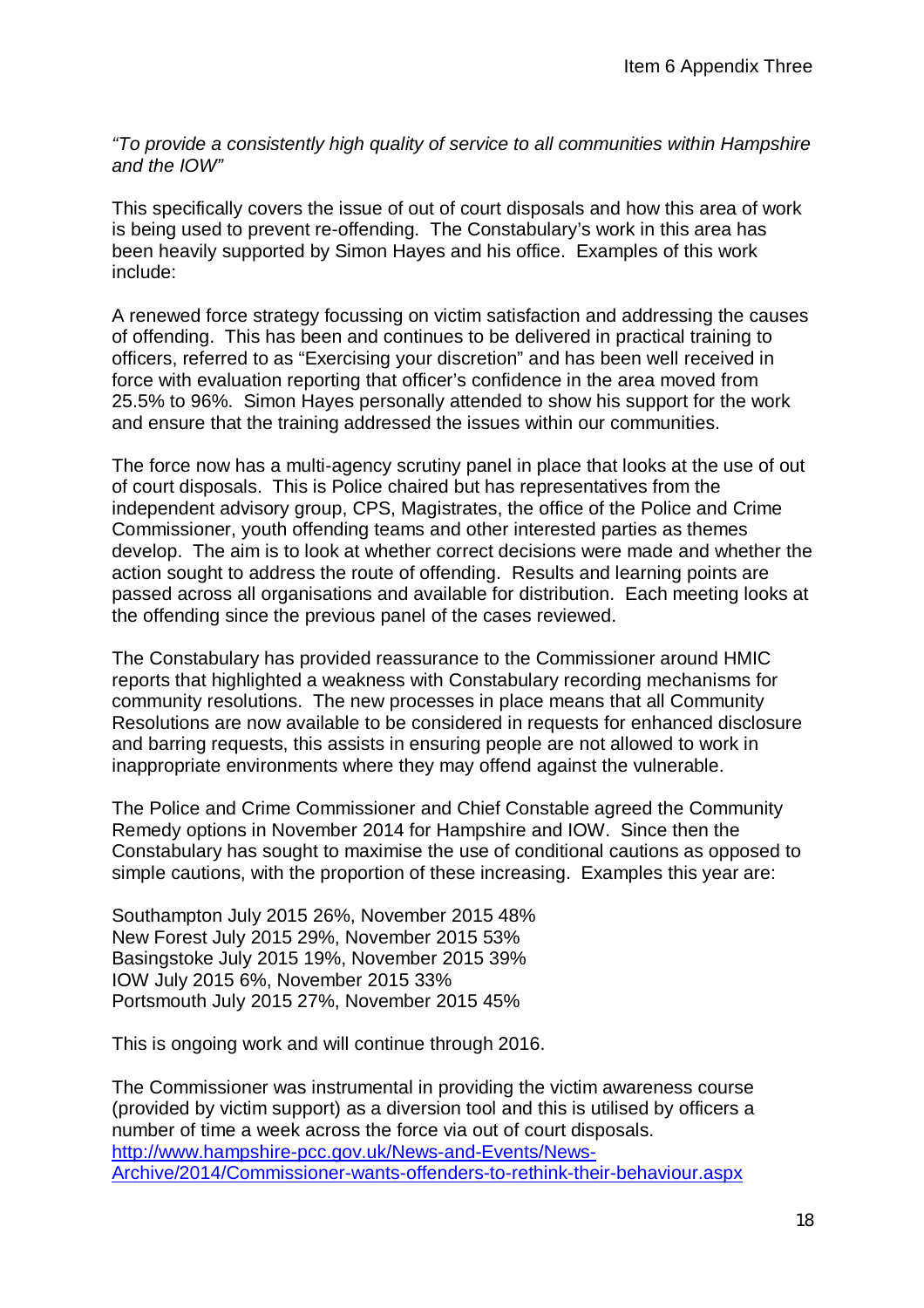Project CARA aimed at using conditional cautions to reduce re-offending in domestic abuse cases, has also received significant support from the Commissioner and his office. This has seen a 3 year partnership between the Constabulary, CPS, The Hampton Trust and University of Cambridge that has shown a reduction is reoffending by domestic abuse perpetrators in Southampton and the New Forest of over 50%. In December 2015 Project CARA was opened up to the whole force area. This work has been recognised in national awards from the College of Policing and the Howard League for penal reform, with other Police areas now looking to adopt the approach.

The Constabulary has worked in hand with the Commissioners office to develop his Restorative Justice strategy and make sure that it is fit to meet the environment and demands of Policing. A commissioned service has now been deployed and officers are receiving awareness training.

The Constabulary now have full diversion options to raise awareness in offenders of their drug and alcohol use and how it can lead to their offending.

Currently new work is being explored with the Community Rehabilitation Company to use unpaid work to provide reparation in the community when out of court disposals are used. The Commissioners office is proving instrumental in facilitating this relationship and turning an idea into a deliverable trial.

The Constabulary has been working with the Youth Offending Teams to improve the decision making around criminal justice outcomes for youth offenders. This has seen decision making made by Police and YOT's in partnership with access to multiagency information to ensure that the outcome seeks to prevent re-offending and entry to the formal criminal justice system. Southampton and Portsmouth are running, the IOW goes live in February and the rest of Hampshire before Summer 2016.

The Commissioner has heavily supported the work on Hampshire Community Court (youth peer court), which has seen young people deciding on the requirements for youth offenders in Fareham. This is to be spread to the Basingstoke area in the first half of 2016. Again this area has seen national recognition and displayed a reoffending rate of only 5%.

<http://www.hampshire-pcc.gov.uk/Partnership/Hampshire-Community-Court.aspx>

#### **Integrated Offender Management**

*Throughout his term in officer the OPCC has shown a clear and consistent interest in the IOM scheme across Hampshire and the IoW. This has been a turbulent time for Offender Management with the Hampshire Probation Trust being disbanded and split into two organisations (a private sector Community Rehabilitation Company and a public sector National Probation Service); coupled with significant cuts to Local Authority Budgets leading to pressures for them to withdraw services from the scheme. The OPCC has shown significant leadership in bringing all of these groups together throughout this period to secure the ongoing funding and political support of*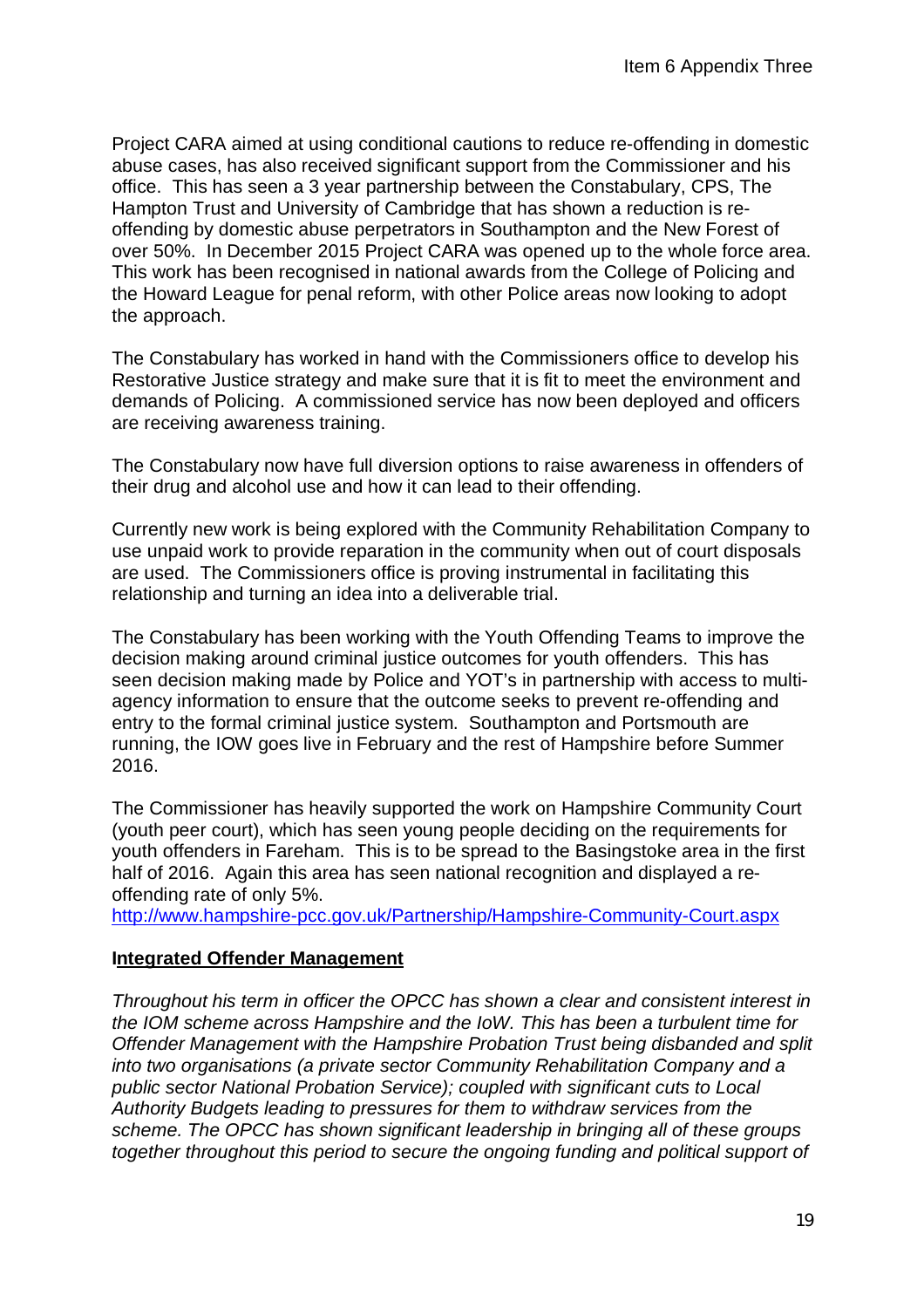*the IOM Scheme and ensure it doesn't just continue but looks for new opportunities to develop;*

*- Over the course of his time in office the OPCC has commissioned the Violent Offender Intervention Project. This is a pilot working in the North of Hampshire to provide intensive support and assertive outreach to some of society's most complex and problematic offenders. This project has recently be evaluated by Portsmouth University which has shown how successful the approach can be;*

*- Over the course of his time in office the OPCC has supported and commissioned the Hampshire Stalking Clinic. Run by Hampshire Constabulary this is a partnership panel comprising Police, Probation, Mental Health and victim advocacy aimed at identifying incidents of stalking across the Force area and reducing reoccurrence. The clinic achieves this by triaging all reports of stalking received by the Constabulary to identify the highest risk cases and then presenting them to the panel where they are comprehensively review to form a partnership Risk Management Plan. This has resulted in a number of suspected offenders being identified as having mental ill health and has led to them receiving appropriate treatment rather than punishment*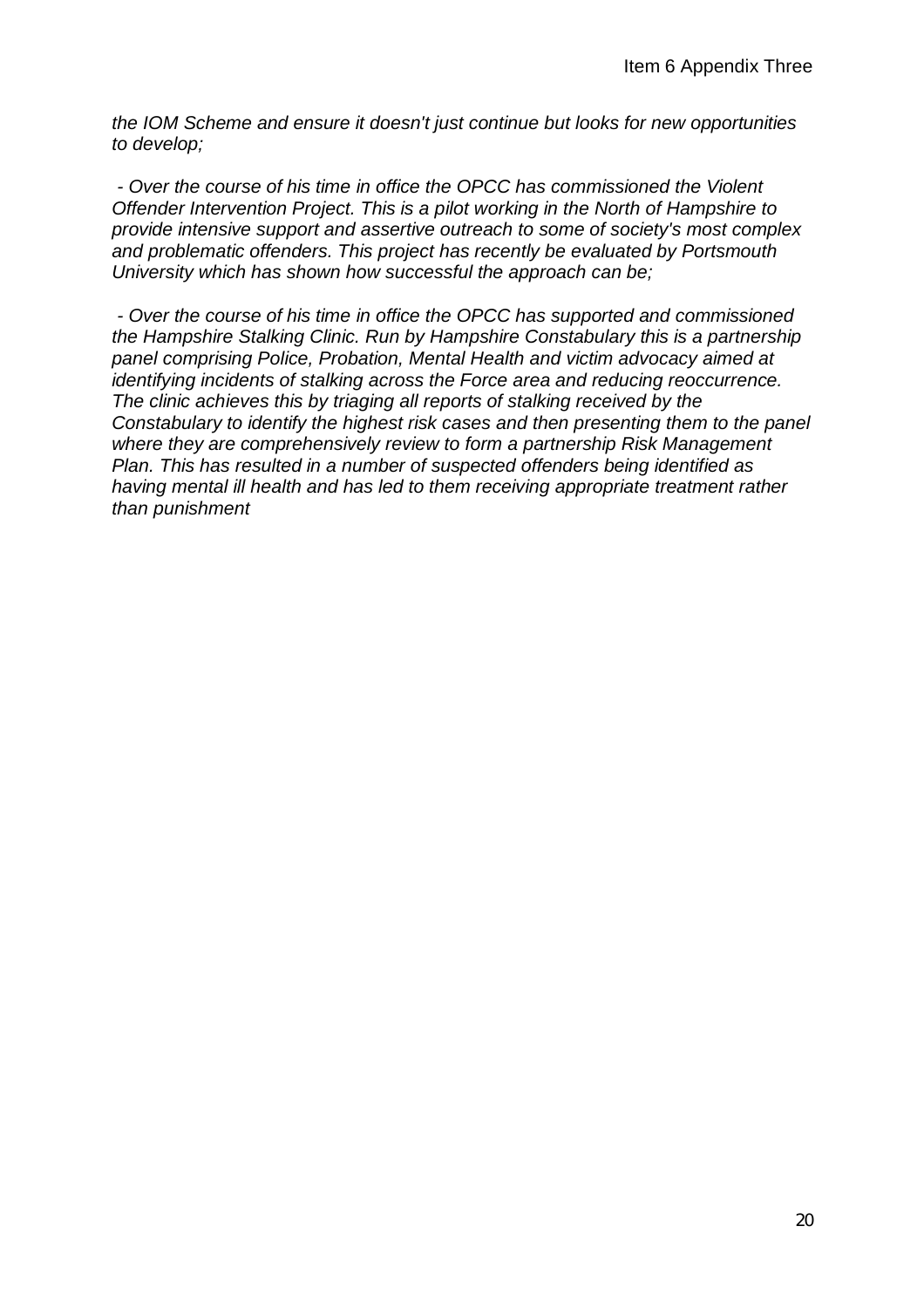## **Hampshire County Council**

#### **Introduction**

The County Council's evidence is focused around the first key line of enquiry around how well the PCC has worked in partnership with this organisation to support delivery of his strategic objectives. This includes examples of the PCC's approach to encouraging multi-agency working.

#### **Over-arching partnership arrangements**

The County Council recognises that the Police and Crime Commissioner has established clear over-arching partnership arrangements to secure links with strategic and local partners in order to support the delivery priorities in the policing plan. This includes the Police and Crime Reduction Alliance and the Community Safety Alliance as well as partnerships around specific themes.

The Commissioner and his office have also engaged positively in the one public estate strategy to secure value for money in the delivery of services.

The PCC's office has worked closely with the County Council to ensure continuity and development of a range of investment in strategic programmes which support the Policing Plan priorities. This includes a programme of joint investment and review following the transfer of Home Office community safety funding from the County Council to the PCC in 2012 to the present. Whilst this fund has reduced during the office of the PCC, there has been close collaboration on programmes where the County Council continues to invest significant resources which contribute towards achieving the Commissioner's priorities.

#### **Integrated domestic abuse Services**

The PCC has worked with the County Council which has led a review and new joint commission for integrated domestic abuse service across Hampshire (IDASH). The new programme marks a direction to shift from traditional crisis accommodation services to prove a greater focus on rebuilding lives, ensuring consistent access to services and building capacity through a smaller number of strategic providers. The contracts are specifically aligned to the Supporting Troubled Families Programme to promote greater co-ordination between providers.

#### **Domestic abuse perpetrator services**

Over the past 12 months, the PCC has worked closely with the County Council which has led to a review of services for perpetrators of domestic abuse. This has involved shifting from a grant funded programme to an outcome based development contract with a consortium and it promotes much closer integration and capacity building with children and family services, providers of substance misuse services, the police, probation and rehabilitation services and victim services. The new joint commission also involves Southampton City Council and the PCC supports a strategic overview of developments across Portsmouth and the Isle of Wight.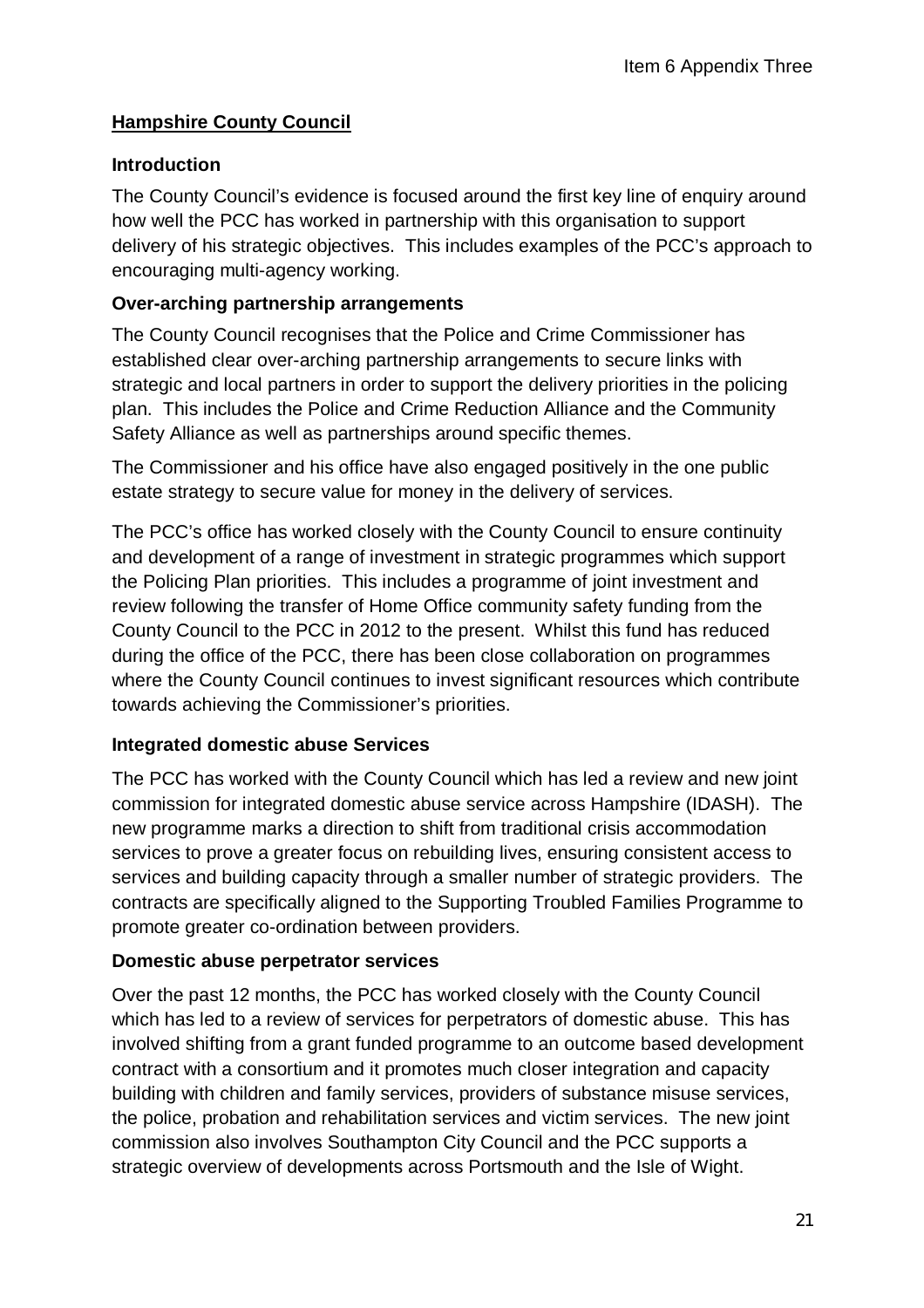## **Integrated Offender Management**

Following the establishment of the new Community Rehabilitation Company for Hampshire and the Isle of Wight under the Transforming Rehabilitation reforms, the Commissioner has worked closely with partners to review and subsequently take the lead for the commissioning of the enhanced Integrated Offender Management Services previously led by the County Council. The County Council continues to support integrated offender rehabilitation through the links with its commissioned substance misuse services and through continuing collaboration with youth justice services and the Supporting Troubled Families Programme.

## **Sexual abuse services**

The Commissioner has helpfully taken the lead on drawing together a strategic review of a range of sexual abuse services including Independent Sexual Violence Advisors (ISVA), Rape Crisis Services and Sexual Assault Referral Centres. The Sexual Crime Strategy has been launched following the review and provides a much clearer framework for the development of these services and the contribution of partners including the County Council.

## **Information Management**

The Commissioner has worked with the Council to review and subsequently take the lead on the Hampshire Information Management Suite which has been led and developed by the County Council on behalf of partners. The Commissioner's lead on this agenda will secure a robust framework to support the delivery of priorities in the Policing Plan and is supported by the Council.

## **Youth Crime prevention**

The Commissioner has provided welcomed continued support for the development of youth crime prevention services as these have become more closely integrated with developing local targeted children and family services. Evidence has previously been presented to the Panel on this subject. This supports and enhances the work of the Hampshire Youth Offending Team by enabling stronger prevention and diversion, thus taking pressure form the statutory criminal/youth l justice system.

The OPCC has demonstrated commitment and helped develop support for Restorative Justice initiatives which is consistent with the longstanding approach and work of the Youth Offending Team.

## **Hate Crime and Prevention of Violent Extremism**

The Commissioner has provided a welcome lead on Hate Crime supported by the County Council and the Police who have undertaken work with service users to understand the nature and extent of hate crime. The Commissioner is also a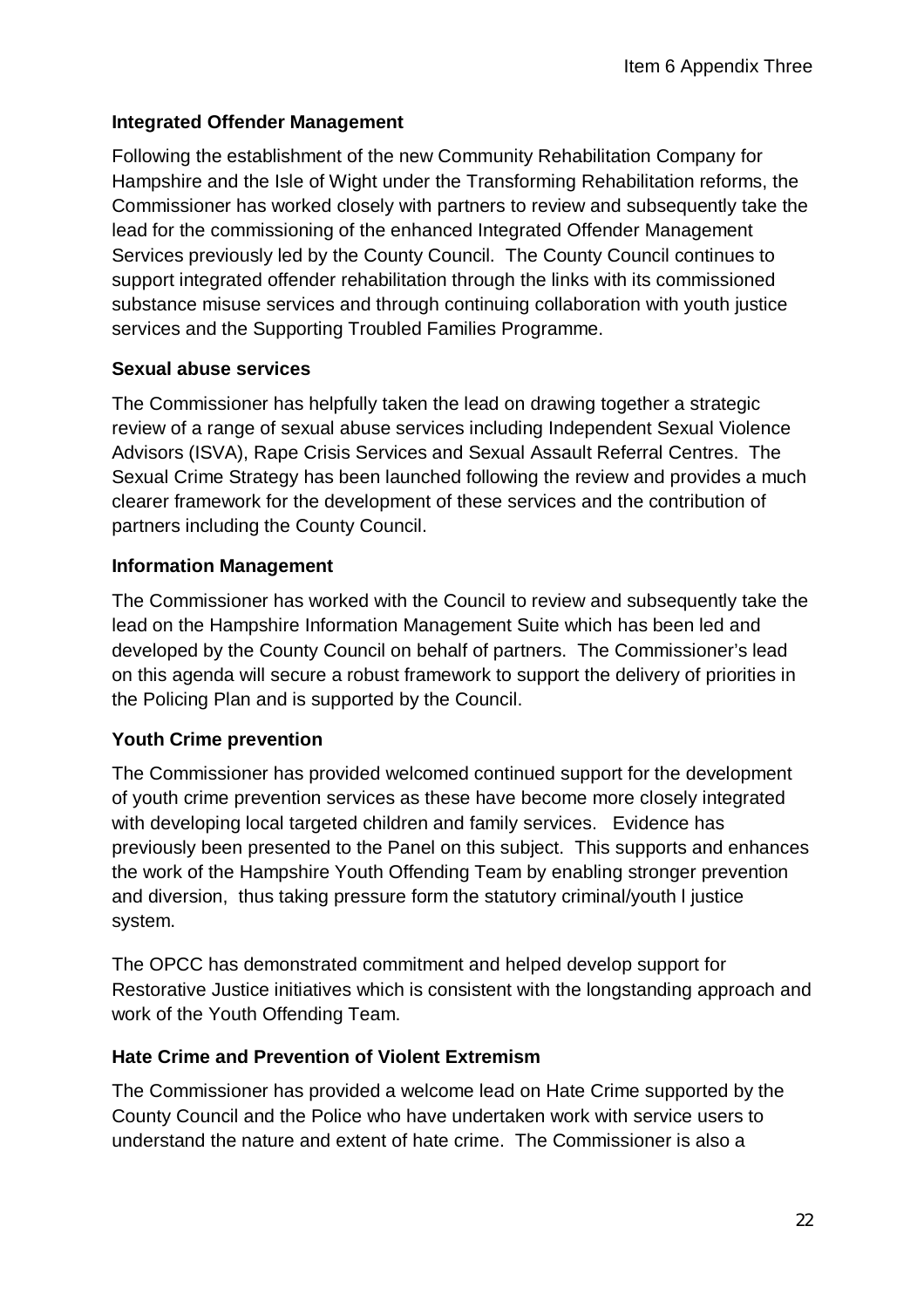committed partner in the new multi-agency arrangements to prevent violent extremism led by the County Council.

## **Modern slavery**

The Commissioner has provided a helpful focus on modern slavery and supports the Council's work on missing, endangered and trafficked children and young people. Evidence has previously been submitted to the Panel on this subject.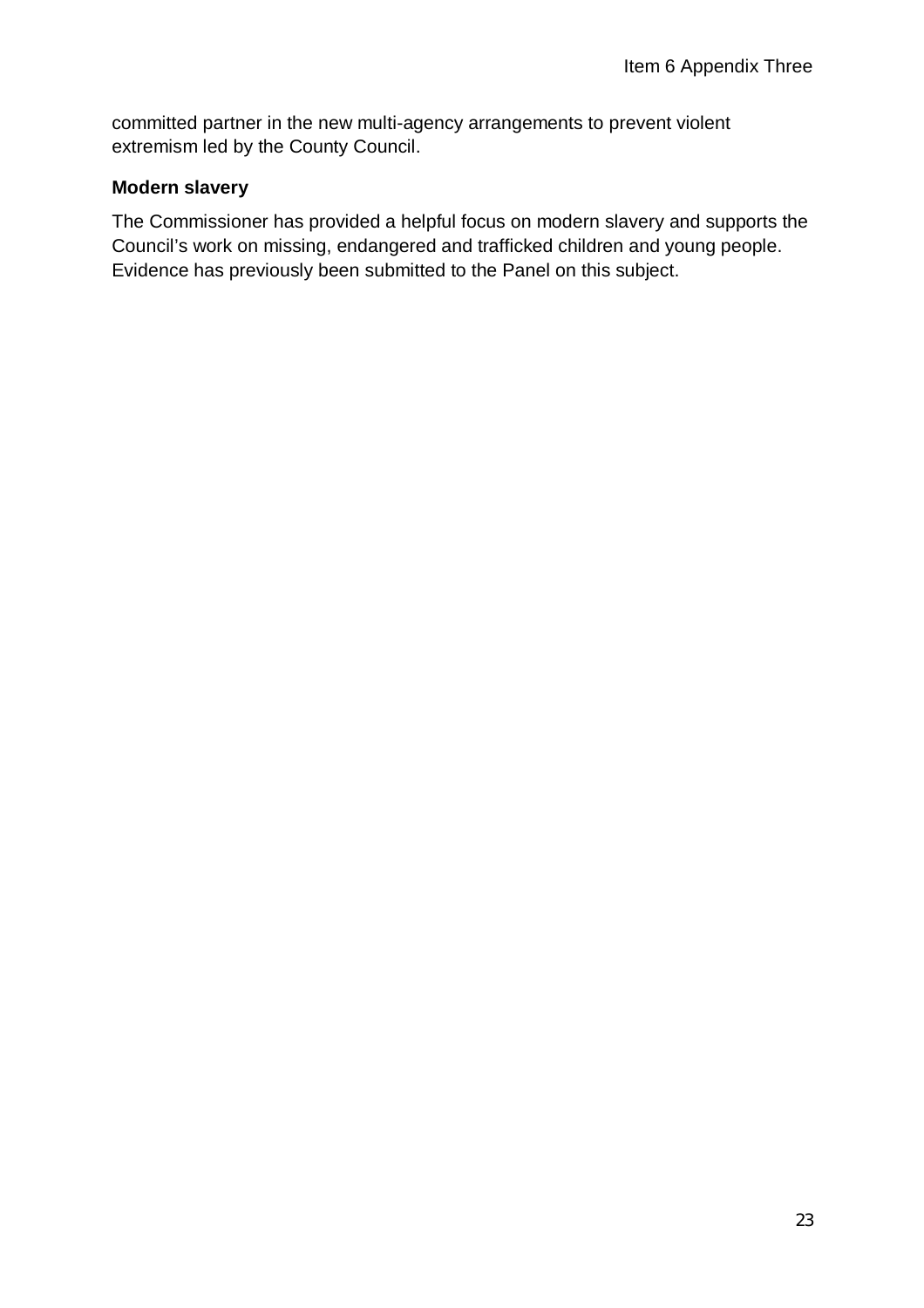## **Isle of Wight Association of Local Councils (IWALC)**

*1) How well do you feel the PCC has worked in partnership with you or your organisation to support delivery of his strategic objectives? Are you able to provide examples of the PCC's approach to encouraging multi-agency working?*

The feedback from the Island Town and Parish Councils is that some areas are having good interaction with their community policing teams whilst others are not having the contact they had previously before the last reorganisation of the teams on the Island

One issue that has come us is the withdrawal of the crime statistics by Parish or Town. I have at the request of IWALC emailed the commissioner on this subject. We appreciate that the workload might make providing these statistics more onerous but we have asked if these can be available on a website because they must still be being collated. The T&PCs wish to work in partnership with the community policing teams hence the concern re the loss of these statistics because it helped communities help the police.

*2) How effective do you feel the PCC has been in driving the necessary changes and improvements to succeed in delivery of his objectives?*

On the Island the teams have now got a wider spread of responsibility, however, currently this doesn't seem to have impacted adversely although there is less face to face contact.

*3) How has the PCC engaged with members of the community to communicate, and encourage them to support delivery of, his key objectives? How has the PCC ensured that his priorities have remained visible to the public throughout his term in office?*

The updates from the PCCs office are helpful and I think the priorities are visible to us

- *4) How has the PCC's commissioning strategy supported delivery of these objectives?*
- *5) What do you think should be the priorities for action to take forward these objectives beyond 2015? Are there any additional areas which you feel the PCC should apply focus to going forward?*

For the Island it is important to residents that responses to contacts are timely and appropriate. This seems to be consistent – always the complaint that the police are out trying to catch speeding rather than fighting crime but not sure that's a valid comment.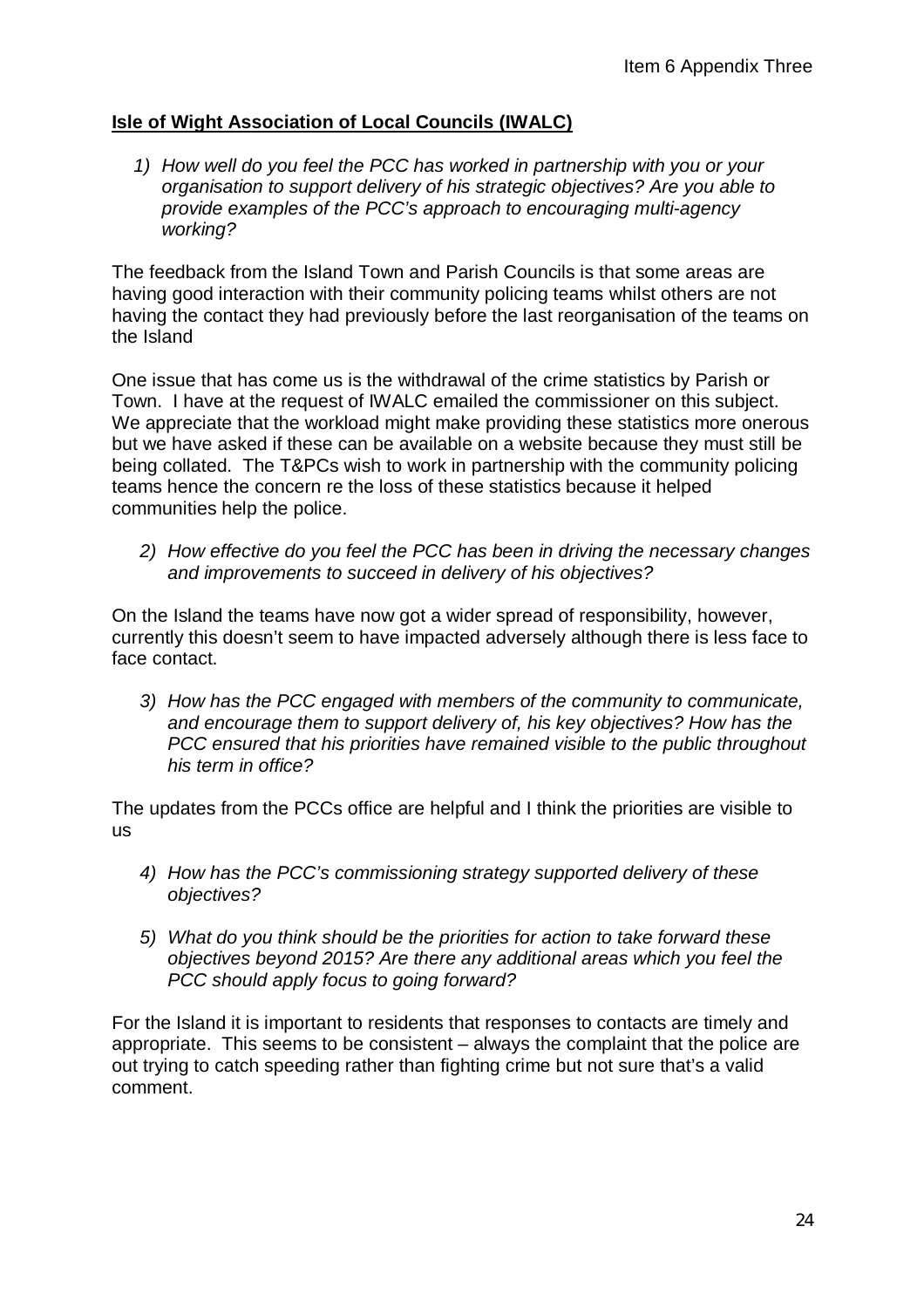*6) Is there anything further that you can provide to the Panel that will assist us with our proactive scrutiny of this topic?*

Most importantly keep visible and keep the relationship with Town and Parish Councils and local residents strong.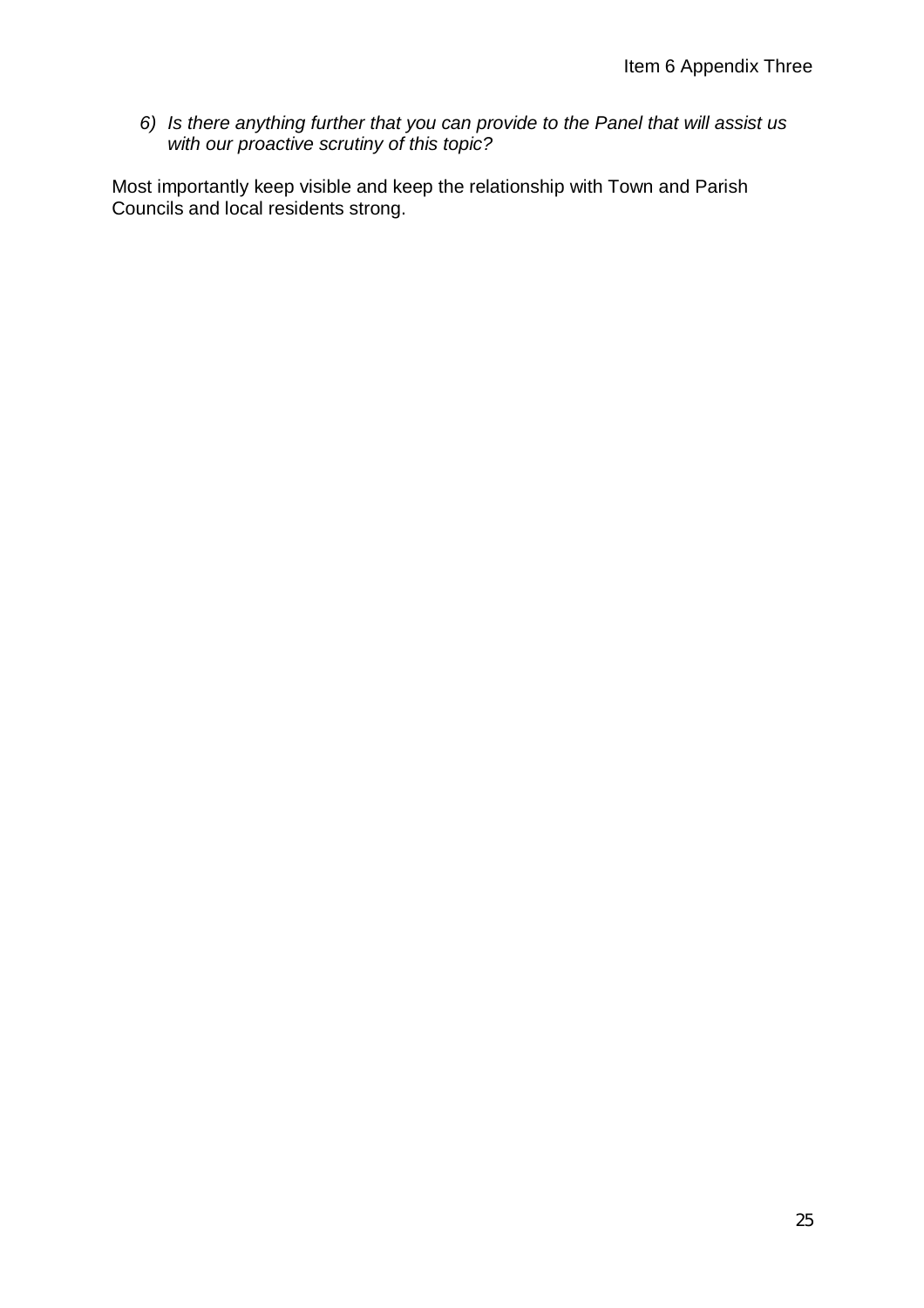## **Love146**

*1) How well do you feel the PCC has worked in partnership with you or your organisation to support delivery of his strategic objectives? Are you able to provide examples of the PCC's approach to encouraging multiagency working?*

The PCC has fully supported the Love146 Safe Accommodation for trafficked children from abroad. Love146 have been hugely appreciative of the support from the PCC and grateful that they have acknowledged the importance of the immediate safeguarding of trafficked children.

*2) How effective do you feel the PCC has been in driving the necessary changes and improvements to succeed in delivery of his objectives?*

Through the Modern Slavery Partnership, the PCC and partner agencies have worked towards working in partnership in 4 key areas. Pursue, prevent, protect and prepare.

Through this group the PCC and partners will be looking at training events, developing training tool kits, and promoting best practice. The focus is on identification, awareness raising, and importantly on victim support.

The PCC have been part of the planning for masterclasses that will be delivered to Multiagency and frontline police an area we believe will have a significant impact for the benefit of victims.

*3) How has the PCC engaged with members of the community to communicate, and encourage them to support delivery of, his key objectives? How has the PCC ensured that his priorities have remained visible to the public throughout his term in office?*

The PCC have been active in raising awareness of trafficking and exploitation through the promotion of the slavery act.

They have been instrumental in bringing together the Modern Day Slavery Partnership, funding the coordinator role which Love146 would be keen to support in whatever way possible.

4) *How has the PCC's commissioning strategy supported delivery of these objectives?*

The PCC helped fund the Love146 Safe Accommodation, and have more recently funded the Medaille Trust to coordinate the Modern Slavery Partnership.

*5) What do you think should be the priorities for action to take forward these objectives beyond 2015? Are there any additional areas which you feel the PCC should apply focus to going forward?*

The immediate priority is to ensure children who are trafficked and victims of trafficking are identified and safeguarded.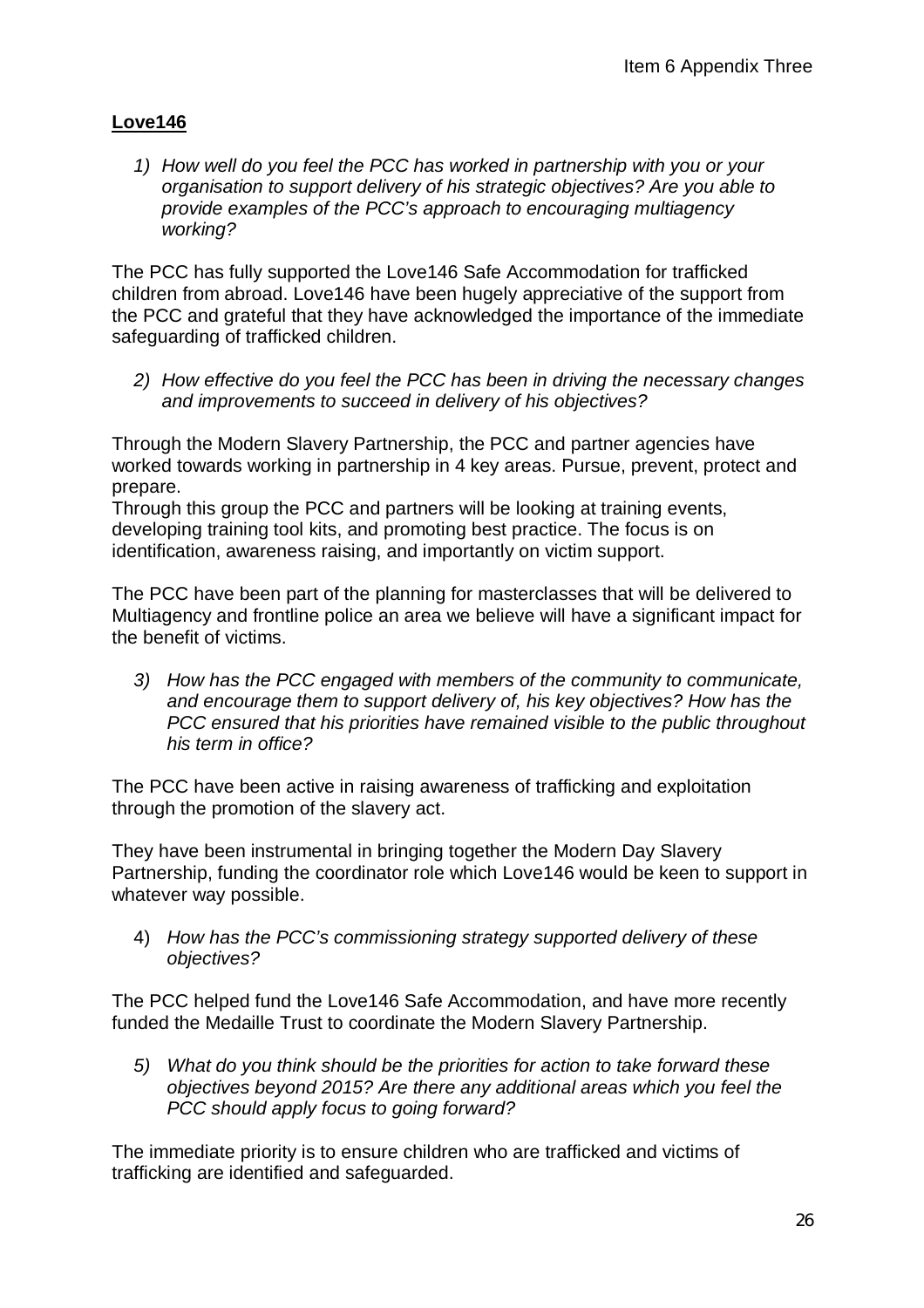The PCC could continue to support referrals to Safe Accommodation for immediate safeguarding.

The PCC need to continue to ensure front line staff are trained on signs and indicators of child trafficking, and aware of the resources available for immediate safeguarding.

*6) Is there anything further that you can provide to the Panel that will assist us with our proactive scrutiny of this topic?*

There are currently 3 protocols in place. Missing, CSE, Trafficking.

It would be useful to know how the PCC would challenge agencies who do not adhere to protocols / best practice that have been agreed upon.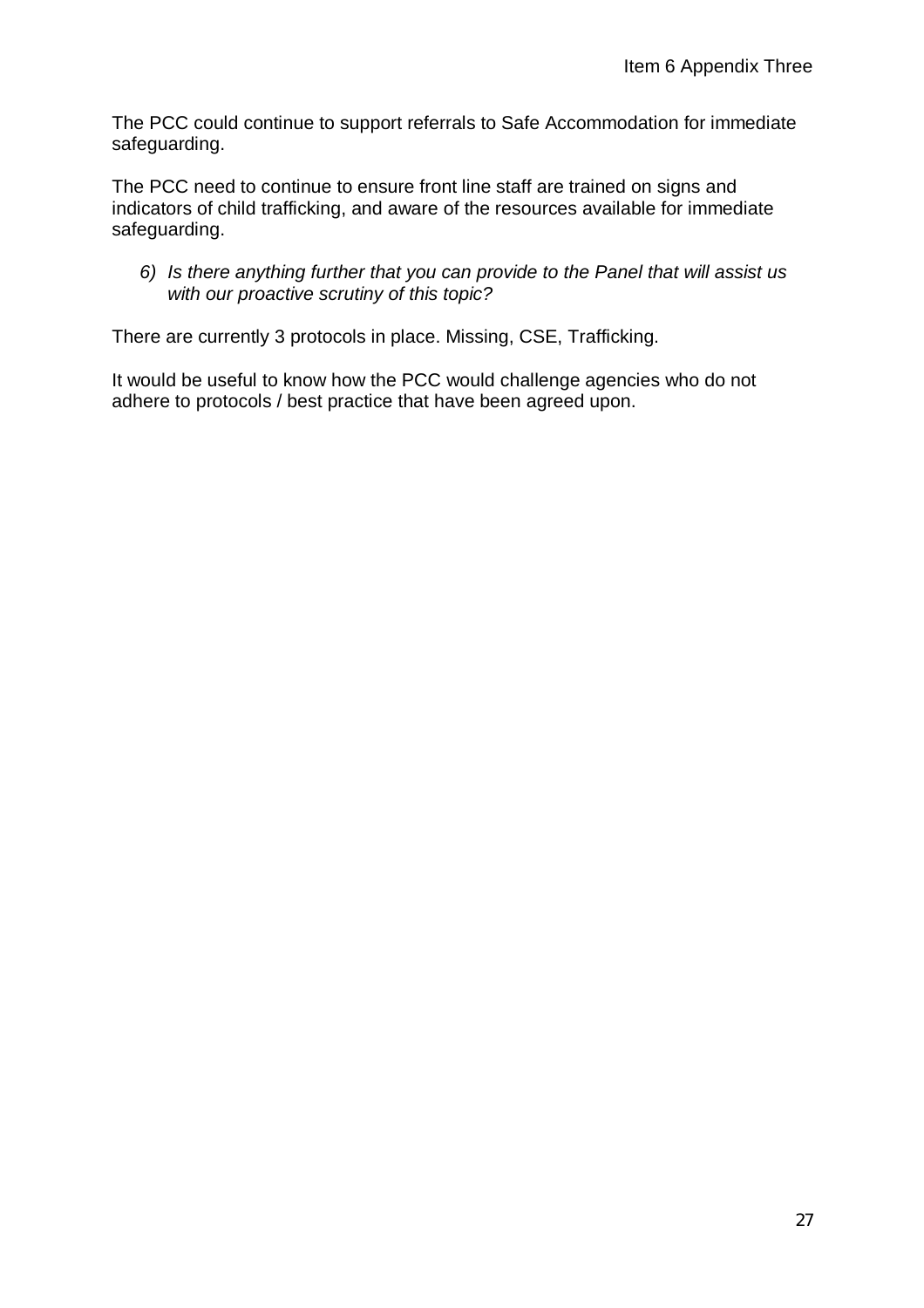#### **Pompey in the Community – Your Street Project**

*1) How well do you feel the PCC has worked in partnership with you or your organisation to support delivery of his strategic objectives? Are you able to provide examples of the PCC's approach to encouraging multi-agency working?*

The Your Street project (launched in March 2013) has received full support and funding from the Police and Crime Commissioner. A great day to day example of where we have really seen the benefits of our direct relationship with the Police & Crime Commissioner. In May 2015, at a local anti-social behaviour conference, Louis Faith (Sports Youth Worker for PITC) raised the issue of a lack of police presence on our weekly community sports sessions. The PCC directed this towards the Chief Inspector who consequently came to meet the team shortly after this and took away actions to resolve this and for the local police officers to build better relations with young people through attending and participating in our sessions. As a direct result of this discussion, in September 2015, police officers started to attend 2 of the 6 sports sessions that were running on a weekly basis. Monday at Priory Football and Wednesday's at the Mountbatten Centre Football. They also took it upon themselves to attend other sessions with other projects within Pompey in the Community.

They in turn have supported events we have delivered since then, for example educational workshops and have taken part in tournaments against are targeted groups who are at risk of substance and Alcohol misuse and who engage in and are at risk of criminality. By engaging with these groups it breaks down barriers between them and really is vital for our young people to see them in a different capacity. The police are judged by young people and this gives them an opportunity so see them in a different light.

A recent example is the Paris Truce Tournament on  $20<sup>th</sup>$  December where Southampton and Brighton Kicks attend the Portsmouth University Langstone Campus for a football tournament as a mark of respect for the victims of the terror attacks in Paris. The police fielded a team to compete against the young people and also refereed matches. They also present the Race & Equality workshop which was held in the middle of the tournament. The workshop focused on extremism and was designed to educate young people at a time where there were a lot of emotions people were feeling after the Paris terror attacks.

The following statements are from local police officers that we have been working more closely with over the last 6 months and demonstrate how invaluable this type of working together is and the mutual benefits to both parties.

"*I attend a two hour PITC football session on Wednesdays at the Mountbatten Centre. I really enjoy the sessions, which are extremely well run by Louis and his fellow coaches. It is a great opportunity for young people to get some exercise and access to great facilities at the centre. It's also an invaluable opportunity for young people to have access to positive role models, something which can often be lacking in their lives. As a police officer attending the sessions, it encourages me and my staff to build rapport with young people in the area and break down barriers between them and the police. We are also able to refer any young people to PITC who we*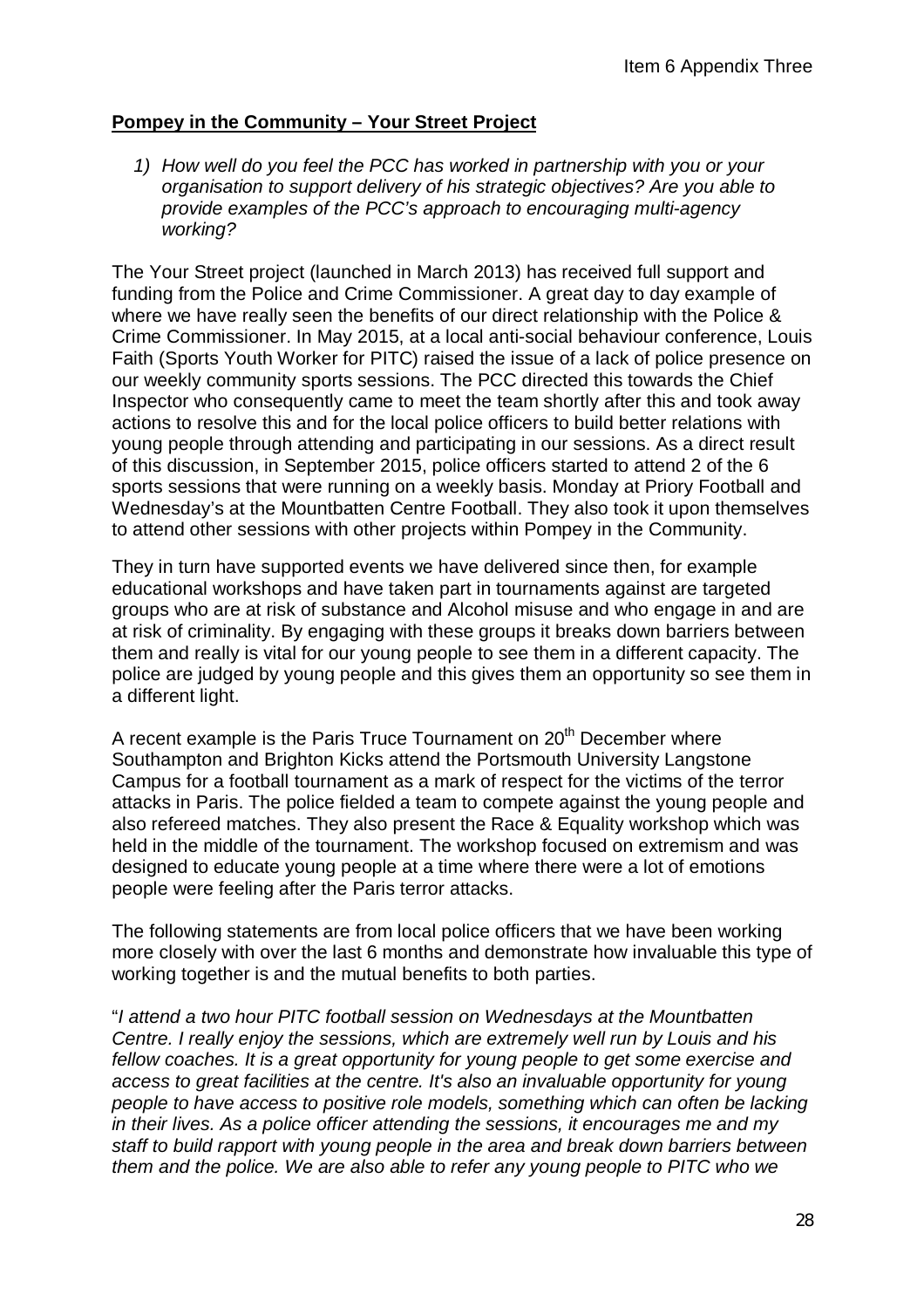*think might benefit from additional support and access to educational and sporting activities.*

*In summary, I have first-hand experience of how valuable the work that PITC does and am proud to say that I enjoy an excellent working relationship with the organisation. It is very difficult to quantify, but I am in no doubt that these sessions have a really positive effect on reducing crime and anti-social behaviour in our communities. They are diversionary in nature, but also provide young people with the chance to be active outdoors while improving their confidence and team working skills in the longer term."* 

#### **TPS 24099 Iain Clancy Hilsea, Copnor, Drayton & Farlington Neighbourhood Policing Team, Hampshire Police**

"The team thoroughly enjoyed taking part as we see this as a really positive way of breaking down barriers and building positive relationships between police and local youngsters. It was good to see the three local rivals mixing and showing respect and sportsmanship toward each other during the games. I also think we may have surprised one or two of the lads playing with our "park the bus" tactics in the six-aside matches. Once a centre half always a centre half I'm afraid! We look forward to more events where we can continue to build bridges and support the youth of today." **PC 25662 Steve Hopes, Eastney & Milton Neighbourhood Policing Team**

"PITC delivers youth engagement on both broad terms to local young people and also specifically to those identified at risk. PITC operates mainly from a local park / Community Centre on my beat area and the local people were not using the space for fear of confrontation with local youths who were hanging about and generally causing ASB. PITC has allowed a turn round making the space free for everyone without fear.

My team has a great relationship with the PITC team and it helps build relationships within the community. I regularly see Jamie HARRIS and this helps him engage with young people whose names arise who he may not yet be aware of, offering positive outcomes for them. In summary PITC is an essential service for young people and without it young people would have less to focus their attentions on, which in my experience leads to boredom, nothing to look forward to and an increase in crime and ASB. PITC are a valuable service and I cannot describe fully in words how much I highly rate their service."

## **PC Karl Warner, Eastney & Milton Neighbourhood Policing Team**

*2) How effective do you feel the PCC has been in driving the necessary changes and improvements to succeed in delivery of his objectives?*

Very effective in terms of addressing our particular problem in terms of a lack of police presence on our community sessions and has been extremely helpful in making those partnership links stronger with our local police officers. This has been a massive win-win situation for us and for the young people we work with every day. Partnership working such as this can only benefit the young people in a positive way.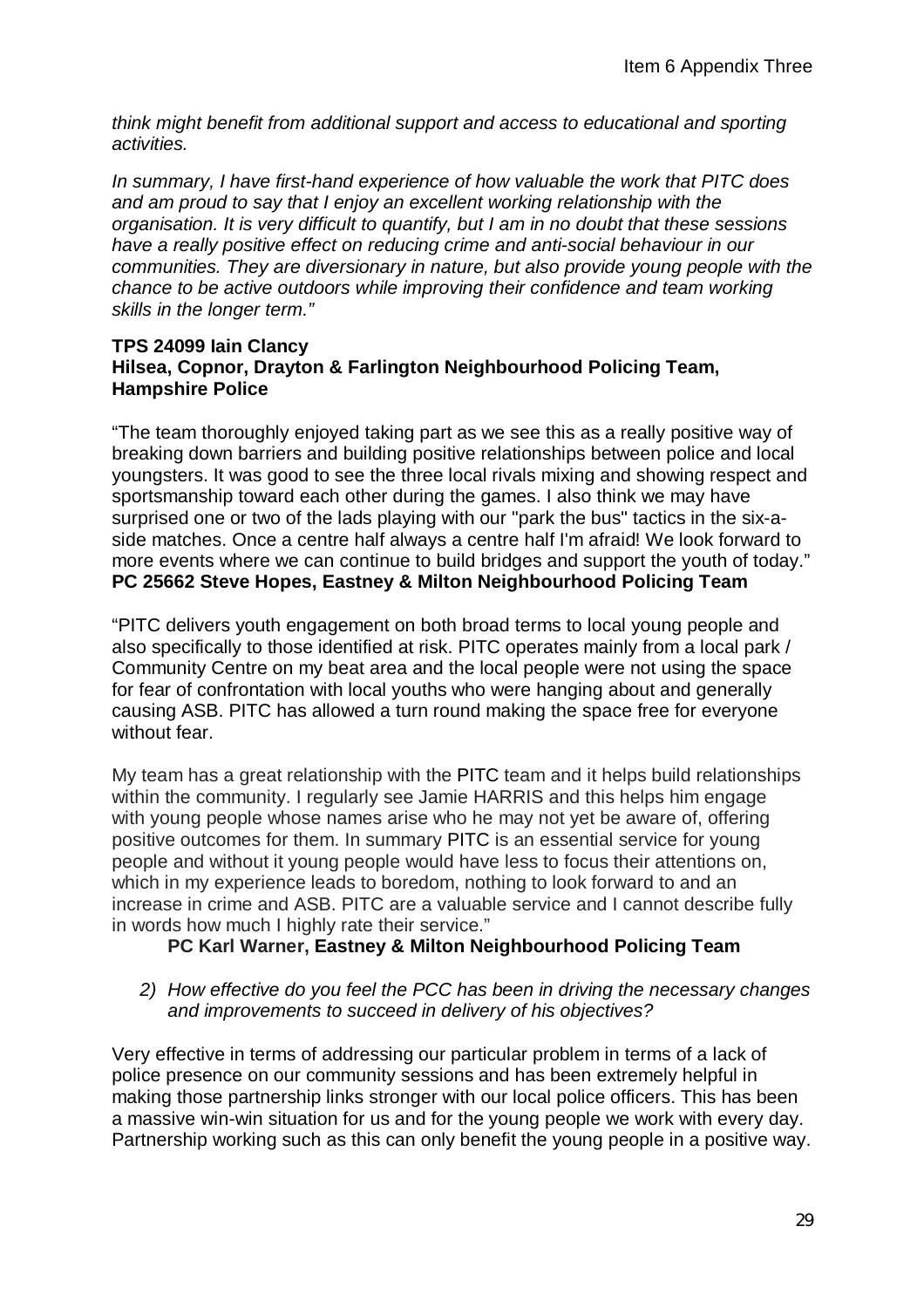*3) How has the PCC engaged with members of the community to communicate, and encourage them to support delivery of, his key objectives? How has the PCC ensured that his priorities have remained visible to the public throughout his term in office?*

#### Youth Commission

The PCC's Youth Commission is a great example of Simon's initiative to engage members of the public to enhance his priorities. Louis Faith from our team has in particular been volunteering his time on this for the past 18 months alongside a variety of young people from all over the county have been working towards 6 key priorities that underline the crime commissioner's key objectives. 2016 will bring new young people from across Hampshire to continue to contribute to the Youth Commission and we hope that more young people from south-east Portsmouth will join to make a difference in their local communities.

Louis mentored a young person and encouraged his participation in the youth commission in 2015. This young person had been involved with the criminal system, had been on TAG for alleged criminal offences and had an impending court case which was due in July 2015. Due to the Youth Commission, our young person could contribute directly to the PCC on issues that he has faced with having had a negative experience with the police. The young person in particular volunteered with us, completed his FA refereeing and FA Level 1 with us and has gone to secure a full time apprenticeship which he is now committed to.

Due to Louis Faith's commitment to the Youth Commission, as a team we are well briefed on the activities of the PCC and his current initiatives. Louis ensures that messages are communicated to our young people and families involved in our projects from the PCC using social media accounts as an effective tool to do this, share key messages, videos, photos and updates.

#### ASB Conference

PITC attended the ASB Conference which was held in May 2015 and found this really informative and useful to hear from different perspectives throughout the day. Simon provided an in-depth view into his priorities and the type of activities funded in order to set an overview to the conference programme.

#### Social Media

We use facebook and twitter as the main efforts to communicate with young people that participate in our project on a daily basis. The PCC has also used effective means of communicating online to his audiences on different themes and messages. These messages are shared and forwarded onto to our social media channels to reach a wider audience.

#### Visit to projects

Your Street hosted a successful visit from the PCC and his team in August 2015. This enabled Simon to interact directly with the many young people that participated in the football tournament and various community sessions that were being held that day. It is quite difficult to explain to our young people who funds us and where this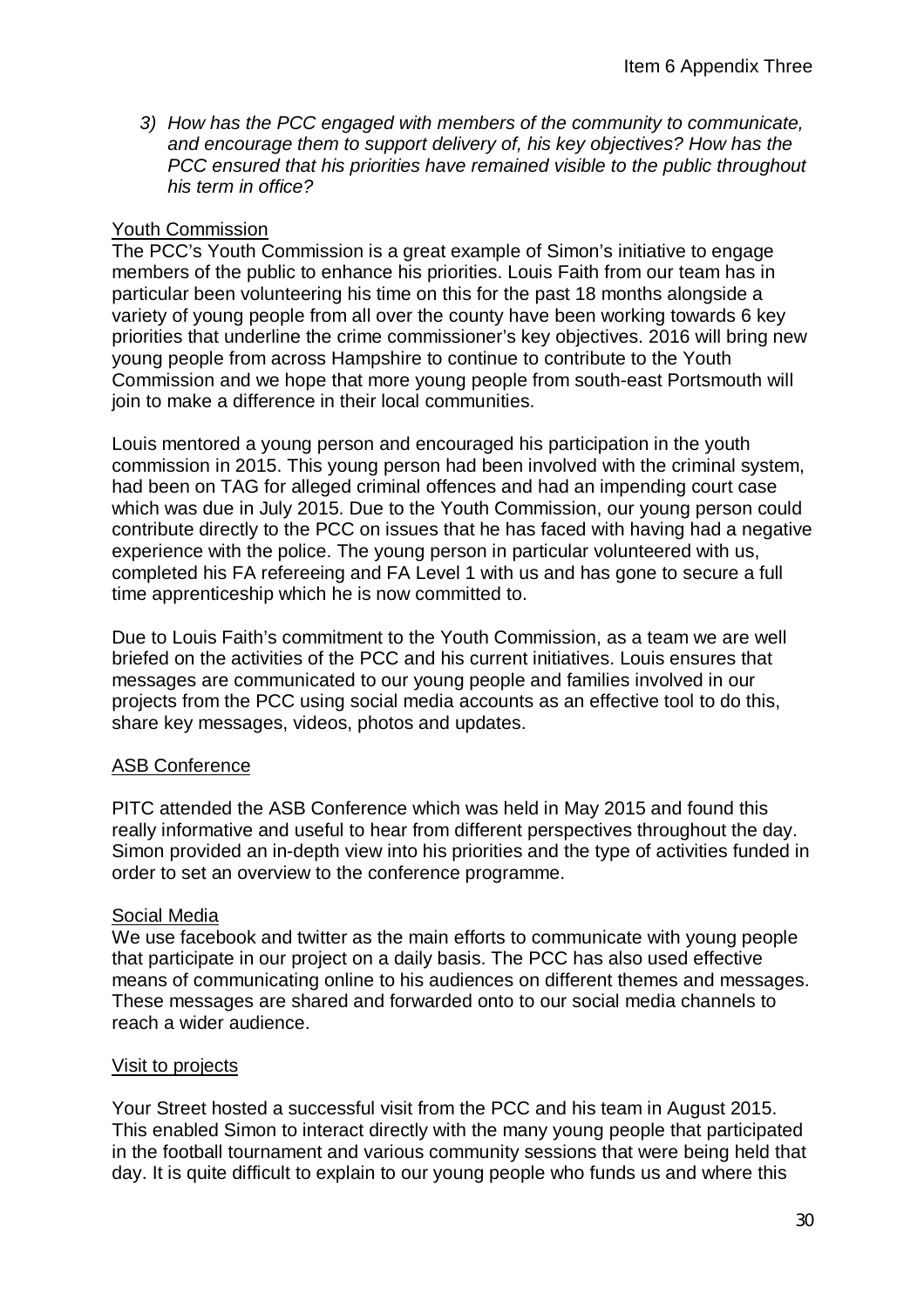comes from and a tangible visit from the PCC where they can meet him, speak to him directly and tell them about issues that are facing them are so important. On the day Simon spoke directly with are most Challenging young people as well as those who volunteer. You can see photograph's of Simon's in the Police & Crime Commissioners plan 2013-17 when he visited.

#### *4) How has the PCC's commissioning strategy supported delivery of these objectives?*

Louis in an inspiring young person, who has engaged, mentored and delivered on so many levels nationally and internationally. He leads on the Youth Commission and has been used as a case study by PCC office due to the inspiring work he does.

To date Louis has been a speaker and the Beyond Summit in London, New York in 2012 and London this year. Been an ambassador for Barclays Spaces for Sport, involved with their promotional video in 2011 and is going to be involved in the new TV campaign advert that recognises the 15 year sponsorship for the Barclays Premier League and has been a guest Speaker at the House of Lords 2015

Louis spoke at the ASB conference and has used his experiences and opportunities with the PCC as a platform to inspire others as well support the good work the PCC does.

Louis has been interviewed by the Independent about his positive engagement at the (Spaces for Sport) Bransbury Park site which included the good work that the PCC does in funding the Your Street project.

In light of Louis's work over the last few years with Barclays, The football Foundation, Beyond Sport and ourselves he was recognised into the Beyond Sport's Inspirational top 50 sports people powered by Barclay's that was issued in the Telegraph Tabloid newspaper that went out to over 700,000 people across the UK & Ireland, 900,000 if you include handovers!

All of this has given Louis's the confidence to showcase his good work by engaging young people at sessions to answer their questions about what he's been up too, using social media to promote the sports sessions, photo's & video's, memorabilia & past achievements of young people. Giving the YC an insight to what he does nationally and Internationally louis has gone on to deliver inspirational presentations to groups of challenging young people to help aspire their dreams, also Louis has been asked to speak at the University of Portsmouth at a Criminology Seminar in March to talk about how sport can play a vital role in our criminal justice systems and how it can be a tool for social change.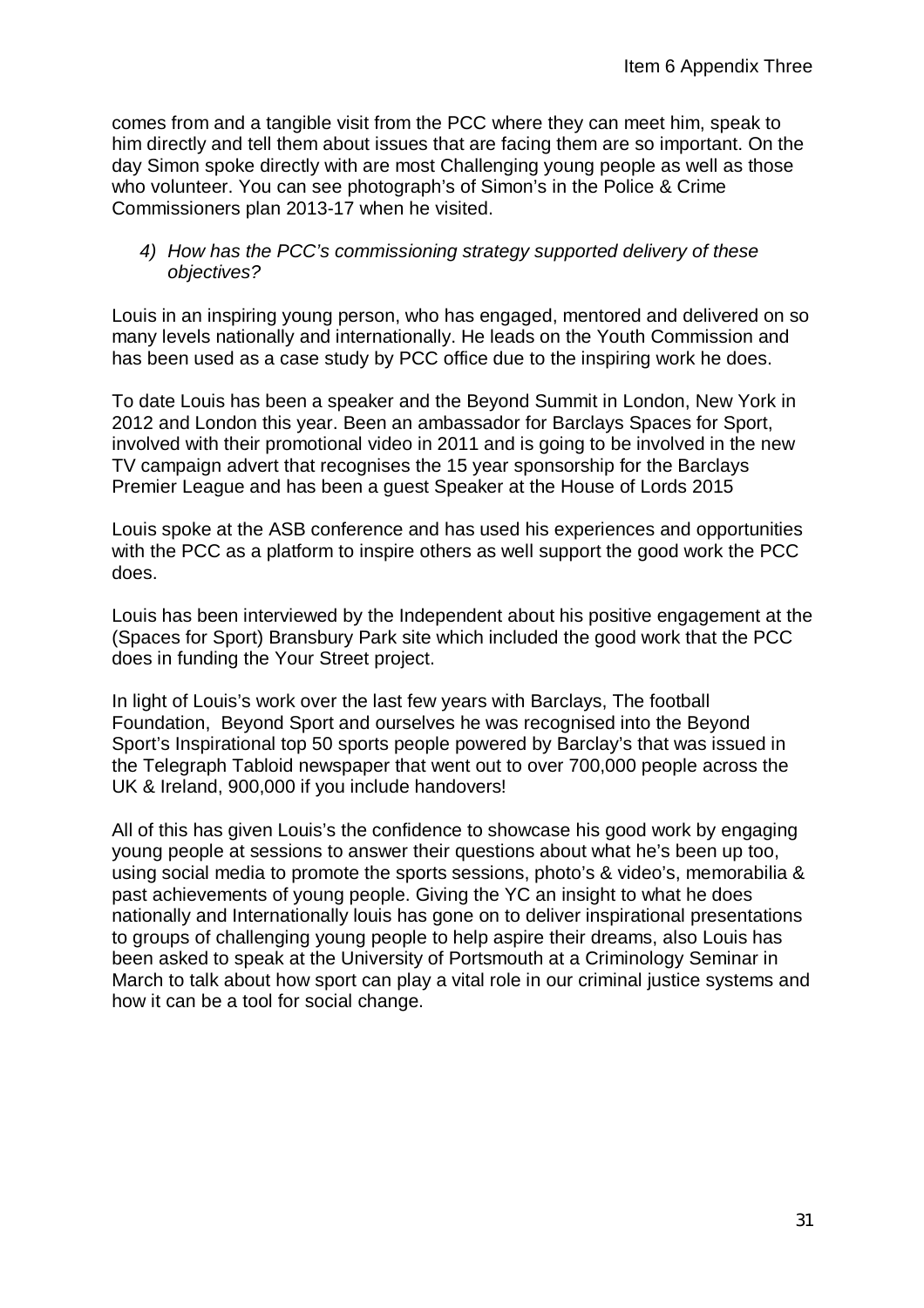# **Louis Faith, 22**

Seven years ago I was out of education, committing anti-social behaviour and risked getting into petty crime. Through my engagement with Pompey in the Community I turned my life around, trained as a youth worker and now run my own football and boxing sessions with young people who are in the same situation as I was.

I'm now an ambassador for Beyond Sport and have spoken to audiences of over 800 people at events in London and New York. I joined the Youth Commission in February 2015 and have spoken at the Anti-Social behaviour conference with Simon.





Then I was invited to the House of Lords for the Barclays and Football Foundation Parliamentary Reception. I was on the panel representing PITC, talking about how sport changed my life and the pioneering programme Space for Sport.

I was really pleased to be named in

the Beyond Sport Inspirational Top 50. The shortlist recognises people from across the world, involved in all different sports, who have made a difference to their community or future generations.

The top 50 includes sporting stars like David Beckham and Muhammad Ali and other famous people like Michelle Obama, Archbishop Desmond Tutu and Prince Harry

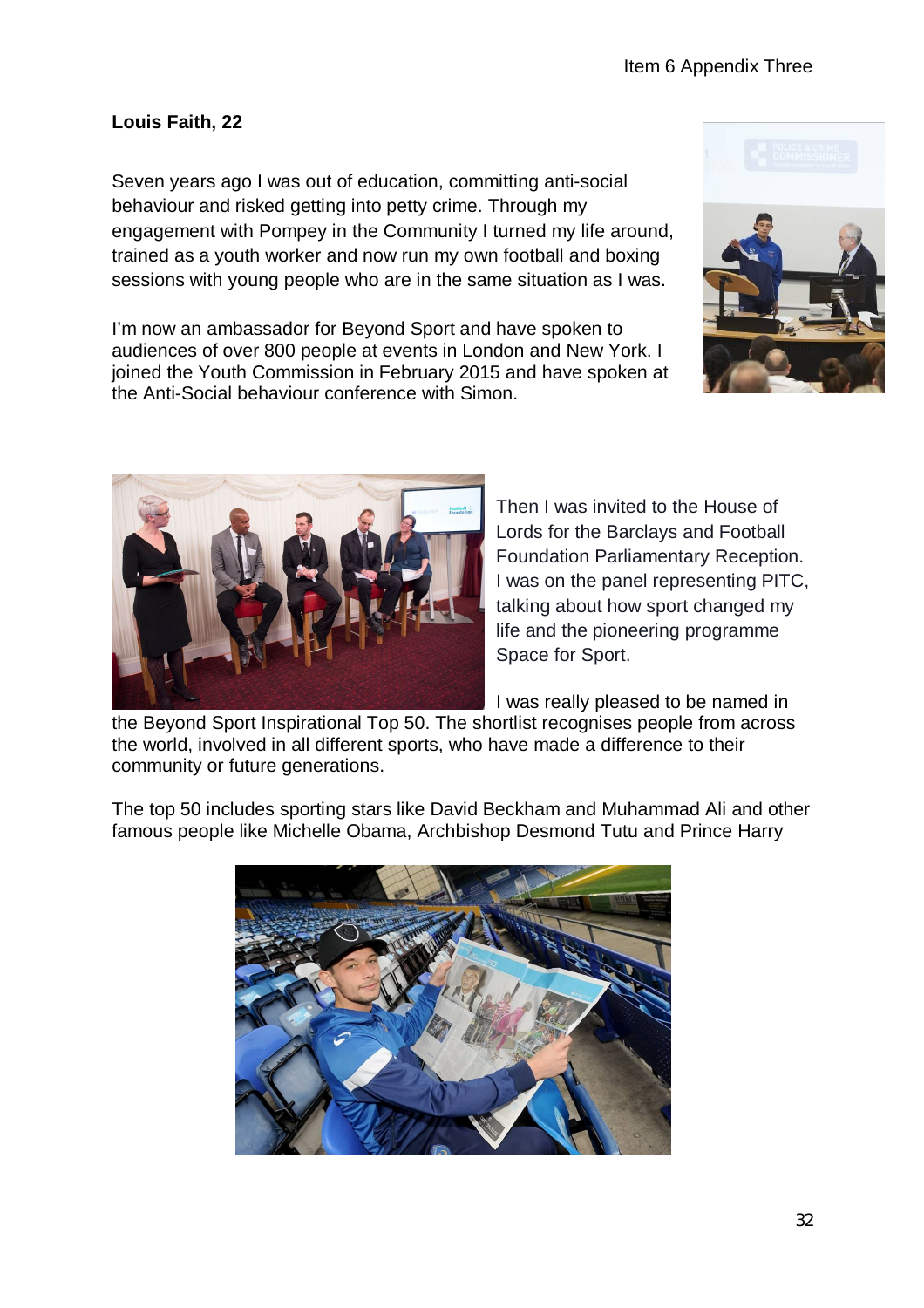Another example is when Brandon Newman, a Targeted young person who was looking at a custodial sentence, he was on TAG and we got him regularly volunteered for our Your Street Project. We approached Simon and asked if he could be part of the Youth Commission. Brandon was accepted and took to the Youth Commission well which helped build his confidence and self-esteem.

Brandon signed up to the NCS programme after taking part the Youth Commission which was a real positive step for him, he had his TAG removed during the 4 week programme and he came out with a Special Leadership Achievement award.

I feel that being involved with the Youth Commission, Attending the ASB conference and meeting Simon changed Brandon's thoughts of the police and helped him grow up and be responsible for his actions Being involved in the Youth Commission has helped him take positive steps to improve his quality of life.

He was found not guilty on the day of court trail and has now found a full time job, however he still finds time to support the Your street project giving something positive back to the community.

*5) What do you think should be the priorities for action to take forward these objectives beyond 2015? Are there any additional areas which you feel the PCC should apply focus to going forward?*

We need to look at offenders with custodial sentences who have already delivered 6 week programme to Targeted young people and give them opportunities to make positive impact back to the community. Our James Laurence funding bid that was declined several times by funding various streams and this involved a lot of work and in the end it raised more disappointment for James, as we were unsuccessful and HMP Ford Prison were not prepared to fund his day release to volunteer on the our project.

Reducing crime and anti-social behaviour and reducing re-offending are the main focus of our work and are priorities where we would like to see continued investment. We work closely with the Youth Offending Team (YOT) at PCC to accept community reparation placements and this particular partnership has worked extremely well as we are able to directly evidence and track where these young people go and their reoffending rates.

One of our key weekly sessions is aimed at 15-21 year old young men who are classed as NEET or obtain regular informal (cash in hand) work. We offer an hour and half session in a safe environment with positive role models (both male and female) of football on a weekly basis. This is well attended by many young men who have fallen through the cracks of systems/agencies and partners and may no longer be on other's radars. This group is particularly vulnerable to alcohol and drug abuse. Through this session, we offer targeted support and a host of opportunities such as volunteering, training, work experience, signposting, workshops with the police and health and wellbeing team, positive re-enforcement from role models who have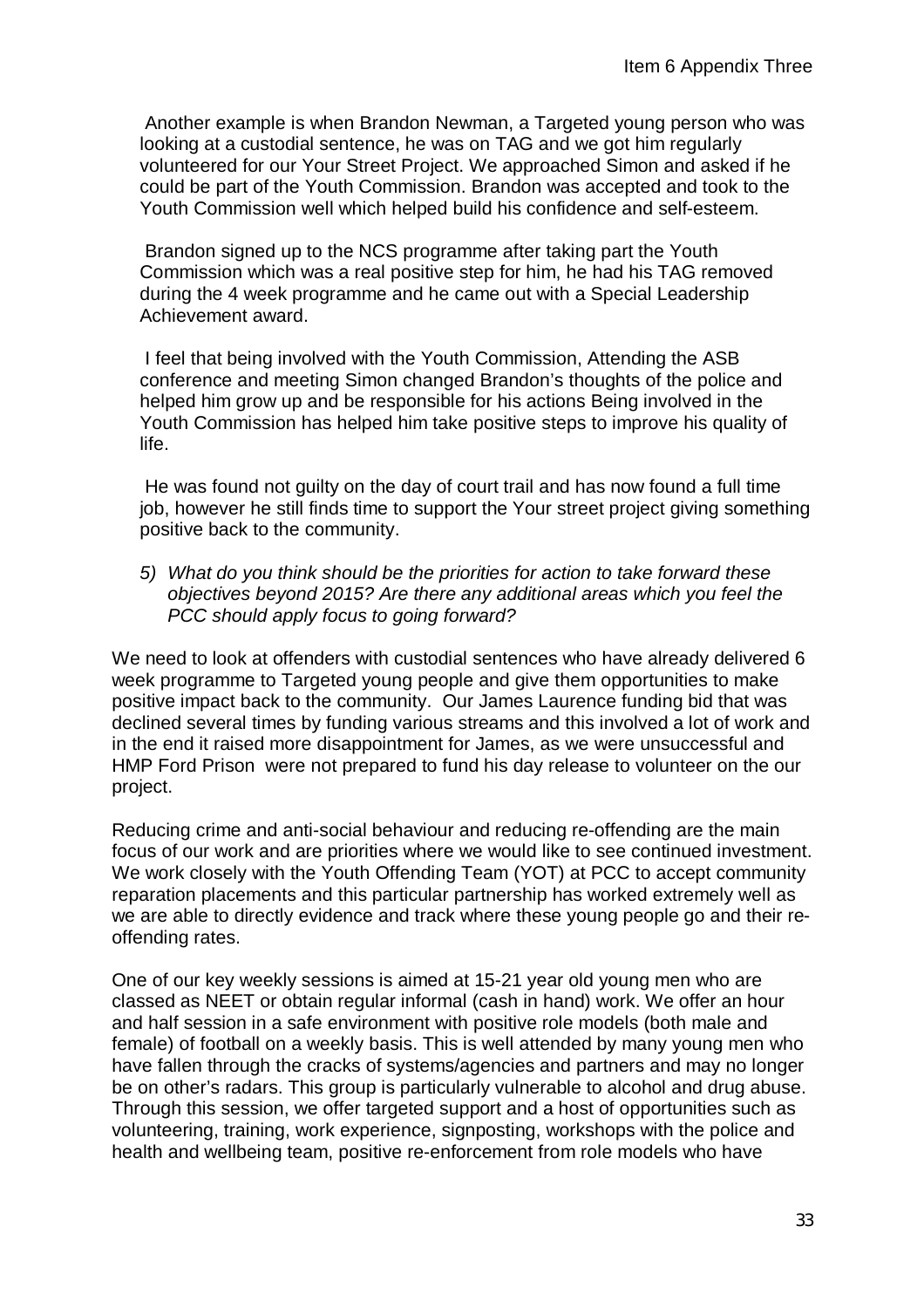turned their life around and most of all, a safe and supported environment with positive role models who allow them to be themselves.

This type of informal prevention work that is part of staff's every day role is significantly important to addressing the priorities above.

#### *6) Is there anything further that you can provide to the Panel that will assist us with our proactive scrutiny of this topic?*

We are seeing an increase in demand across the city for free and open access community sports provision to provide positive activities for young people aged 9-18 years. Partners are becoming used to us delivering quality provision and making a difference to a locality are coming to us to request support with young people in their local area. A recent example of this, we already run a weekly session at Somerstown and are being asked to provide additional positive activity for boys aged 12 years plus who are creating a disturbance for the centre and residents on a regular basis. We recently trialled a four week boxing session which worked really well and was well attended. However due to limited funding, we are struggling to be able to fund this on a longer term basis.

I feel that the projects that are performing to a high level should be able to access further opportunities to increase their funding to be able to offer provision in other much needed areas of the city. Portsmouth is a complex city and there are several areas of high deprivation and high vulnerability within young people. Our work offers a successful solution to be able to provide positive activities and long term aspirations for young people.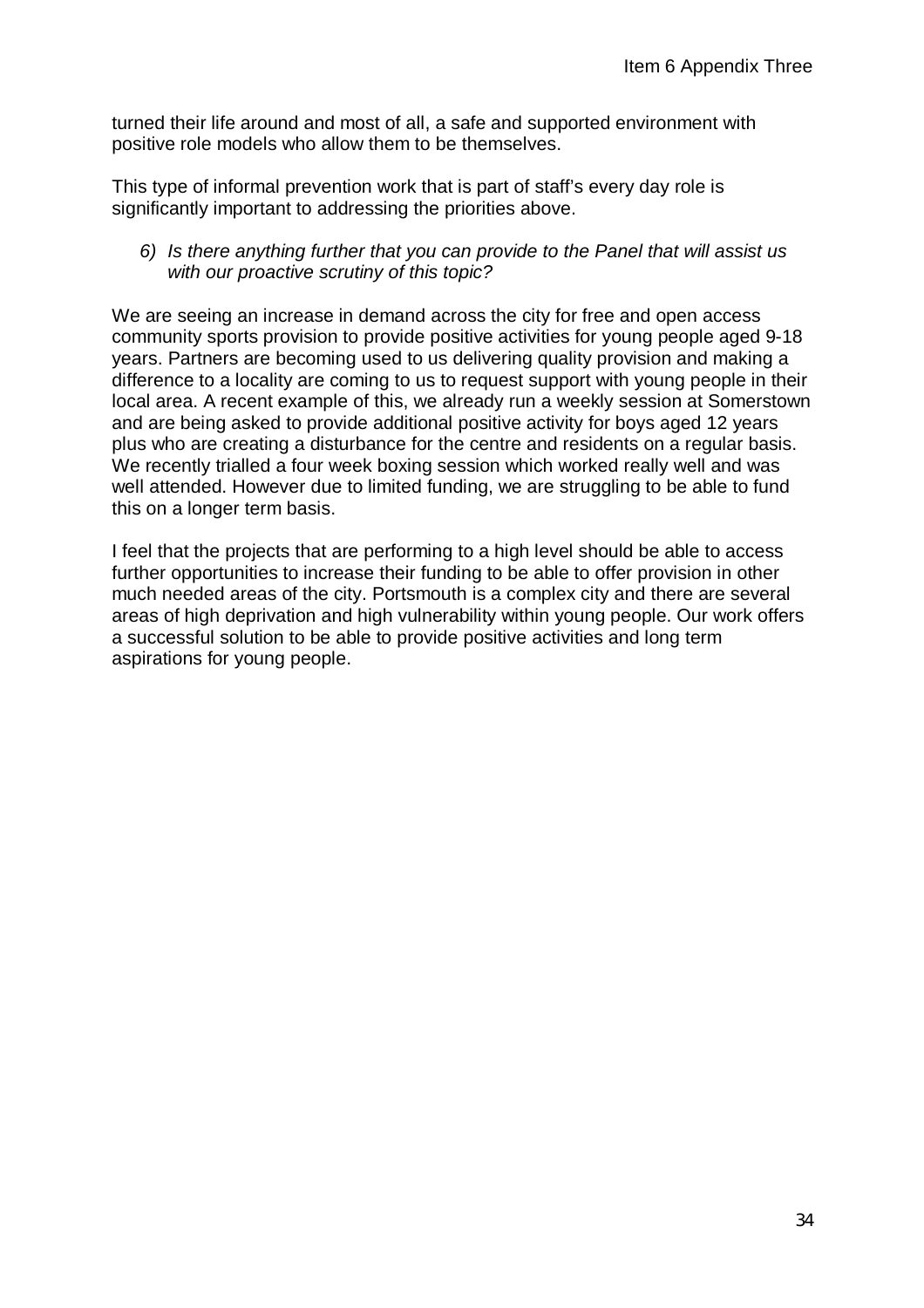## **Solent NHS Trust**

*1) How well do you feel the PCC has worked in partnership with you or your organisation to support delivery of his strategic objectives? Are you able to provide examples of the PCC's approach to encouraging multi-agency working?* 

The continued work of the Mental Health Response and Diversion Sargent has been very beneficial in the promotion of multi-agency working. He meets regularly with the Portsmouth Crisis Team Managers to review and evaluate past incidents of good practice and / or problematic incidents that have occurred. Findings are used as learning for both front line officers and front line mental health staff. Police involvement in the Portsmouth Partners in Practice Group, the Crisis Care Concordat Group and the Portsmouth High Intensity User Group have also been invaluable in the encouragement of multi-agency working as future service provision and future patient care are discussed within these groups. These groups are attended by a wide range of professionals and key stakeholders.

Solent NHS Trust has worked well in partnership with the PCC. We have jointly funded an expansion of the Mentoring Advise and Information Service (MAGI), which supports vulnerable people involved in the criminal justice system. This service now covers the whole SE and SW Hampshire court areas.

*2) How effective do you feel the PCC has been in driving the necessary changes and improvements to succeed in delivery of his objectives?* 

There is still some way to go with establishing some consensus on when the Police will respond to incidents / crimes committed on mental health in patient units. There appears to be reluctance for the Police to attend serious incidents that occur on mental health wards and / or mental health assessment settings, as mental health units are deemed by police as having staff and security that are trained to deal with all high risk events. Although in-patient mental health staff are trained in managing violence and aggression, there are some occurrences when the situation has become unmanageable and the Police have refused to attend.

It is difficult for us to comment on the overall delivery of the PCC's objectives. However in our partnership work around Liaison and Diversion we have found the PCC cooperative and able to implement initiatives in line with joint strategic objectives.

*3) How has the PCC engaged with members of the community to communicate, and encourage them to support delivery of, his key objectives? How has the PCC ensured that his priorities have remained visible to the public throughout his term in office?* 

The PCC has engaged effectively with Solent NHS Trust around Liaison and Diversion and in particular the development of engagement pathways. The strategic priority of reducing re-offending has been central to this.

Recent attendance by Police at The Pledge Event run by Portsmouth City Council.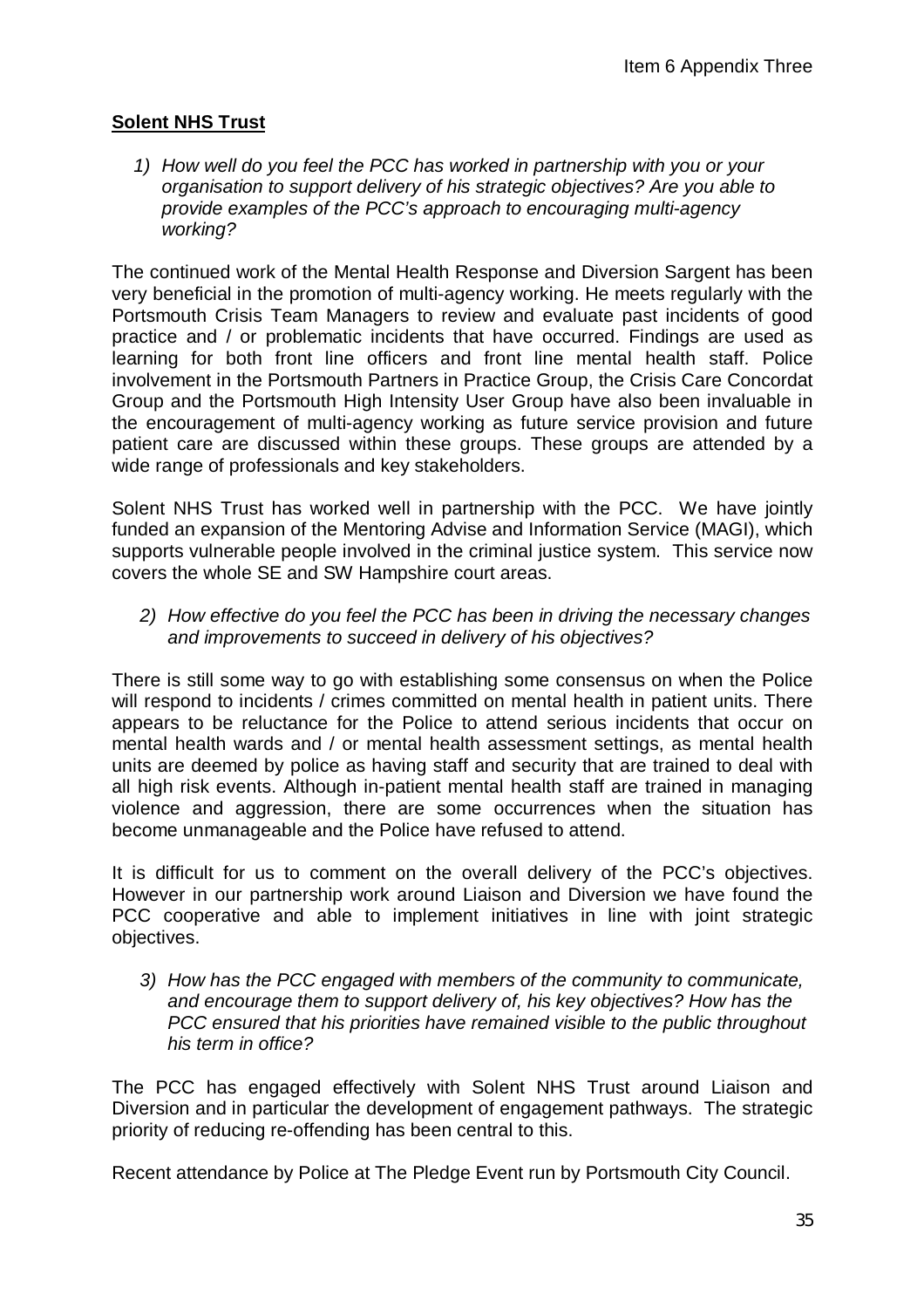#### *4) How has the PCC's commissioning strategy supported delivery of these objectives?*

Solent NHS Trust has worked very closely with the commissioning wing of the PCC. Solent NHS Trust has provided funding for the PCC to expand engagement pathway and mentoring services directly commissioned by the PCC. These have met the strategic and operational needs of the PCC and Solent Liaison and Diversion Services.

*5) What do you think should be the priorities for action to take forward these objectives beyond 2015? Are there any additional areas which you feel the PCC should apply focus to going forward?*

A greater emphasis needs to be placed on the reduction of section 136 detentions. Portsmouth mental health services take direct referrals from the Police and will work collaboratively with the Police to try and avert the use of 136. Often the Portsmouth Crisis Team is not contacted prior to the member of the public being placed on a 136.

Focusing on evidence based interventions around reducing the risk of re-offending. Ensuring that 3rd Sector providers directly commissioned by the PCC, provide good quality evidence for effective interventions.

*6) Is there anything further that you can provide to the Panel that will assist us with our proactive scrutiny of this topic?*

Colin Bulpett the Mental Health Response and Diversion Sargent's input into improving joint working has been invaluable. We would like to thank the PCC for their cooperation and joint working outlined above. In particular Alan Hagar and Caroline Sargent from the commissioning team have been responsive and insightful throughout our joint work.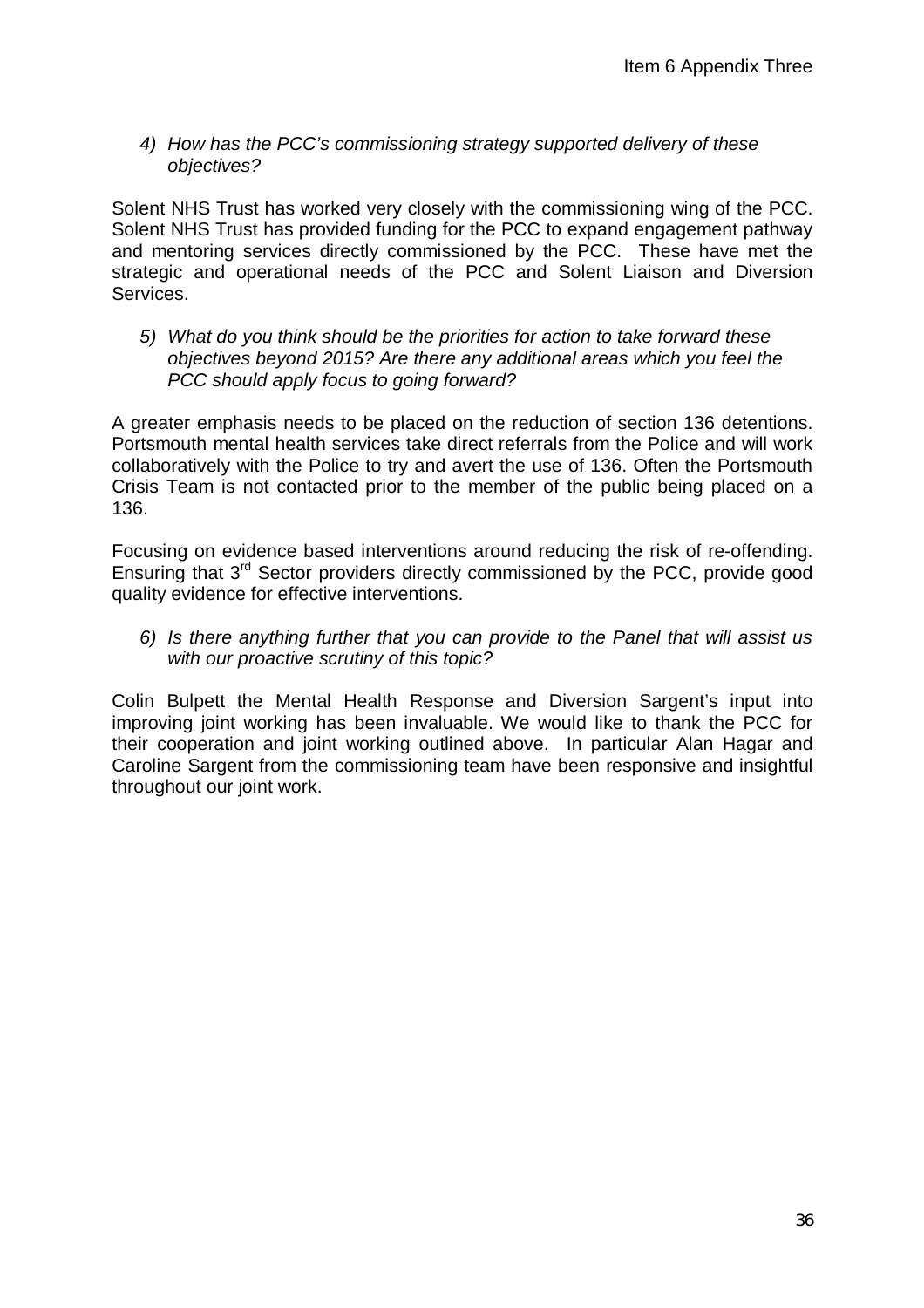## **Southampton Youth Offending Service**

1) How well do you feel the PCC has worked in partnership with you or your organisation to support delivery of his strategic objectives? Are you able to provide examples of the PCC's approach to encouraging multi-agency working?

The following PCC priorities apply to the work of our organisation:

*Supporting victims and witnesses*

*Reducing crime and anti-social behaviour*

#### *Reducing re-offending*

The OPCC supports youth justice work to reduce offending, re-offending and young people entering the criminal justice system through the Safer Communities grant. This supports:

- Our Priority Young People scheme; which responds to the most prolific young offenders in the City.
- The Southampton Joint Decision Making Panel; which responds to young people at risk of entering the criminal justice system.
- Our participation work with young people.
- Offending behaviour and accredited arts programme.

OPCC support has contributed to reducing re-offending and first time entrant trends in Southampton The number of first time entrants between April 2014 and March 2015 was 102, compared to 200 in the same period two years before (a reduction of 49%). Re-offending by young people who had committed an offence between October 2012 and September 2013 in the following twelve month period was 33.8%. This is a reduction of 14.8% from 48.6% in the equivalent period two years before.

2) How effective do you feel the PCC has been in driving the necessary changes and improvements to succeed in delivery of his objectives?

Whilst there has been consistent engagement with the OPCC, I do think there is an opportunity for OPCC participation at the Southampton YOS Management Board to further develop the local youth justice strategy.

3) How has the PCC engaged with members of the community to communicate, and encourage them to support delivery of, his key objectives? How has the PCC ensured that his priorities have remained visible to the public throughout his term in office?

In respect of young people, the OPCC supports our service user involvement programme, 'Have Your Say'. In the past year we have been able to engage with over 200 young people regarding their views on a wide range of issues including youth provision, criminal justice, serious youth crime and service improvement.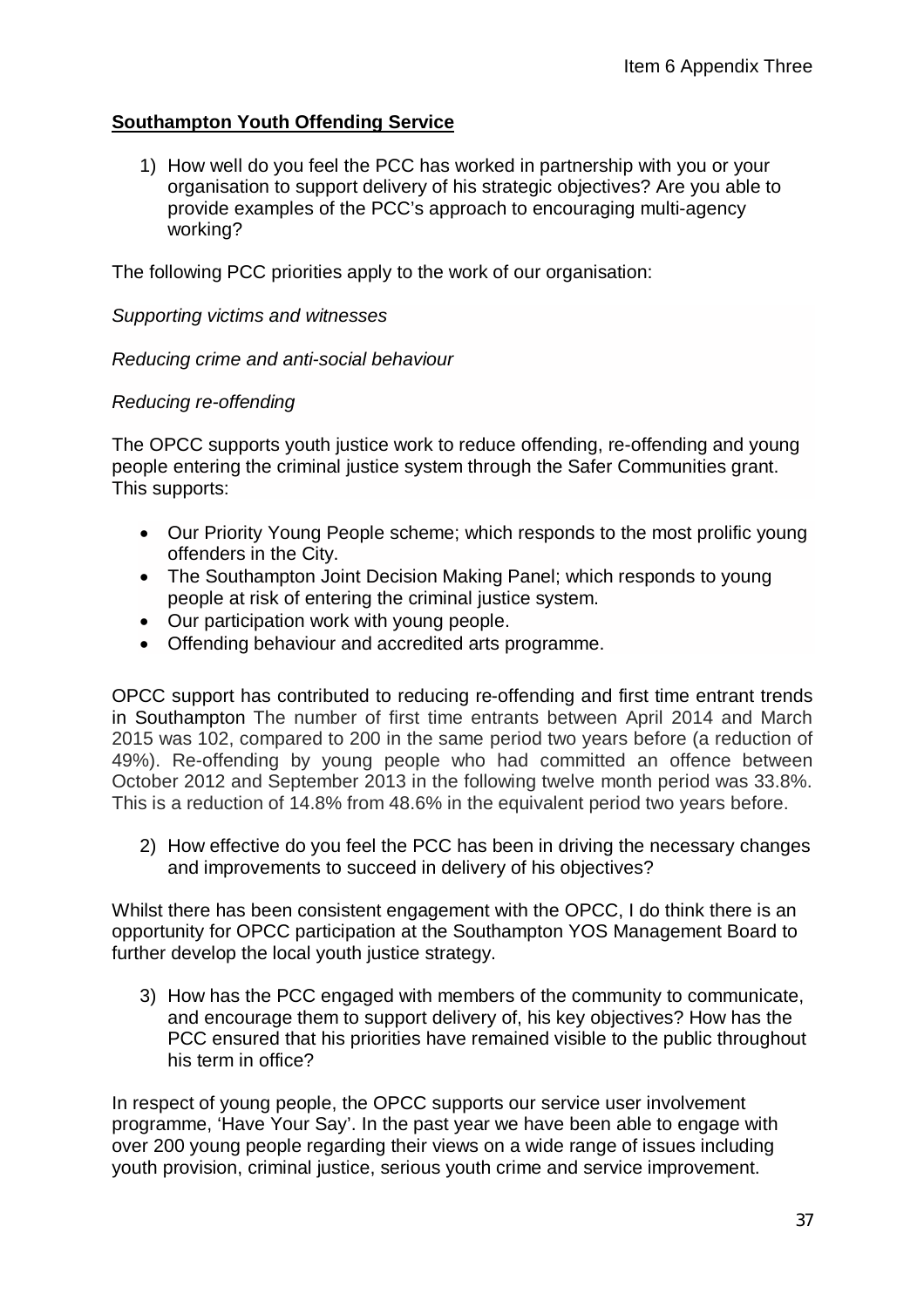4) How has the PCC's commissioning strategy supported delivery of these objectives?

In addition to Safer Communities, OPCC Victims and Witnesses funding was used to develop the YOS Restorative Practice Project. This piece of work is developing strongly as a result of OPCC support in the initial stages.

5) What do you think should be the priorities for action to take forward these objectives beyond 2015? Are there any additional areas which you feel the PCC should apply focus to going forward?

OPCC engagement with the local youth justice / safe city partnership will be particularly important in the next twelve months; in the context of the national review of youth justice.

6) Is there anything further that you can provide to the Panel that will assist us with our proactive scrutiny of this topic?

No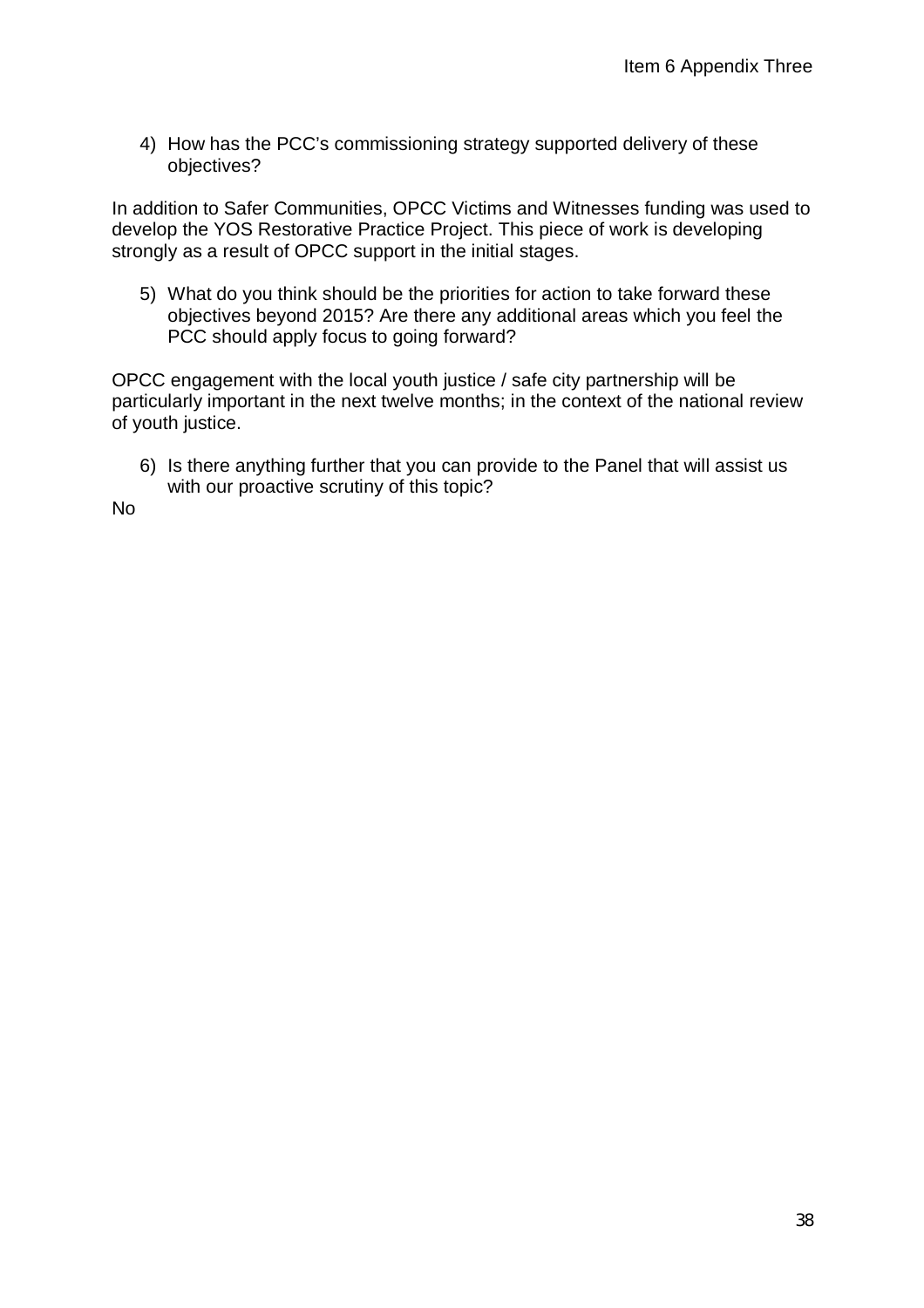## **Southern Domestic Abuse Service (SDAS)**

*1) How well do you feel the PCC has worked in partnership with you or your organisation to support delivery of his strategic objectives? Are you able to provide examples of the PCC's approach to encouraging multi-agency working?*

The PCC has met with and listened to SDAS on many occasions to discuss issues around domestic abuse especially on the subjects of service provision and funding/commissioning. The PCC has encouraged SDAS to work with other partners and has facilitated multi-agency working including hosting meetings. The PCC has also hosted events such as Domestic Abuse Conference, Launch of Sexual Crime Strategy, Working with Perpetrators etc. which have brought practitioners together.

The PCC has also been open to funding innovative new pilot projects that are at the leading edge of service provision e.g Boys To Men (supporting boys and young men that have experienced domestic abuse) and FGM (Female Genital Mutilation/Cutting) Community Development Work (supporting the diaspora communities affected by FGM)

*2) How effective do you feel the PCC has been in driving the necessary changes and improvements to succeed in delivery of his objectives?*

Supporting Victims and Witnesses:

- The PCC has funded additional Independent Domestic Violence Advisors (IDVAs) across Hampshire – these workers ensure the safety of those at greatest risk of serious harm. This combined with National Lottery Funding has ensured that South East Hampshire has adequate levels of IDVAs.
- The PCC has funded Domestic Abuse projects across Hampshire incluing specialist group work, projects for children and young people, FGM, etc
- *3) How has the PCC engaged with members of the community to communicate, and encourage them to support delivery of, his key objectives? How has the PCC ensured that his priorities have remained visible to the public throughout his term in office?*

The PCC has had a strong community presence including attending public meeting and events e.g. guest speaker at SDAS AGM 2014

The PCC communicates well with professionals and the public e.g. newsletter, events, website email, social media etc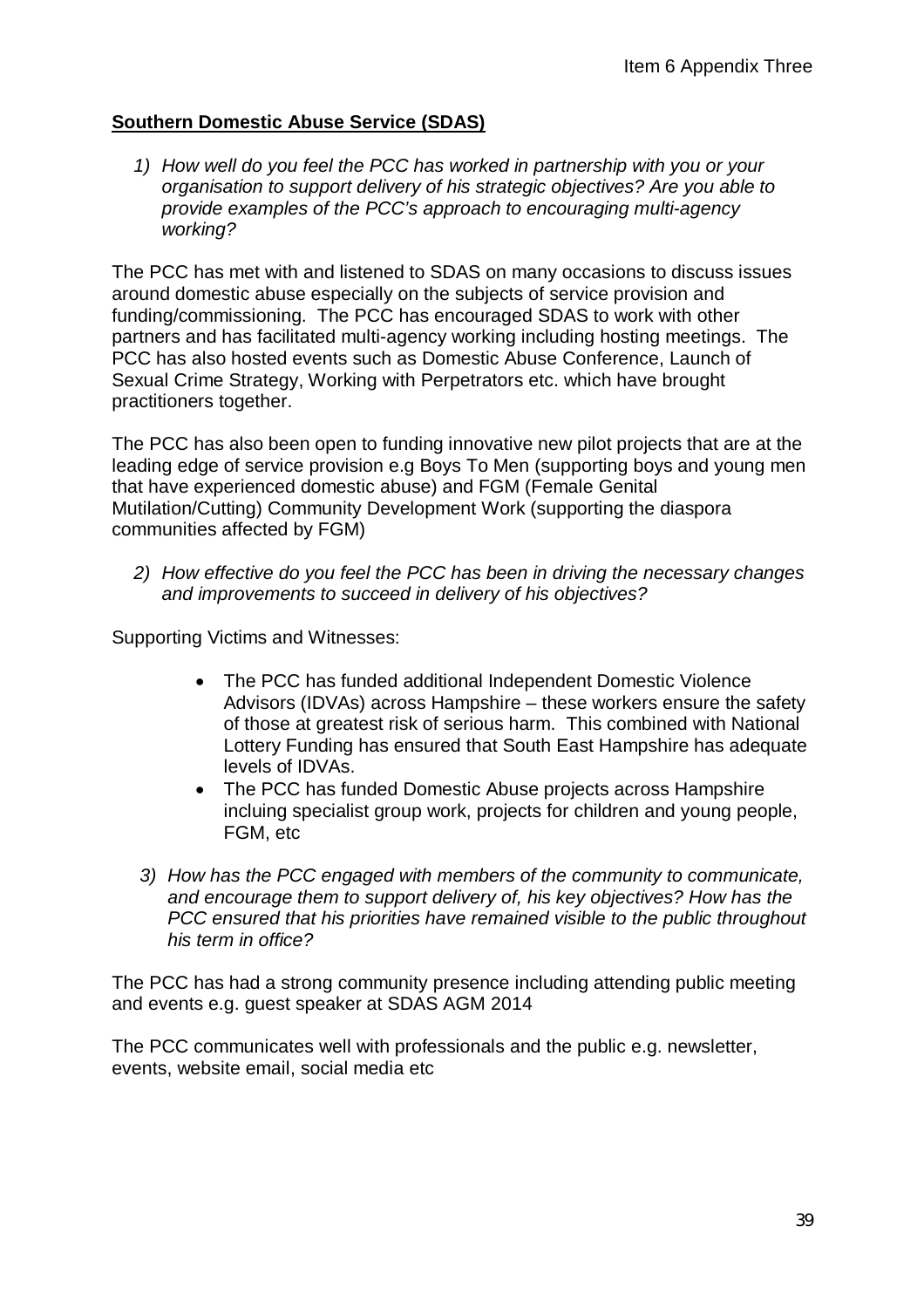*4) How has the PCC's commissioning strategy supported delivery of these objectives?*

The PCC has commissioned domestic abuse services independently and through the Hampshire County Council Commissioning process.

*5) What do you think should be the priorities for action to take forward these objectives beyond 2015?* 

One in four women will experience domestic abuse in their lifetime – it is imperative that the PCC continues to place victims at the heart of his policy making to ensure that all women, children, young people and men that experience domestic abuse are supported to lead lives free from domestic abuse. The PCC must continue to invest in

- support services such as IDVAs, Stalking advocate etc
- policing initiatives such as body worn cameras
- monitoring initiatives to improve the handling of domestic abuse cases
- monitoring and improving the support the police provide to victims of domestic abuse etc
- *6) Are there any additional areas which you feel the PCC should apply focus to going forward?*

The PCC is now only commissioning Domestic Abuse Projects in Hampshire Districts via the HCC IDASH Contract. This means that providers cannot apply for funding to deliver innovative projects or projects that fall outside the scope of IDASH e.g. work in schools in Hampshire District areas. In the longer term this will reduce service delivery and reduce innovative pilot projects. Evidence and learning from pilot projects often attracts additional funding to Hampshire from Trusts and Grants etc. This has marginalised some small local providers and has inhibited development and innovation.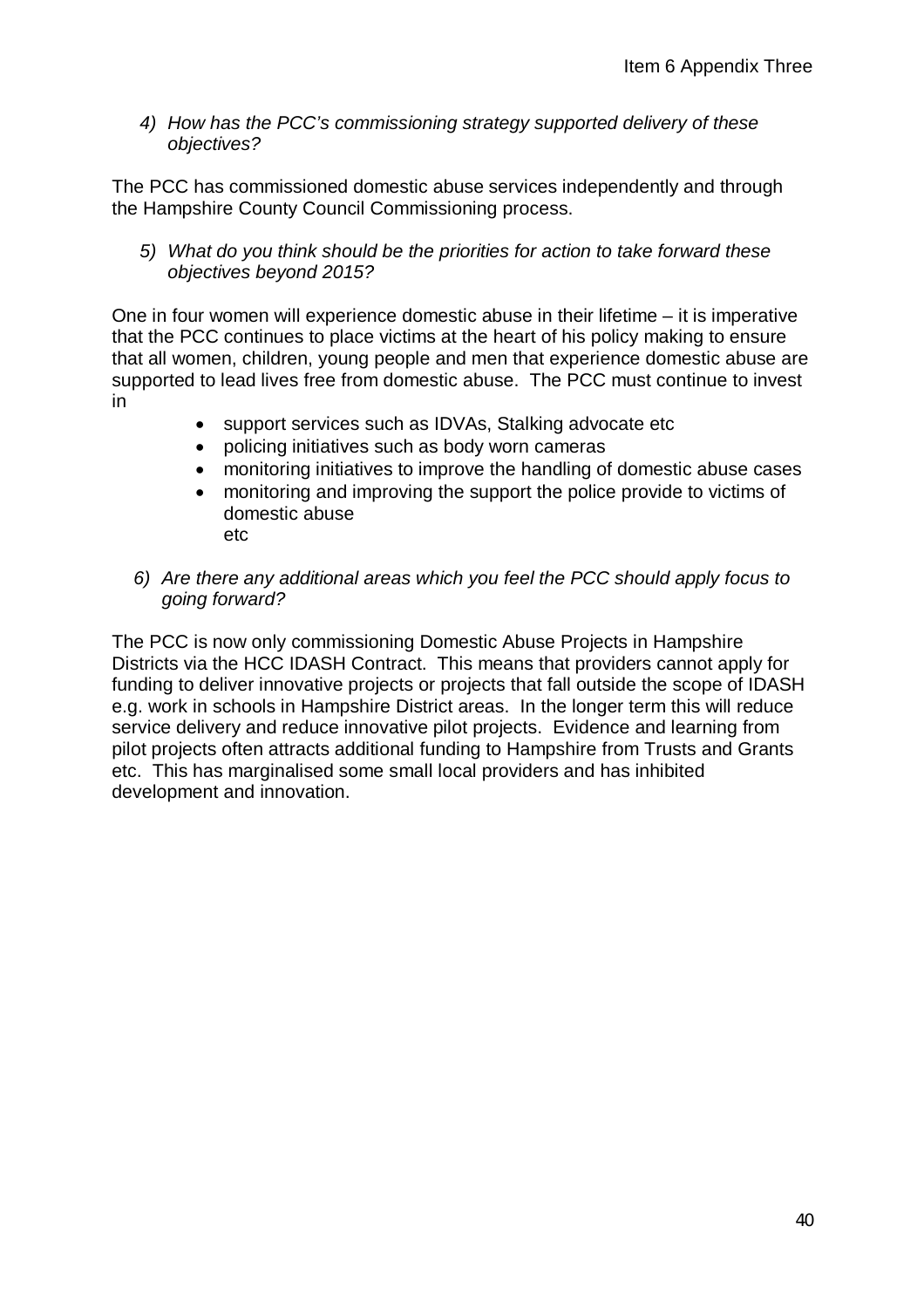## **Southern Health NHS Foundation Trust**

*1) How well do you feel the PCC has worked in partnership with you or your organisation to support delivery of his strategic objectives? Are you able to provide examples of the PCC's approach to encouraging multi-agency working?*

Over the past couple of years Southern Health and the Hampshire Constabulary have formed a close working partnership, working together in driving the mental health agenda within the Officers on the Ground, ensuring that the people experiencing mental health crisis are appropriately supported. This involved, Mental Health workers in the Police Call Centre liaising with the officers and advising on the most appropriate action when attending an incident where the person is presenting in mental health crisis.

The Trust has also worked with Hampshire Constabulary in reducing the number of people detained under s136 in the police cells in line with the Crisis Concordat principles and working on innovative ways of improving the quality of service and availability of the Health based place of safety across the county. This has also led to ensuring that no under 18s are detained in the police cells on s136, but are admitted to the Health based places of safety.

The Hampshire Constabulary and the Trust are currently working together on setting up the High Intensity User Groups across the county, where the people who repeatedly present in the Mental Health crisis, are reviewed as part of the multiagency approach and the Crisis Plan is agreed and shared with the relevant agencies to ensure that the service users are receiving appropriate and consistent response from each agency.

The Liaison and Diversion Team is based in the Southampton Custody suite and our team have developed close working relationship with the Police officers, enabling further awareness of Mental Health for the Police officer and the offending issues for the Health staff. This service has proved to be very successful and is supporting the offenders to receive most appropriate service, where they are presenting with Mental Health issues. As part of this service, the Trust jointly, with the PCC, commissions the Magi service, which provides practical and emotional support for the offender and help them to stop re-offending

#### *2) How effective do you feel the PCC has been in driving the necessary changes and improvements to succeed in delivery of his objectives?*

The Trust, with the help of the Mental Health Lead for Hampshire Constabulary, has made a great progress in supporting the individuals in mental health crisis to ensure that they receive the appropriate mental health support when presenting in the crisis and they do not proceed through Criminal Justice system, where this is not appropriate.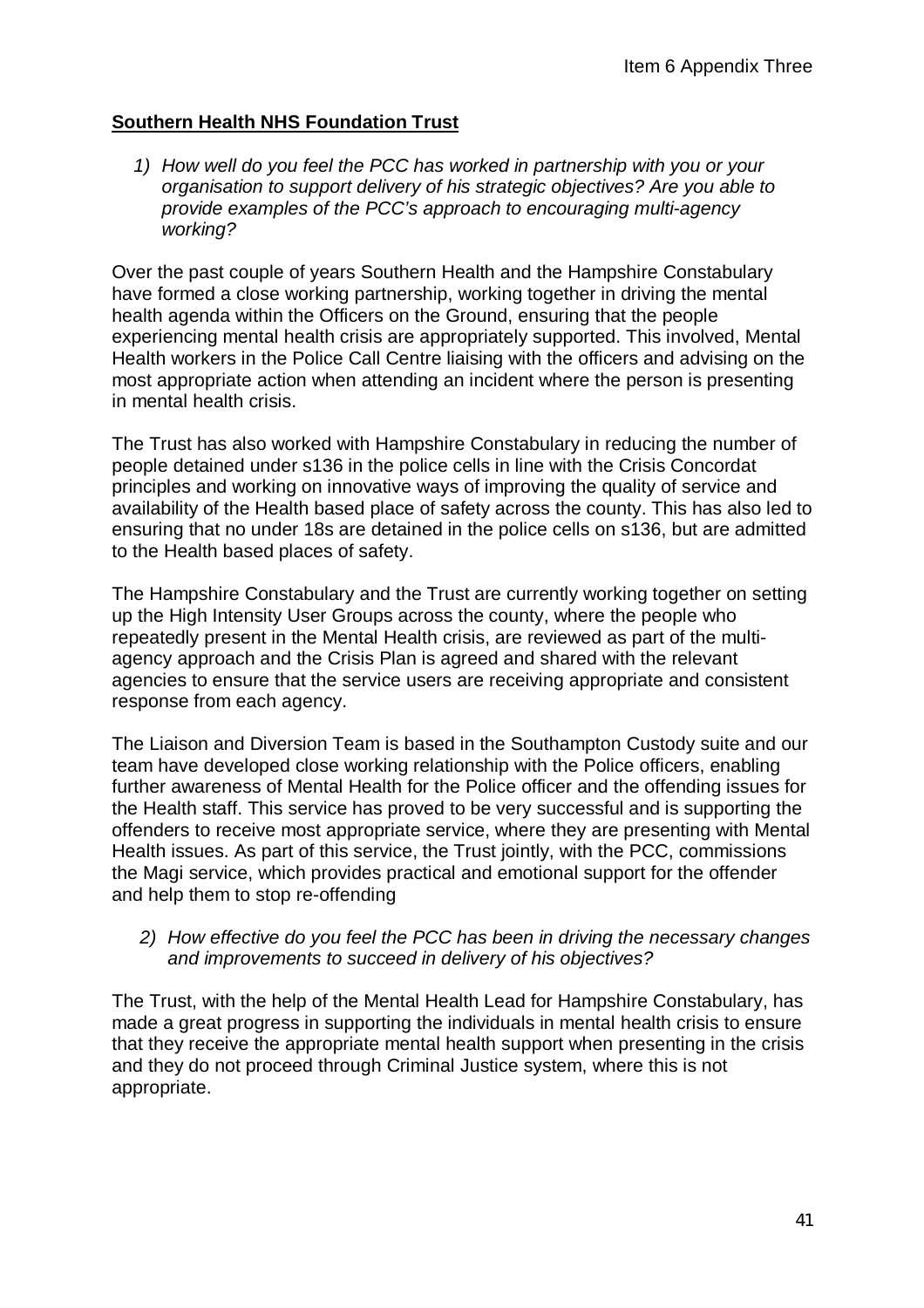*3) How has the PCC engaged with members of the community to communicate, and encourage them to support delivery of, his key objectives? How has the PCC ensured that his priorities have remained visible to the public throughout his term in office?*

As detailed within the answer to question 1, the Trust has developed a close working relationship with the Hampshire Constabulary and we are continue to work closely on a number of initiatives.

*4) How has the PCC's commissioning strategy supported delivery of these objectives?*

The commissioning of the Magi service and of the Mental Health Lead for Hampshire Constabulary has had a significant impact on improving the quality of services received by the people experiencing mental health crisis in Hampshire.

*5) What do you think should be the priorities for action to take forward these objectives beyond 2015? Are there any additional areas which you feel the PCC should apply focus to going forward?*

Hampshire Constabulary should continue driving the Mental Health agenda within its workforce, both in terms of close multi-agency working and education staff through the roll out of the SIMS project throughout the county to ensure that the officer on the ground recognise individuals in the Mental Health crisis and are aware of the process of how they can support this individuals most appropriately.

*6) Is there anything further that you can provide to the Panel that will assist us with our proactive scrutiny of this topic?*

We look forward in continuing to work together closely in the delivery of the crisis Care Concordat across Hampshire.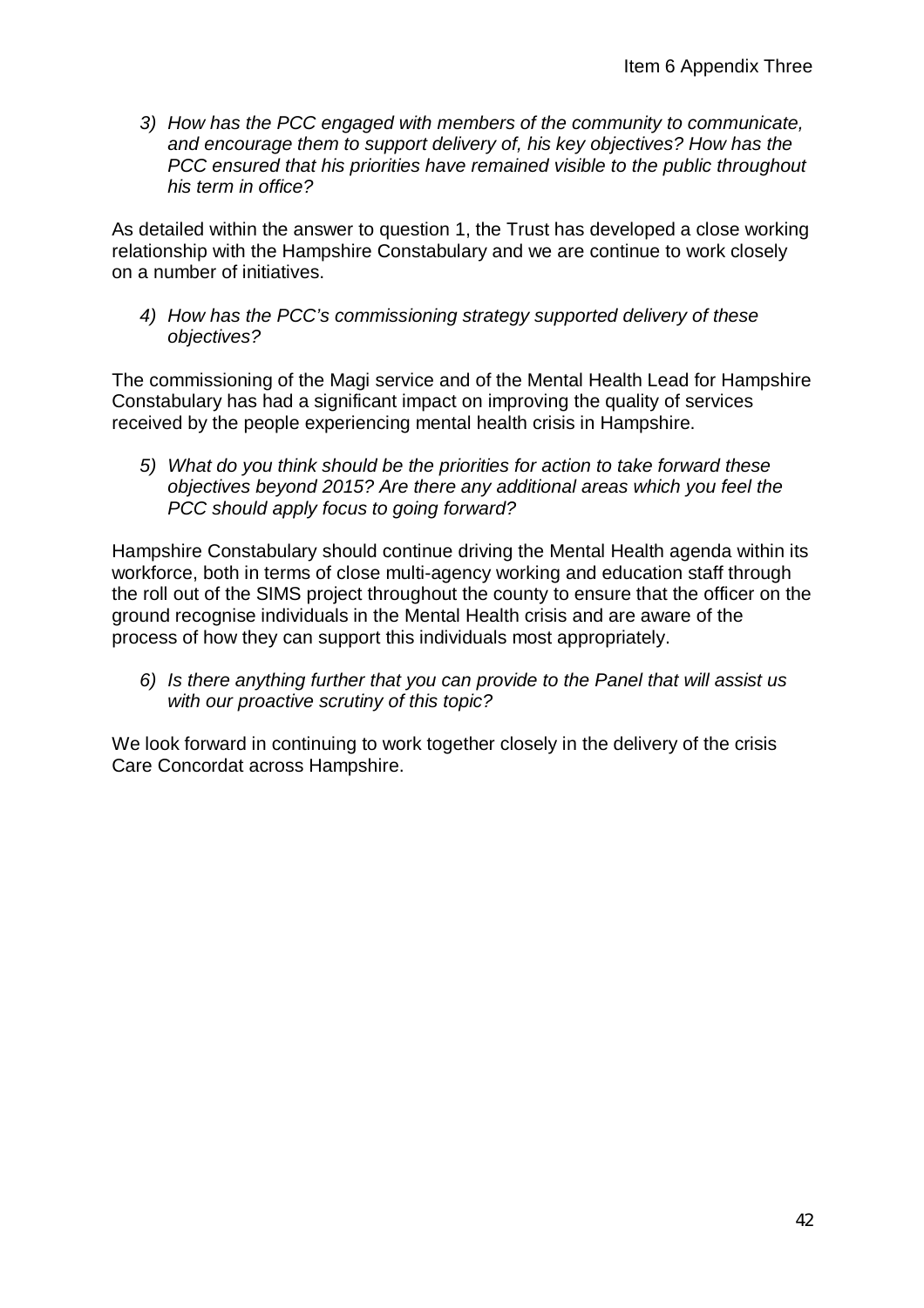## **Youth Commission**

- *1) How well do you feel the PCC has worked in partnership with you your organisation to support delivery of his strategic objectives? Are you able to provide examples of the PCC's approach to encouraging multi-agency working?*
- Simon, with the support of his Office, encouraged us as a Youth Commission to look at key areas such as Legal Highs. This paved the way for our successful 'Lethal Highs' campaign which was mentioned in Parliament by MP Flick Drummond when the Psychoactive Substances Act 2016 was recently being debated.
- Through his work we have had lots of opportunities to meet people and a variety of agencies projects i.e. SAFEdate, Chelsea's Choice, Error404 and people such as Lord McNally.
- With regards to reducing ASB, last year Simon spent some time at Access All Areas, a diversionary scheme which he funds. He also visited the local skate park in Winchester with us to engage with young people there and talk about the priorities in our 'Big Conversation'. We all completed postcards while we were there. Simon is very supportive and engaging and wants to get involved when he attends our Youth Commission events and takes time with us as individuals i.e. sponsoring a member undertaking a half-marathon.
- Simon's ASB conference brought together partners to examine and tackle the issue and provided an opportunity for the Youth Commission to present, be on the panel and run a workshop during the event.
	- *2) How effective do you feel the PCC has been in driving the necessary changes and improvements to succeed in delivery of his objectives?*
- Simon has trusted us to deliver the Youth Commission priorities, within this covers the priorities of reducing ASB, reducing re-offending, improving relationships between young people and the Police and having a focus on victim care
- Simon has given us good ideas, guidance and opportunities to deliver our priorities
	- *3) How has the PCC engaged with members of the community to communicate, and encourage them to support delivery of, his key objectives? How has the PCC ensured that his priorities have remained visible to the public throughout his term in office?*
- Simon holds regular COMPASS meetings, which members of the public can attend or view online. We have attended these meetings and had the opportunity to ask questions.
- We are aware he has communicated with the public via BBC South Today, press releases, TV and radio.
- He meets us and the Student Union Presidents; it's good that Simon gets young people's views on different topics.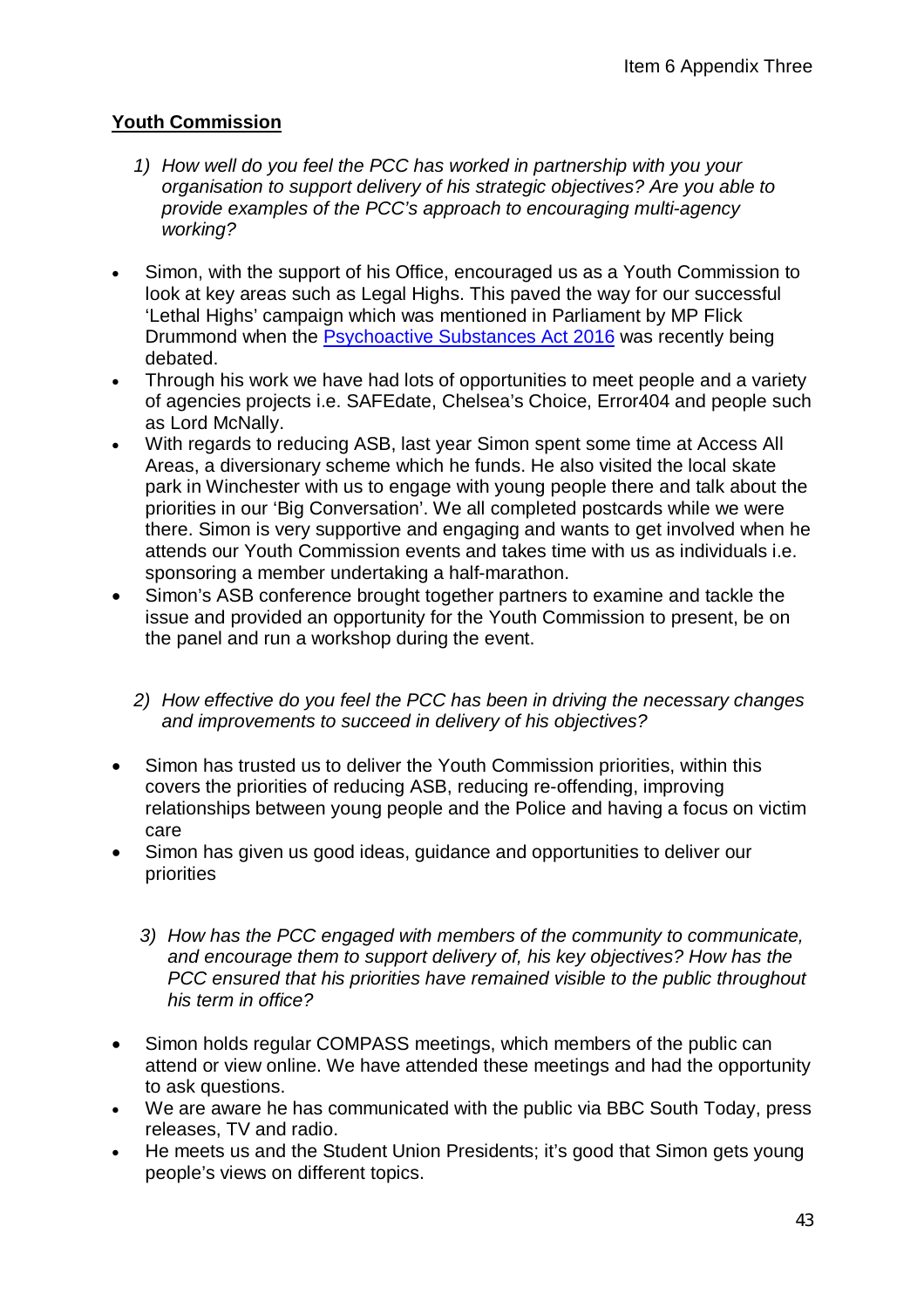- *4) How has the PCC's commissioning strategy supported delivery of these objectives?*
- The Youth Commission group has been set up to get our views and we are involved in the panel that looks at bids for grants from the OPCC.
- He funds many projects that aim to reduce reoffending and diversionary schemes as well as victim care support services – some of which we have visited.
	- *5) What do you think should be the priorities for action to take forward these objectives beyond 2015? Are there any additional areas which you feel the PCC should apply focus to going forward?*
- Focus on:
	- young people's relationships with the police
	- promote positive stories
	- anti-terror messages
	- *6) Is there anything further that you can provide to the Panel that will assist us with our proactive scrutiny of this topic?*
- Our Recommendation report which will be presented at our Recommendations Conference on March  $14^{\text{th}}$ .